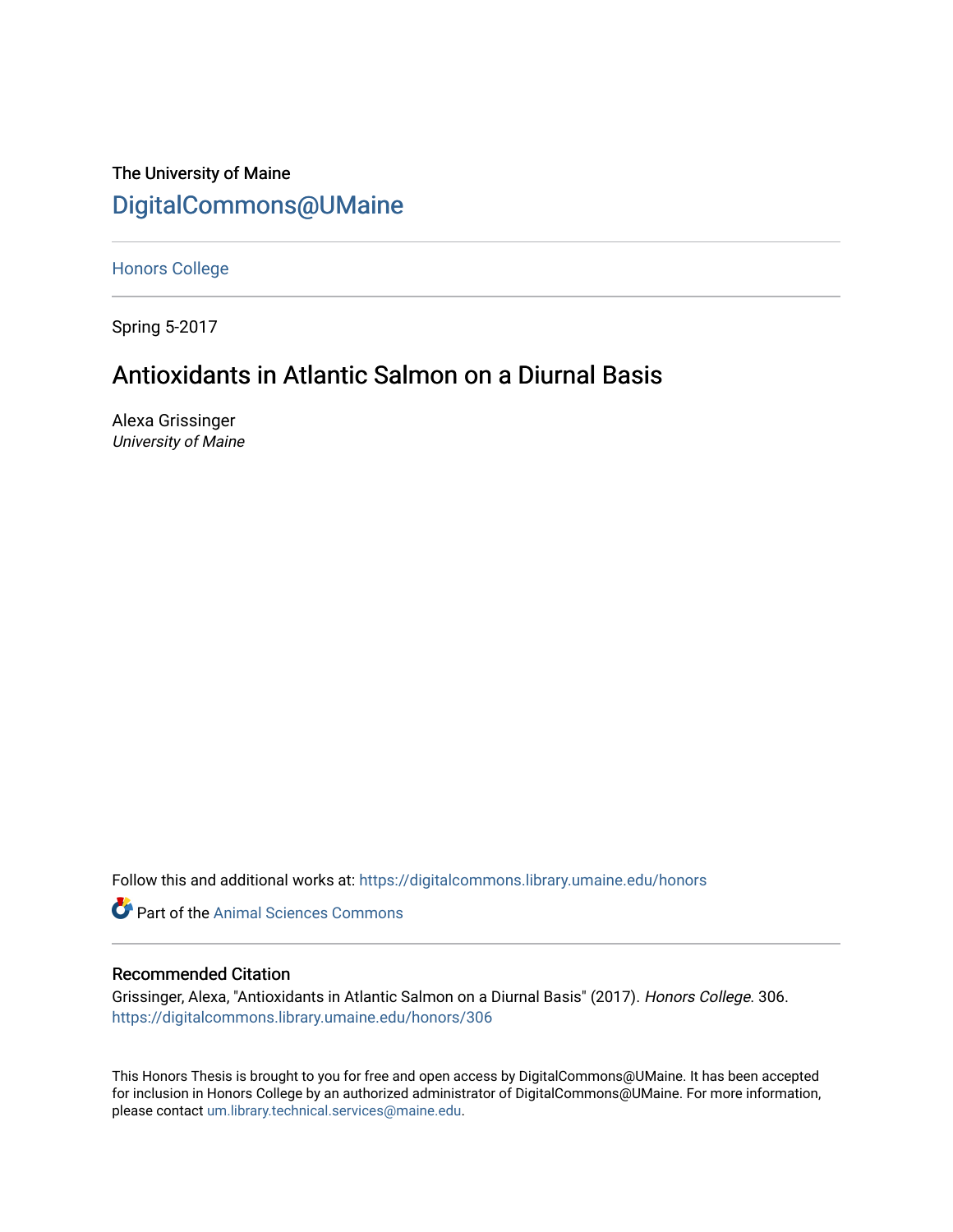#### ANTIOXIDANTS IN ATLANTIC SALMON ON A DIURNAL BASIS

by

Alexa Marie Grissinger

A Thesis Submitted in Partial Fulfillment of the Requirements for a Degree with Honors (Animal and Veterinary Sciences)

The Honors College

University of Maine

May 2017

Advisory Committee:

Dr. Timothy J Bowden, Assistant Professor of Aquaculture Dr. François G. Amar, Professor of Chemistry and Dean of Honors Heather J Hamlin, Assistant Professor of Marine Biology and Aquaculture James A. Weber, DVM, PhD, Associate Professor, School of Food and Agriculture Dr. Anne Langston, Associate Director Aquaculture Research Institute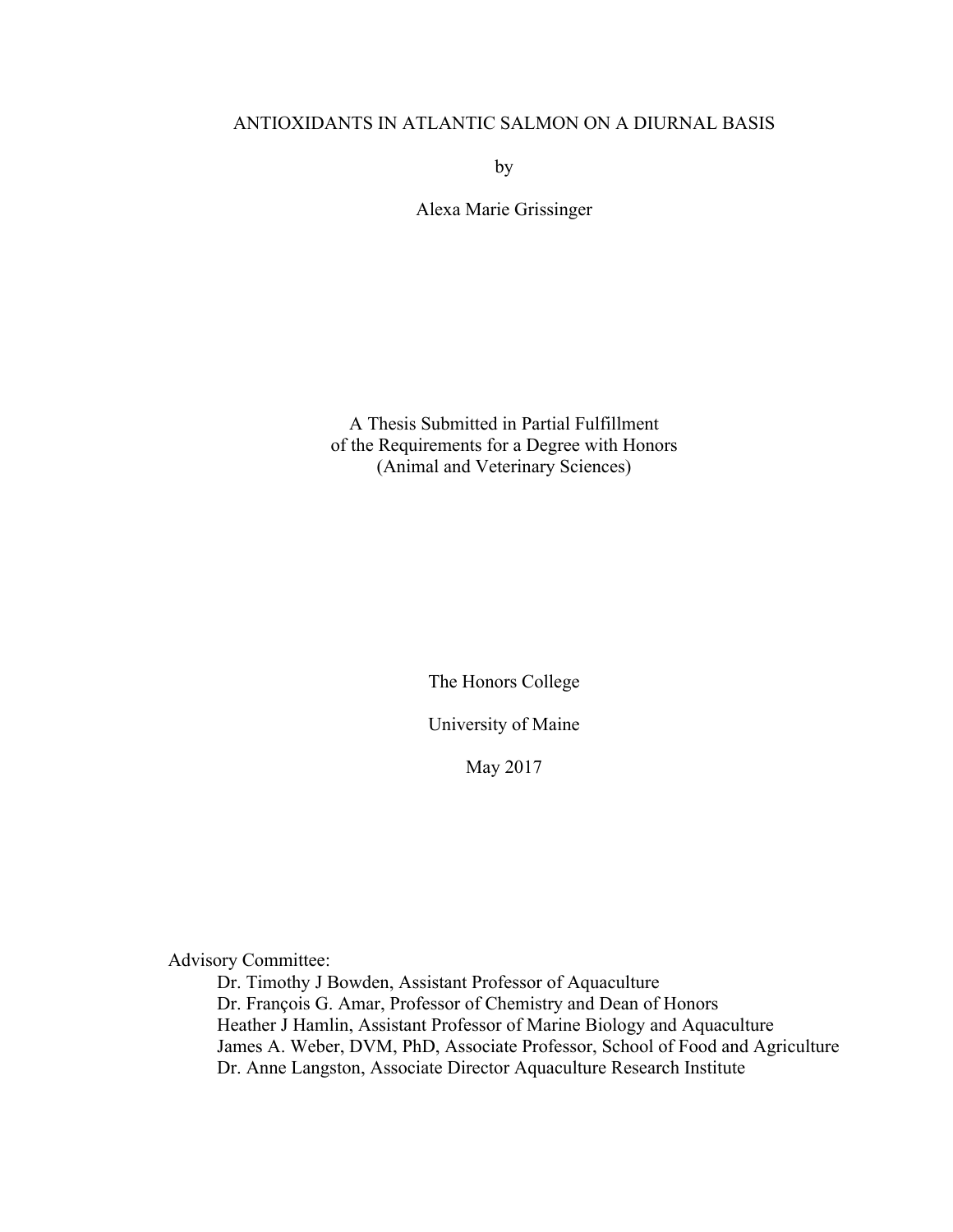#### Abstract

Atlantic salmon is a common aquaculture species that is now greatly impacted by sea lice and amoebic gill disease. Currently, one of the treatments uses hydrogen peroxide  $(H_2O_2)$  because it breaks down safely in water, leaving no toxic residues like some of the previous treatments. Hydrogen peroxide was an effective treatment previously, but now resistance seems to be developing amongst the disease organisms and, if too high a dose is used, it can harm the salmon. Antioxidants, specifically superoxide dismutase (SOD), catalase (CAT), and both independent and dependent glutathione peroxidase (GPx), are present in organisms to break down reactive oxygen species (ROS) like  $H_2O_2$ . The goal of this study was to determine if antioxidants follow a daily rhythm, so that an ideal treatment time and a higher dose of  $H_2O_2$  can be used to kill harmful organisms without causing damage to the salmon, since there are clear indications that many physiological processes vary on a circadian rhythm.

Three fish were sampled every four hours for fifty-two hours to determine if the levels of SOD, CAT, and GPx varied over time. Although this data showed some evidence of a daily rhythm, no statistical significance was found except in the GPx dependent levels. This experiment should be repeated using more than one tank and measuring cortisol levels to determine if stress was a possible contributing factor to the lack of statistical significance, or if human error caused the large amount of variance observed.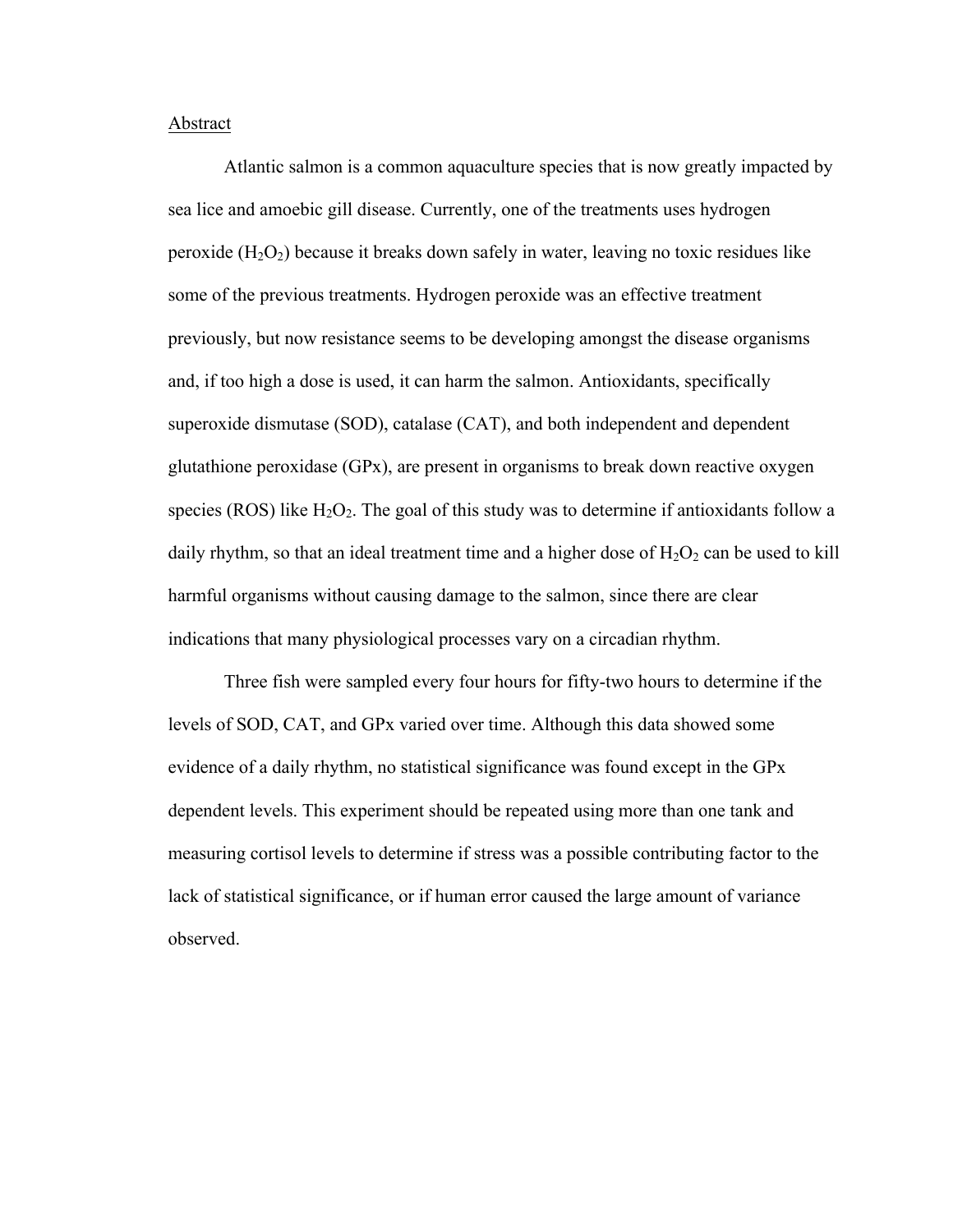#### Acknowledgements

First I would like to thank my advisor, Dr. Timothy Bowden, for supporting me throughout this project and answering my many questions. I would also like to thank Nicholas Fargnoli, who assisted me throughout the project especially working through the data and understanding it fully. And to the rest of the Bowden lab, who helped me with fish sampling.

To my family, thank you for always supporting me and dealing with me when I am stressed out, which we all know is a lot. I would especially like to thank my fiancé, Joshua Schappert, for always putting up with me when I am stressed out and making me laugh, especially when I need it the most.

Lastly, I would like to thank the Charlie Slavin Research Fund of the Honors College at the University of Maine for helping to make this project possible through their financial contribution.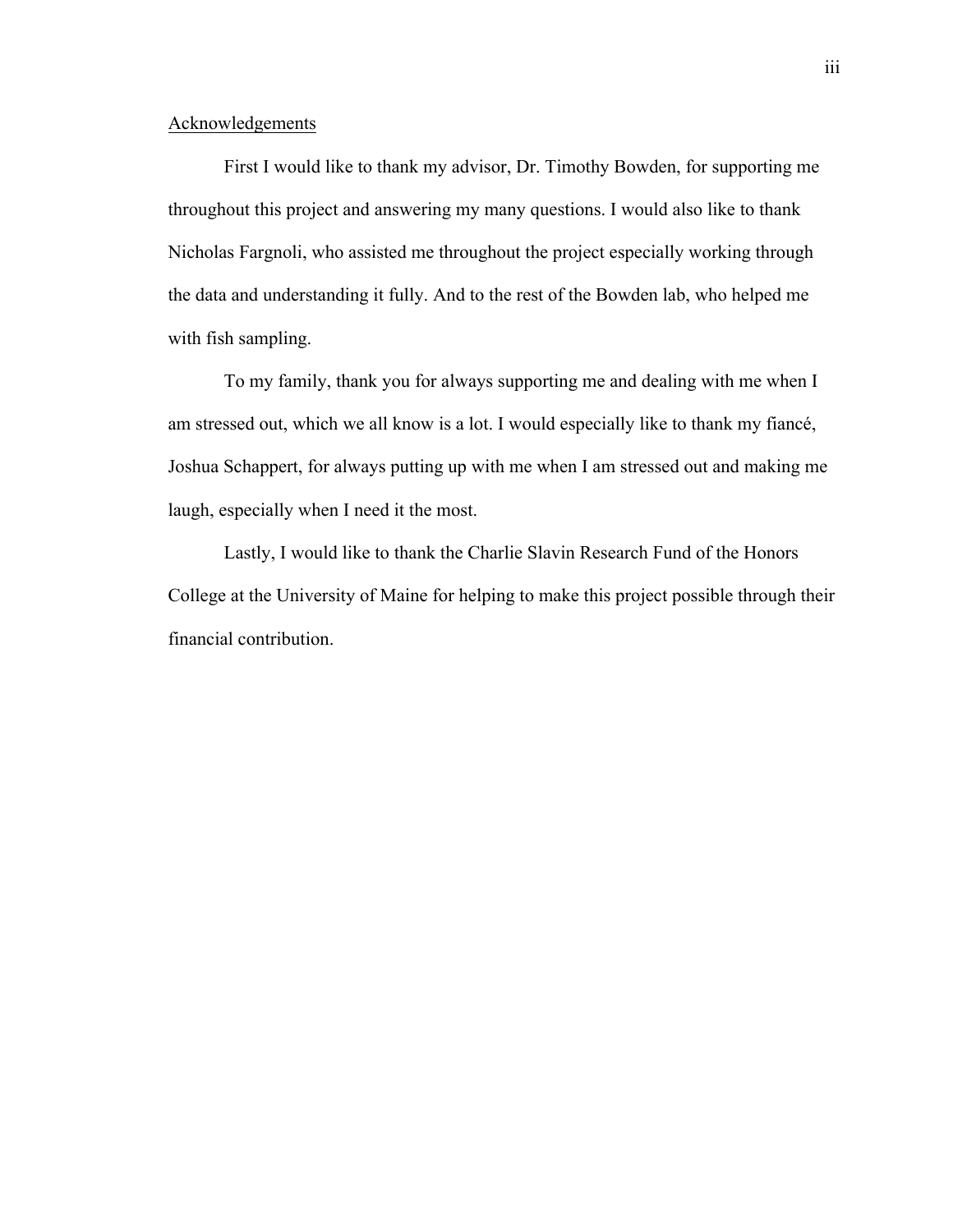# **Table of Contents**

| Appendix A: Sample Fish Length and Weight, Recorded Temperature  33 |  |
|---------------------------------------------------------------------|--|
|                                                                     |  |
|                                                                     |  |
|                                                                     |  |
| Appendix E: Glutathione Peroxidase Dependent and Independent 37     |  |
|                                                                     |  |
|                                                                     |  |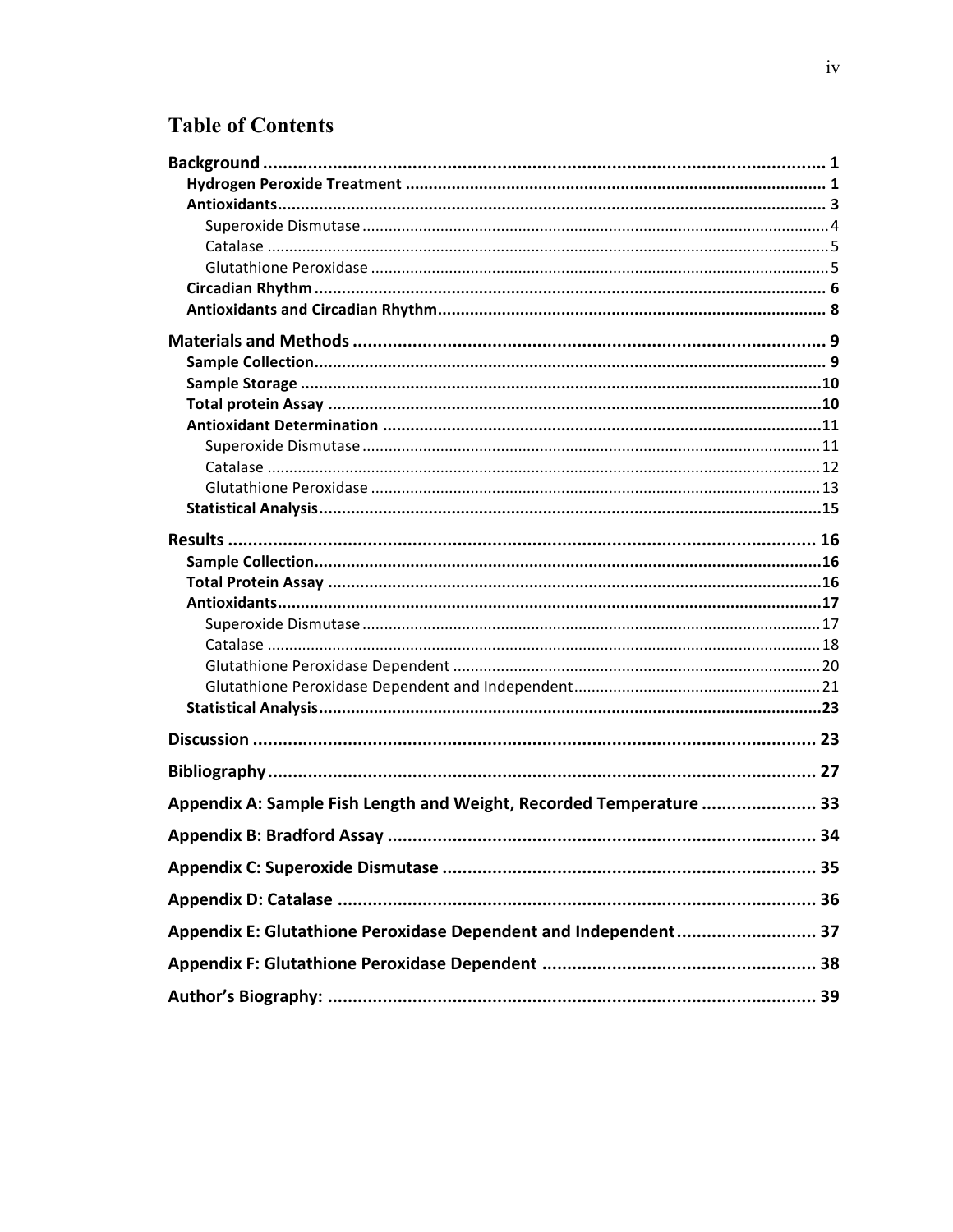## List of Figures:

| LISTOI FIGUIES.                                                                                |  |
|------------------------------------------------------------------------------------------------|--|
| Figure 1: Average protein content in $\mu$ g/ $\mu$ L as determined in the Bradford Assay with |  |
|                                                                                                |  |
| Figure 2: Average superoxide dismutase activity for each sampling time, with standard          |  |
|                                                                                                |  |
| Figure 3: Average catalase activity for each sampling time, with standard error shown. 20      |  |
| Figure 4: Average glutathione peroxidase dependent activity for each sample time, with         |  |
|                                                                                                |  |
| Figure 5: Average glutathione peroxidase dependent and independent activity for each           |  |
|                                                                                                |  |
|                                                                                                |  |

## List of Tables:

| Table 1: Average superoxide dismutase in U/mg protein for each sample time and its   |  |
|--------------------------------------------------------------------------------------|--|
|                                                                                      |  |
| Table 2: Average catalase in $\mu$ mol/min* mg protein for each sample time and its  |  |
|                                                                                      |  |
| Table 3: Average glutathione peroxidase dependent activity, in nmol/min* mg protein, |  |
|                                                                                      |  |
| Table 4: Average glutathione peroxidase dependent and independent activity, in       |  |
|                                                                                      |  |
|                                                                                      |  |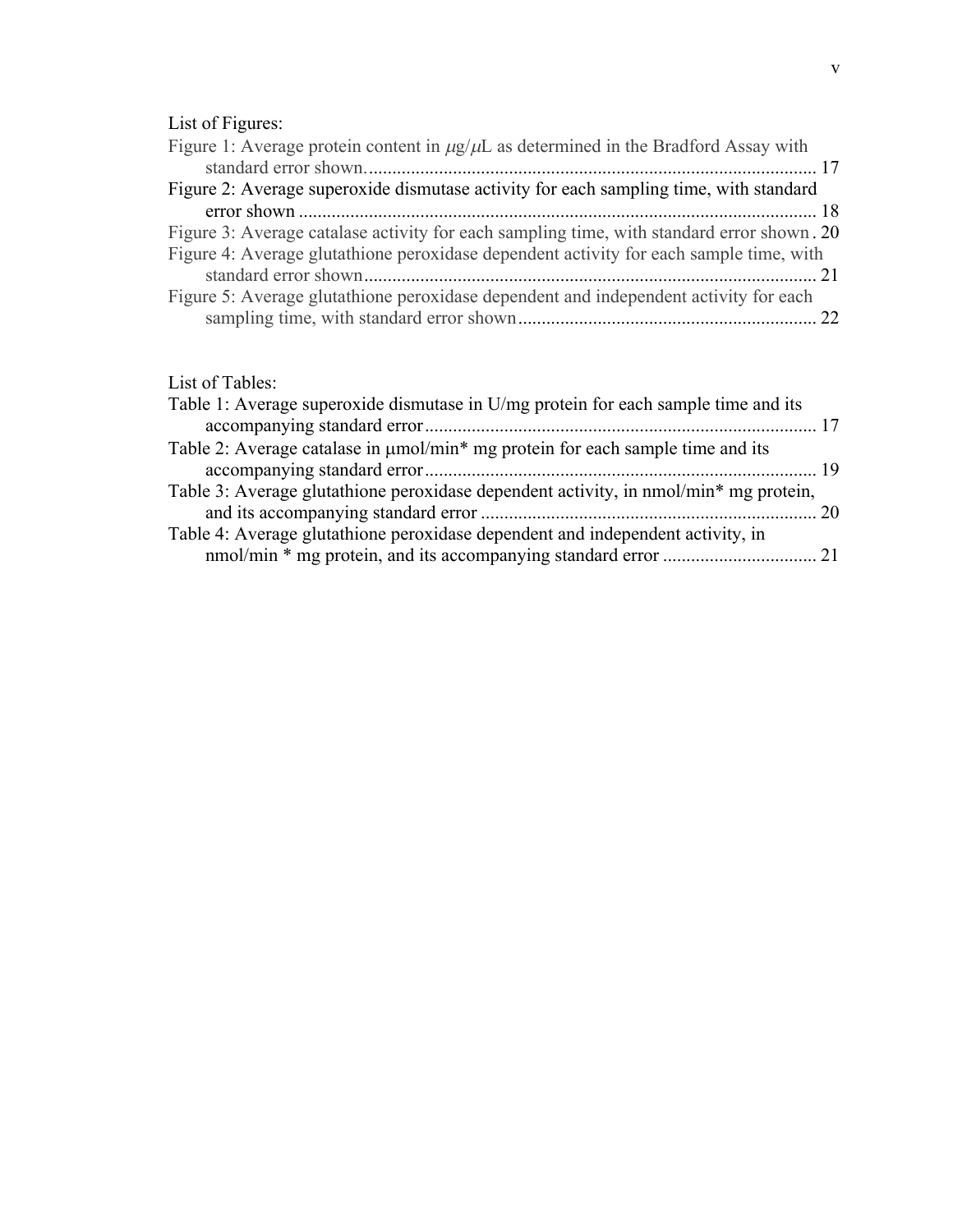## **Background**

Hydrogen Peroxide Treatment

Hydrogen peroxide  $(H_2O_2)$  is used throughout aquaculture for various topical skin and gill infections, including the treatment of various ectoparasites important in Atlantic salmon (*Salmo salar*) aquaculture today (Rach et al., 2000; Arvin & Pedersen, 2001; Adams et al., 2011). These diseases include sea lice and amoebic gill disease, both considered to be widespread diseases significant in fish health, especially farmed salmon (Kiemer and Black, 1997; Powell et al., 2008; Vera and Migaud, 2016; etc). Sea lice are (*Lepeophtheirus salmonis*) are currently considered responsible for multiple disease outbreaks and large economic losses to salmon farmers throughout the United States. The sea lice browse on the surface of salmon eating their mucus, epidermal cells and blood, which can ultimately lead to erosion on the surface of the fish. In some cases, the sea lice erode enough of the fish to expose underlying tissue and the skull leading to osmoregulatory problems, secondary bacterial infections, an increase in cortisol and glucose, indicative of a stress response, and ultimately death (Mustafa et al., 2000).

Amoebic gill disease, caused by the organism *Neoparamoeba perurans*, is also considered significant to salmon aquaculture especially because of evidence of its role in co-infections with other gill diseases (Powell et al., 2008). The disease first appears as raised white mucous patches and, ultimately, lethargy and rapid ventilation can be seen prior to mortality (Adams et al., 2011). In a study by Powell et al. (2008), they found that gas transfer limitations caused by the loss of functional lamellae and a reduced gill surface area can develop, which may lead to the impedance of swimming performance and lethargy. In a previous study, Powell et al. (2000), also found evidence of respiratory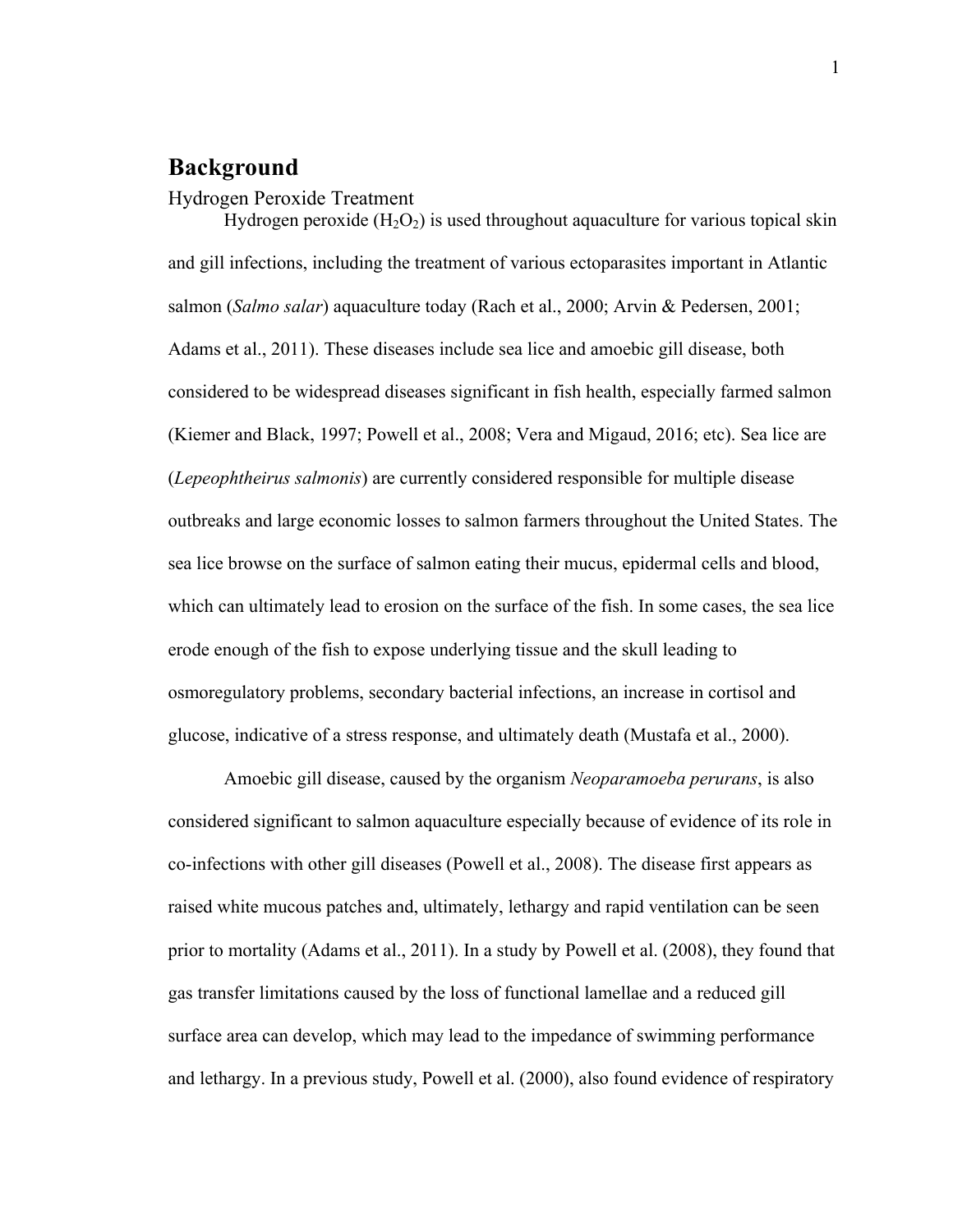acidosis occurring in fish experiencing a hypoxic condition. In chronically infected fish, altered heart morphology possible due to a reduction in blood flow has also been seen (Powell et al., 2008), although it appears that only the gills are the site of infection (Leef et al., 2005).

Hydrogen peroxide is currently one of the few effective treatments for both diseases. It appears to work by causing a temporary paralysis in the causative organism by the formation of bubbles, detaching them from the fish and causing them to float to the water surface (Bowers et al., 2002; Bravo et al., 2010). In the past, dichlorvos and emamectin benzoate (SLICE®; Merck Animal Health) have been used for the treatment of ectoparasites but are not used as frequently due to an increase in resistance, possibly health risks and environmental effects (Kiemer and Black, 1997; Treasurer et al., 2000). Dichlorvos is an organophosphate that has been shown to be very toxic to fish, through impacting their metabolism, and can cause both sub-lethal and lethal effects, including erratic swimming, excess mucus secretion, and equilibrium loss. It has also been shown to be a neurotoxin, inhibiting AChE, the enzyme that degrades acetylcholine, causing nerve disruption and ultimately death. It also may be carcinogenic after repeated exposures (Das, 2004). Emamectin benzoate was the treatment of choice for many years because it was effective against all life stages of sea lice, had a prolonged effect, and was easy to administer in the feed. However, it has now been used to the point of increased resistance in the parasite, meaning that the treatment is not currently very effective. Jones et al. (2012) found that the abundance of sea lice present after treatment was completed rose between 2004 and 2008, from 0 to 16 ineffective treatments. They also found that the successful treatments decreased from 100% in 2004 to only 51% in 2008. In addition,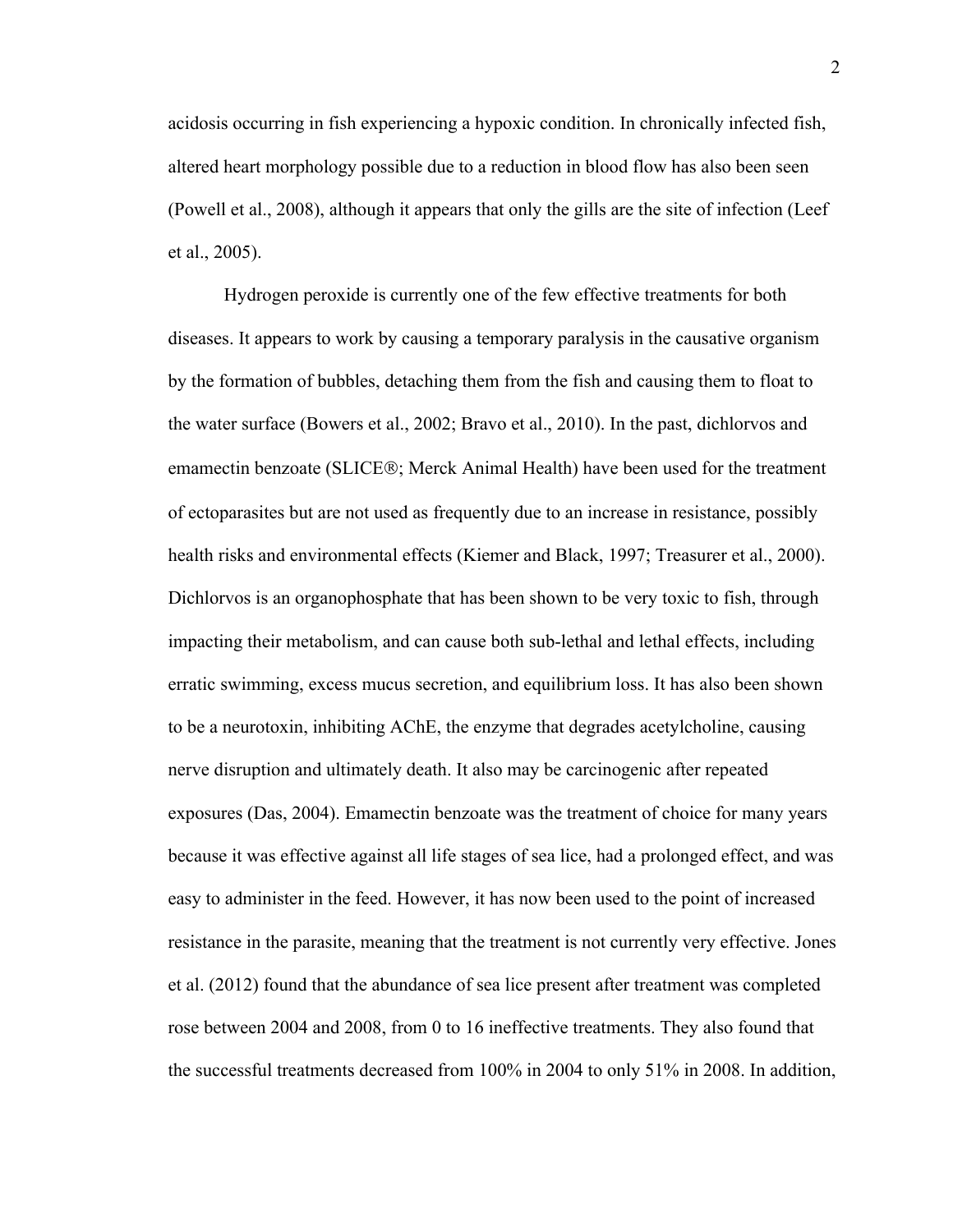Saksida et al. (2013) found that sea lice on farms that had previously treated with emamectin benzoate required a significantly higher treatment amount to detach.

Unlike dichlorvos,  $H_2O_2$  is an environmentally safe treatment option. It is a powerful oxidizer but leaves behind no toxic residues (Vera & Migaud, 2016). It readily breaks down into water and oxygen, which are very nontoxic byproducts (Kiemer & Black, 1997; Bowers et al., 2002; Bravo et al., 2010; Adams et al., 2011). In fact, fishes naturally have antioxidants meant to break down  $H_2O_2$  and other reactive oxygen species (ROS) (Trenzado et al., 2009; Cullen & Weydert, 2010; Barim-Oz & Yilmaz, 2016; etc). Antioxidants

Since all organisms live in an aerobic environment, they are susceptible to damage by ROS, including superoxide  $(O_2)$ , hydroxyl radical  $(OH)$ , singlet oxygen  $(O_2)$ and hydrogen peroxide  $(H_2O_2)$  (Paller, 1991), produced through oxidative metabolism (Trenzado et al., 2009; Clotfelter et al., 2013). If an imbalance occurs, ROS can damage unsaturated fatty acids in cellular membranes, lipids, proteins, and DNA leading to cell death and mutations (Grant et al., 1998; Cullen & Weydert, 2010; Barim-Oz & Yilmaz, 2016). They have also been shown to contribute to postischemic renal injury (Paller, 1991). This imbalance can occur based on the water temperature, an increase in activity and metabolic rate, greater oxygen availability, or even lower oxygen availability (hypoxia). Body condition has also been shown to have an impact on overall susceptibility to ROS, with fish in better body condition able to breakdown ROS more effectively (Clotfelter et al., 2013).

Through evolution, antioxidant defenses have developed to keep ROS at low levels to prevent oxidative stress and the damages described above (Barim-Oz & Yilmaz, 2016). The main antioxidants are superoxide dismutase (SOD), catalase (CAT), and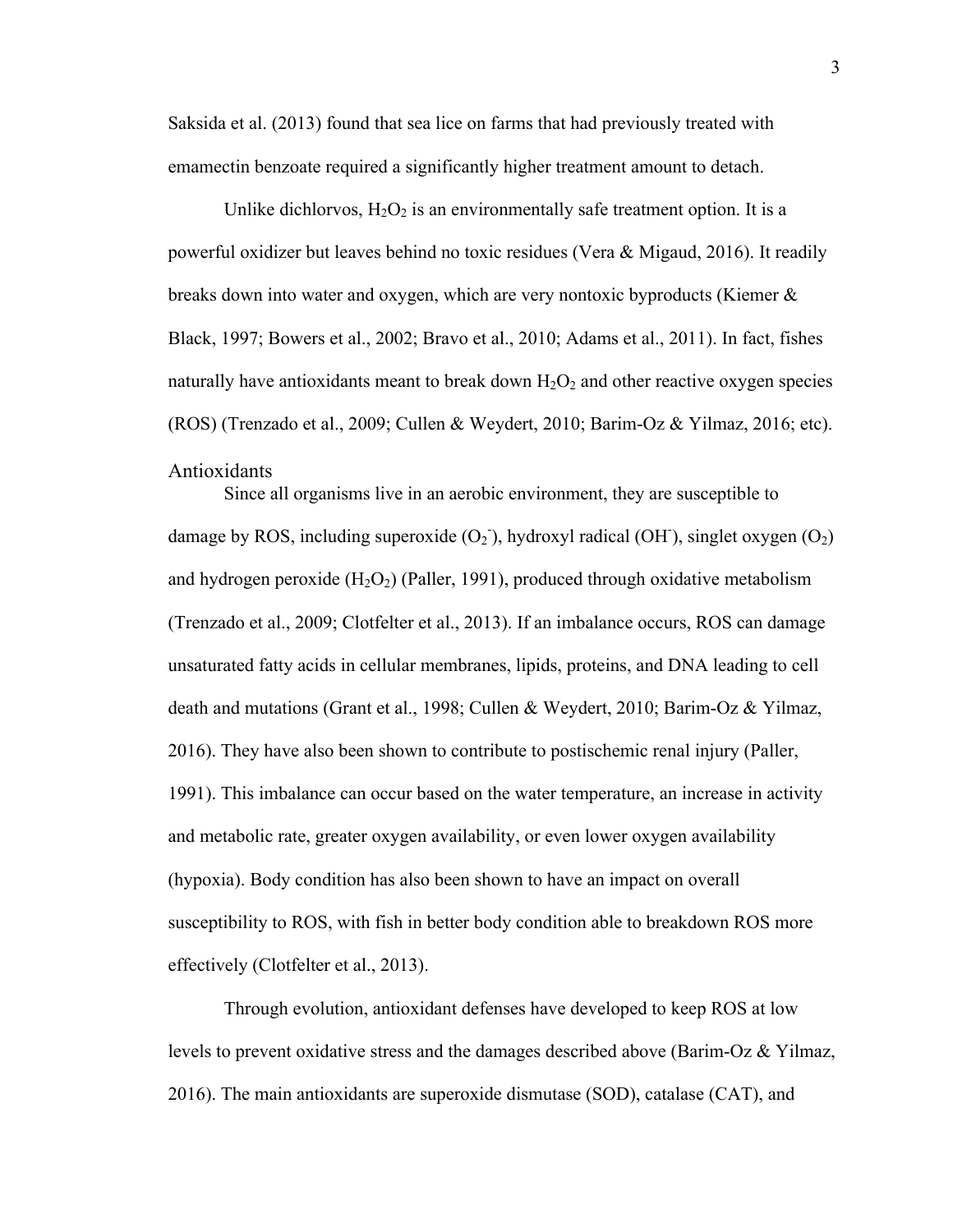glutathione peroxidase (GPx). These antioxidants transform the ROS to protect the cells from oxidative damage through detoxifying ROS, which is very important when treating with  $H_2O_2$  because it can cause a larger imbalance in ROS (Tort, 2012). Although all three antioxidants catalyze the decomposition of different ROS, all three work together to prevent cellular damage and organism death.

#### Superoxide Dismutase

Superoxide dismutase (SOD) consists of a family of metalloenzymes containing copper and zinc or manganese or iron that breaks down the superoxide radical into  $H_2O_2$ , which can then be further broken down by catalase and glutathione peroxidase (Beyer  $\&$ Fridovich, 1987). The manganese and iron containing forms are mostly found in prokaryotes, although the manganese form is located in mitochondria and the iron form can be found in some plants. The copper and zinc SOD (CuZnSOD) , on the other hand, is found in the cytosol of eukaryotic cells and is, therefore, the SOD the present study is concerned with (Fridovich, 1989). For CuZnSOD, the copper and zinc work together to allow the SOD enzyme to perform catalysis, with the copper reducing superoxide  $(O_2)$  to  $O<sub>2</sub>$  and the zinc assisting by increasing the reduction potential. If copper is limiting in the diet, SOD does appear to still function without its cofactors, but the overall activity will decrease over time (Harris, 1992).

Although present throughout cells, SOD tends to be higher in gill tissues possibly because of the need to destroy superoxide produced during respiration in the gills (Barim-Oz  $\&$  Yilmaz, 2016). In solution, SOD requires the formation of the superoxide radical to be measured (Cullen & Weydert, 2010; Flohé & ötting, 1984). In most cases, including in this experiment, xanthine oxidase is used to generate the superoxide radical. Cytochrome c is then used as an indicator because xanthine oxidase uses electron transfer mediators to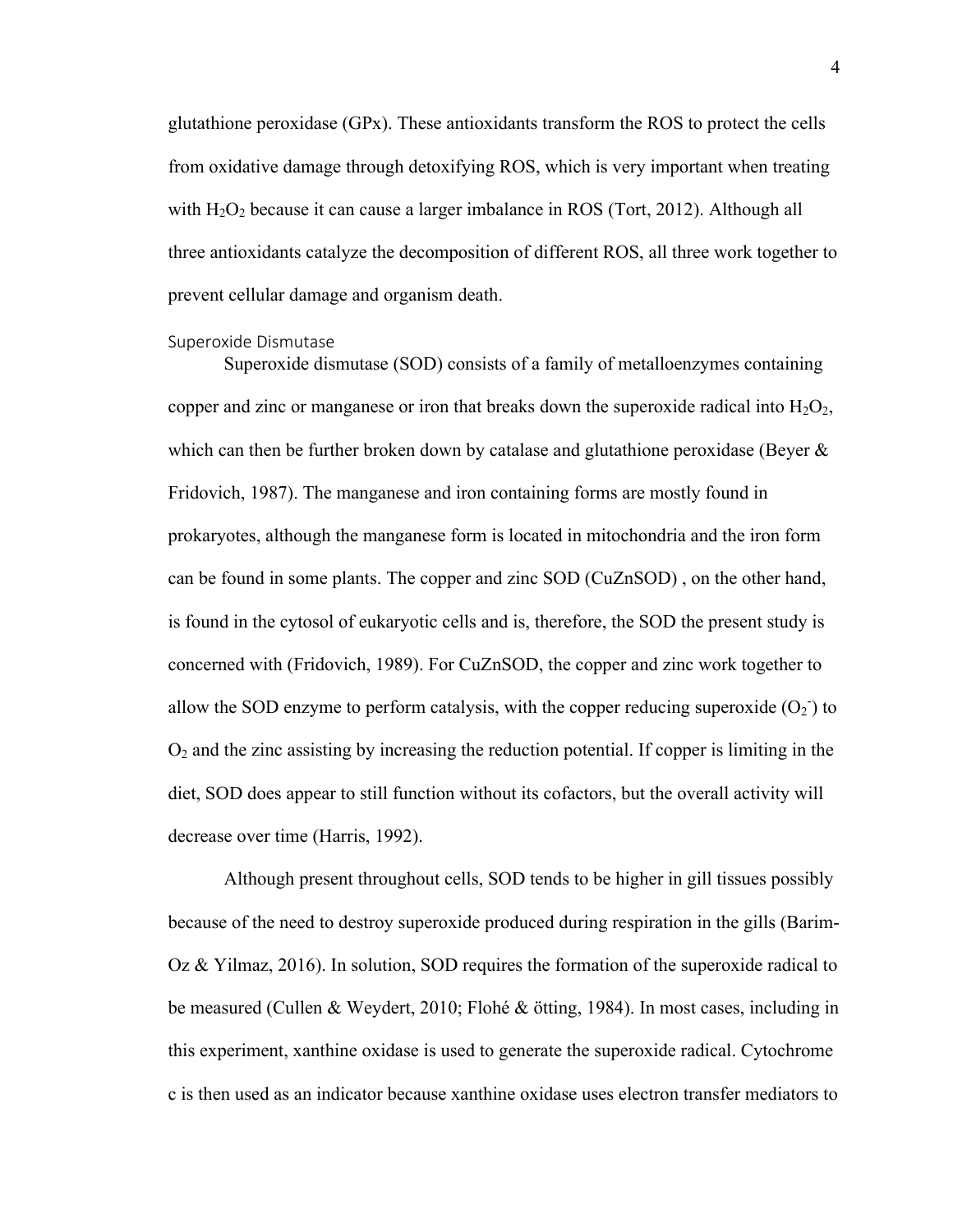reduce cytochrome c. SOD competes with the cytochrome c to breakdown superoxide, with a 50% inhibition equal to one unit of SOD (Beyer & Fridovich, 1987). Because of its role in superoxide dismutation, SOD is highly conserved among vertebrates but requires the function of catalase and glutathione peroxidase to further breakdown the  $H<sub>2</sub>O<sub>2</sub>$  produced to prevent harmful impacts to the fish (Maral et al., 1977).

Catalase

Catalase (CAT) is a heme containing enzyme found in subcellular organelles, such as peroxisomes of liver or microperoxisomes found in various other cells (Regoli et al., 2012; Tort, 2012). CAT works through the reactions:  $CAT + H_2O_2 \rightarrow CAT-H_2O_2$  and then CAT-H<sub>2</sub>O<sub>2</sub> + H<sub>2</sub>O<sub>2</sub>  $\rightarrow$  CAT + 2H<sub>2</sub>O + O<sub>2</sub> (Wheeler et al., 1990). Hydrogen peroxide, if not detoxified, can become the toxic hydroxylradical-3-amino-1,2,4-triazole, so detoxification through the irreversible inactivated catalase is essential for proper cellular function. After forming the inactivated catalase, the CAT- $H_2O_2$  goes through an NADPH-dependent process to regenerate active catalase (Paller, 1991). Like SOD, it is found in the gills in higher amounts, especially after repeated low level exposures to  $H_2O_2$  (Tort, 2012). For this determination, the rate of  $H_2O_2$  decay is measured and is proportional to the amount of CAT present in the sample (Regoli et al., 2012). Although CAT seems to be more important in catalyzing the decomposition of  $H_2O_2$ , it shares this role with glutathione peroxidase (GPx) and GPx may be more sensitive to  $H_2O_2$  in some cases (Grant et al., 1998; Barim-Oz & Yilmaz, 2016).

#### Glutathione Peroxidase

Glutathione peroxidase comes in both selenium-dependent and seleniumindependent forms, and works to protect cells from oxidative damage caused by  $H_2O_2$ and organic hydroperoxides. Specifically, the selenium-dependent form reacts with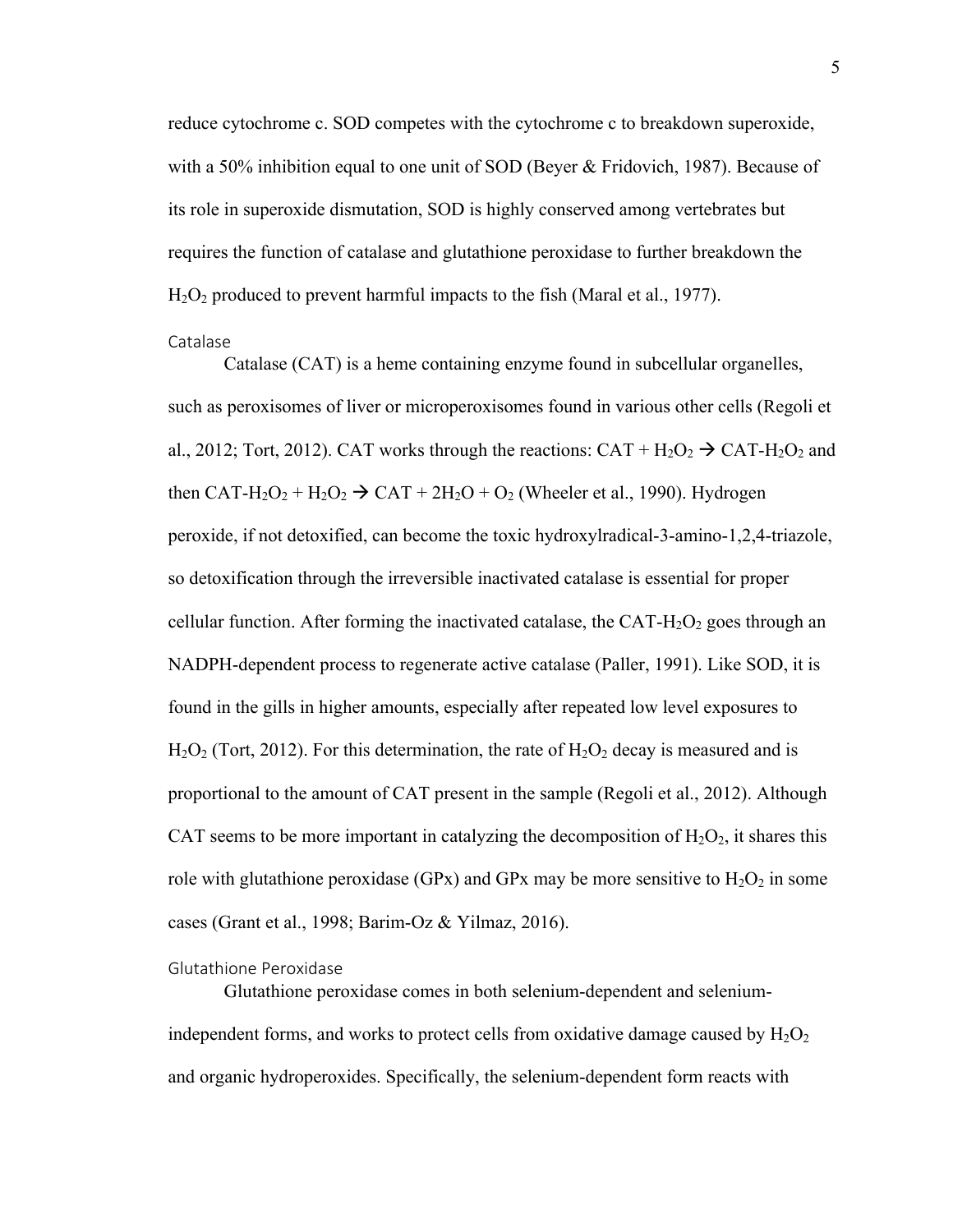hydroperoxides, including  $H_2O_2$  and organic peroxides. The selenium-independent form, on the other hand, reacts only with organic hydroperoxides (Regoli et al., 2012). Unlike catalase, GPx requires co-factors, including glutathione reductase (GR) and NADPH. It also works through two intermediates, glutathione (GSH) and glutathione disulfide

(GSSG) (Cullen & Weydert, 2010). The reactions are: ROOH+ 2GSH  $\rightarrow$  ROH+

GSSG+ H<sub>2</sub>O and then GSSG+ NADPH +  $H^+ \rightarrow 2GSH + NADP^+$  (Wheeler et al., 1990). GPx seems to be most important in membranes and preventing auto-oxidation of lipids, although it has also been found to be important in protecting hemoglobin from oxidative degradation (Cullen & Weydert, 2010; Barim-Oz & Yilmaz, 2016). There are two different ways to measure GPx activity, depending on if one wants to measure total GPx activity or only the dependent form. In both cases, the amount of GPx is measured through a reduction in the co-substrate NADPH as the  $H_2O_2$  (for the measurement of the selenium-dependent form) or cumene hydroperoxide (for both Se-dependent and independent form) is broken down (Cullen & Weydert, 2010).

#### Circadian Rhythm

Through the rotation of the Earth, there is a daily light and dark cycle that affects organisms and their internal clocks, which impacts many physiological and behavioral processes (Duffield, 2003; Reebs, 2011). There is still debate as to how a circadian rhythm functions in fish, although they have been shown to exhibit a circadian rhythm when in constant conditions. In mammals, there is a master clock, called SCN, but none has been found in fish yet. Instead, the pineal gland seems to be a major contributor to the circadian clock because it is directly photosensitive, even when in culture. When the pineal gland is removed, however, a circadian rhythm still exists so there is a possibility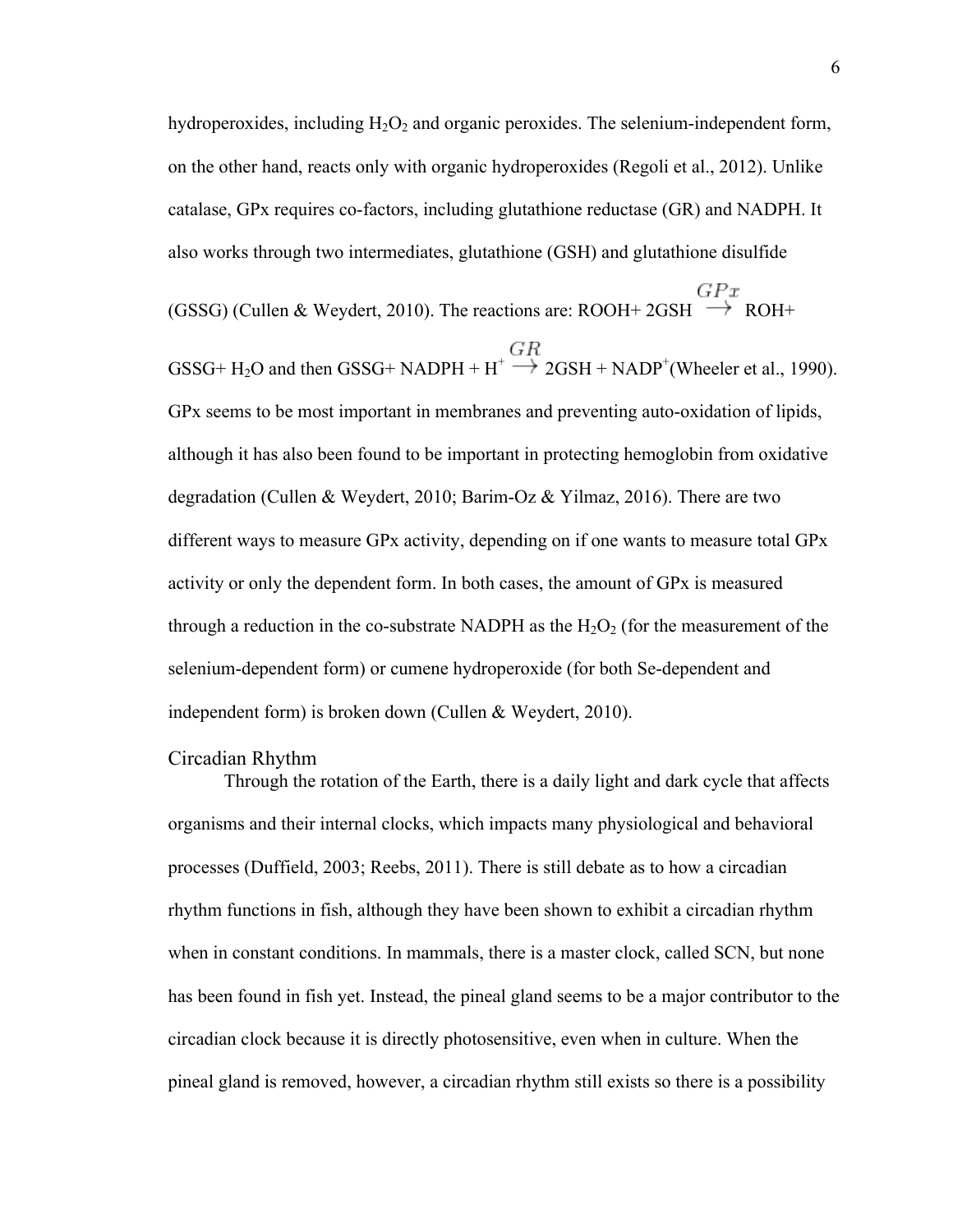of a complicated network of both central and peripheral clocks that may be linked to create the overall circadian rhythm impacting the whole body (Reebs, 2011). Melatonin, which is synthesized from tryptophan in the pineal glands, appears to be the main hormone impacting the circadian rhythm. Melatonin levels rise through the night and are low during the day through the activation by the pineal photoreceptor cell in low light situations. This melatonin is then able to circulate throughout the circulatory system to impact locomotor activity, thermal preference, rest, food intake, vertical migration, skin pigmentation, osmoregulation, and metabolism (Falcón et al., 2010). Specifically, melatonin seems to work through G-protein coupled receptors, which brings about a change in the target cell. However, there is great variance in the number and location of these receptors making it more difficult to determine the full extent of melatonin's function in fish (Pévet, 2004).

Since the natural circadian rhythm can impact absorption, distribution, metabolism and elimination, there is evidence that the time of day of drug administration can have an impact on the efficacy and possibly toxicity of medications, including  $H_2O_2$ (Bruguerolle, 1998; Vera & Migaud, 2016). Bruguerolle (1998) found that "… circadian variations in gastric acid secretion and pH, motility, gastric emptying time, gastrointestinal blood flow, drug protein binding, liver enzyme activity and/or hepatic blood flow, glomerular filtration, renal blood flow, urinary pH and tubular resorption may play a role in such kinetic variations." In a recent study, Vera & Migaud (2016) examined the effect of time on drug side effects, specifically  $H_2O_2$ , to help improve the treatment effectiveness. They found that in the liver, the gene expression for antioxidant enzymes displayed a daily rhythm, which correlated to different effects based on the time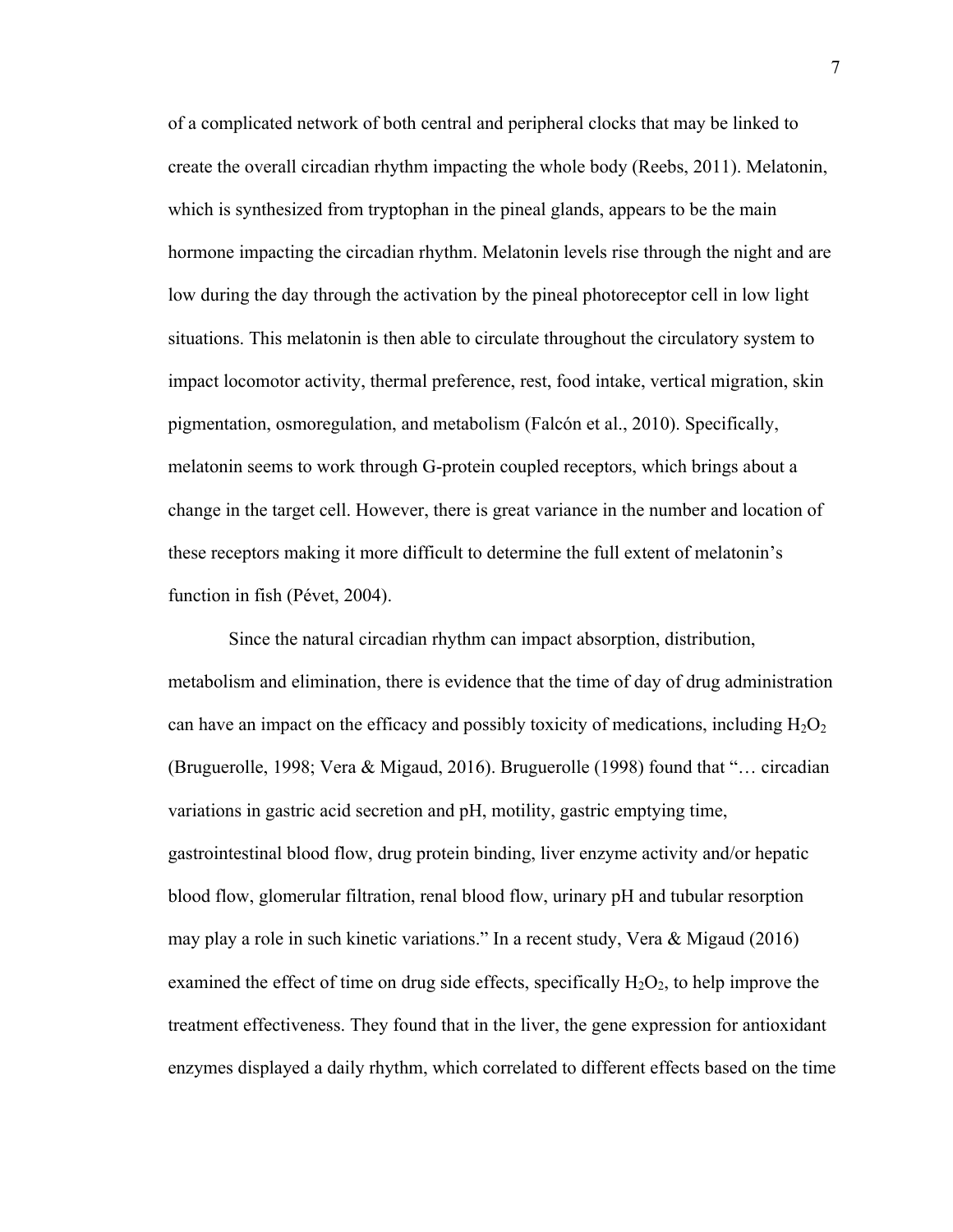of day  $H_2O_2$  was given. They also found a significant difference in stress and toxicological response depending on the time of day, specifically an increase in sublethal toxic effects during the first half of the day.

#### Antioxidants and Circadian Rhythm

Although initially proven to be effective by several studies (Treasurer et al., 2000; Arvin & Pedersen, 2001, etc), the  $H_2O_2$  treatment is beginning to lose effectiveness against many of the organisms originally treated. A decrease in the effectiveness indicates that organisms are beginning to develop resistance, possibly through genetic selection of resistant organisms or organisms are developing detoxifying enzymes. On farms that have previously used  $H_2O_2$ , only a 63% reduction was found at a higher dosage than recommended. Though the organisms are removed, many can recover from the treatment, some in as little as thirty minutes and then resettle on the salmon (Treasurer & Grant, 1997; Treasurer et al., 2000). The progeny of these organisms then show a reduced sensitive to  $H_2O_2$ , confirming the theory of genetic selection towards resistant organisms (Helgesen et al., 2015). To combat this problem, an increase in treatment dosage would be needed. However, this can cause many negative consequences for the fish.

There has been evidence of toxicity effects based on temperature and the dose of  $H<sub>2</sub>O<sub>2</sub>$  given, which seems consistent with the narrow safety margin typically observed (Bowers et al., 2002; Adams et al., 2011). There appears to be a significant correlation between dosage and gill damage in fish, especially when the temperature increases (Kiemer & Black, 1997). In addition, mortalities have been shown to occur at doses above 2.5g/L, with most mortalities within thirty hours of treatment (Kiemer & Black, 1997; Gaikowski et al., 1999; Treasurer et al., 2000). So, although a higher treatment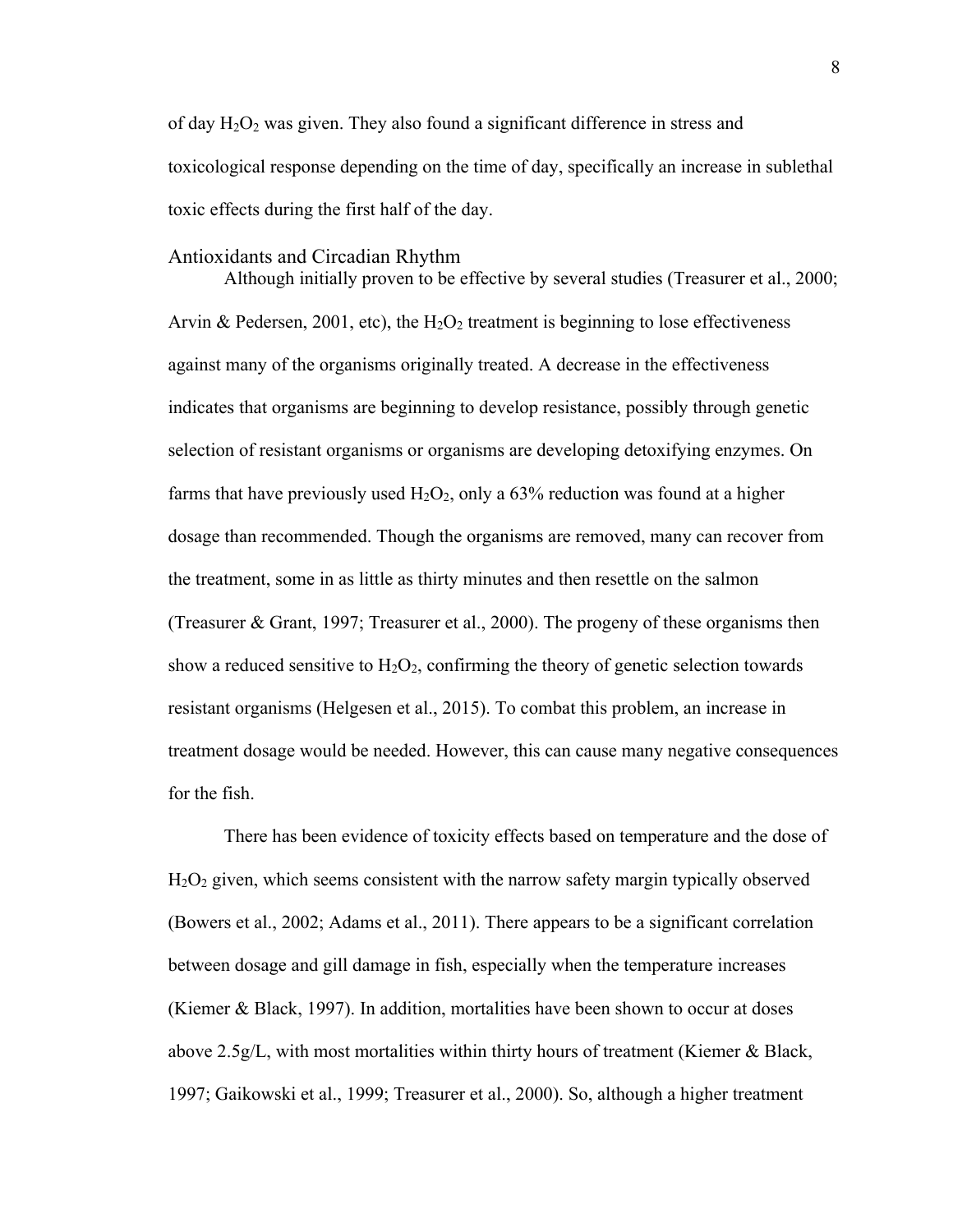dosage is needed to combat the development of resistance, these would typically result in an increase in fish mortality.

The goal of this experiment is to identify whether antioxidants, specifically SOD, CAT, and GPx, appear to run on a diurnal rhythm. Running on a diurnal rhythm, they should have a time which they are at the highest level. If this time can be indicated, a larger dose of  $H_2O_2$  could be used to treat for ectoparasites, especially sea louse and amoebic gill disease. To accomplish this, Atlantic salmon exposed to a 12-hour light/dark cycle will be sampled every four hours over a 52-hour period. There levels of SOD, CAT, and GPx will then be measured using spectrophotometry and averaged for each time point.

### **Materials and Methods**

#### Sample Collection

The fish were kept in an enclosed room in one, 650-liter tank filled with fresh water in a flow through system. The water was kept at 10°C. The fish were fed to satiation with size appropriate standard salmon pellets, about 3 mm. The room was kept on a 12-hour light-dark cycle, with light measured 36 inches below the light source, directly above the water surface. Fish use was approved by IACUC.

Sampling was done for 52 hours to have an overlap of each time point, to determine if there is a repeating cycle in the antioxidant amounts. Sampling was done every 4 hours, with the light and temperature of the tank being measured at each sampling point. Three fish were collected at each time point and put into a MS222 solution with a concentration of approximately 500mg/L for euthanasia. Each fish was then weighed and their length measured, which was recorded on a grid sheet. After measurements were taken, each fish had part of its liver and gill removed with a sterile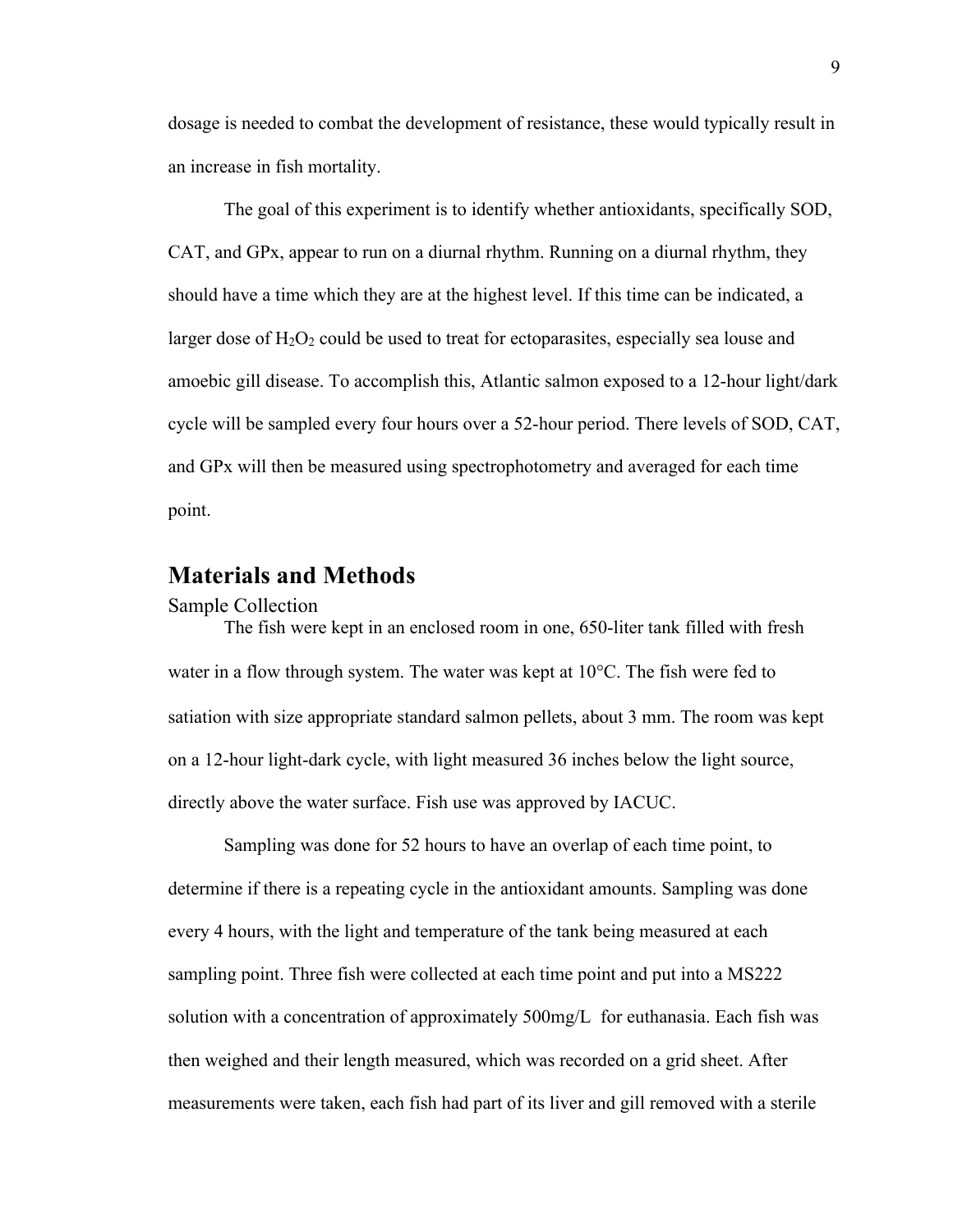scalpel and scissors. All samples were then put into pre-weighed tubes, which were labeled with the time point  $(1, 2, 3, \text{ etc})$ , the sample part (either l for liver or g for gill), and which fish it is (either a, b, or c to correspond to the measurements recorded on the sample sheet). The board used was wiped down with an ethanol solution and the scalpel and scissors put into a separate ethanol solution for sterilization. After each time point, the samples collected were brought into the lab and stored at -80°C to prevent degradation. After all samples were collected, the collection tubes were reweighed to determine the weight of each sample.

### Sample Storage

 Each sample was stored in 600 microliters of potassium phosphate (KPi) buffer at pH 7.5 at -80°C (Regoli *et al.,* 2012). After the addition of buffer, each sample was homogenized using a plastic pestle. The samples were then centrifuged to bring all solid material to the bottom. Each sample was then separated into three new tubes, labeled with the same time point, sample part, and fish but also labeled with roman numerals to distinguish the three tubes. Two hundred microliters of the samples were put into each tube.

#### Total protein Assay

 A Bradford assay was used for each sample to determine the protein content, which was needed for the antioxidant calculations. A deionized water (DI) blank and seven standards were used, with the standards having protein concentrations of 0.125,  $0.25, 0.50, 0.75, 1.0, 1.5,$  and  $2.0\mu$ g/mL. A microplate was used for the protein assay. Two hundred microliters of Coomassie Brillant Blue G-250 was then put into each well using a multi-channel pipette. The plate was then mixed gently for 30 seconds by sliding the plate back and forth. Incubation at room temperature then occurred for 10 minutes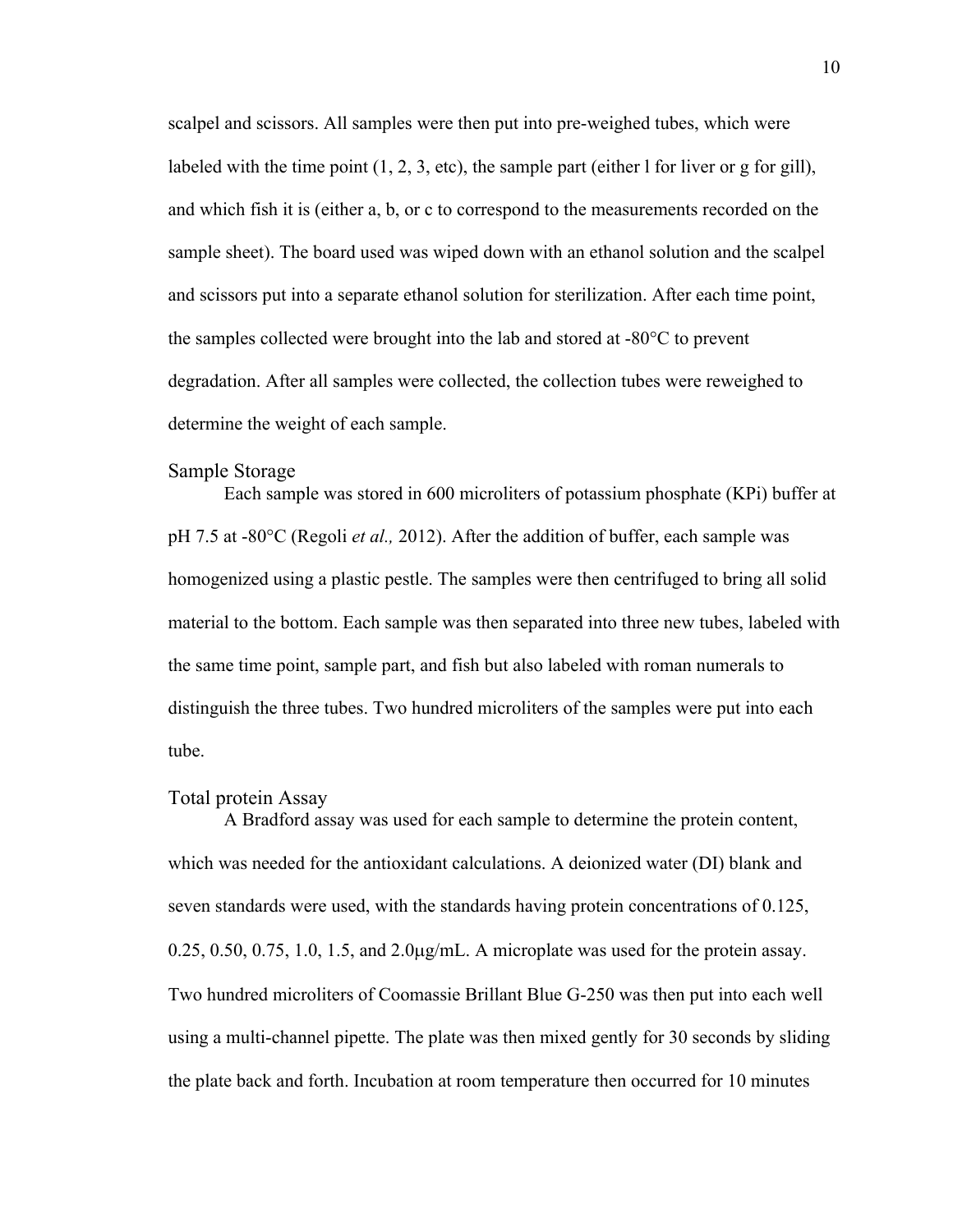before the absorbance was read at 595nm using a microplate reader. The protein assay results were then saved in Excel and the average of the 2 recordings calculated. Each average was multiplied by 10, the dilution factor, to obtain the protein in  $\mu$ g/ $\mu$ L.

#### Antioxidant Determination

 The procedure for the superoxide dismutase, catalase, and glutathione peroxidase determination was adapted from Regoli *et al*'s *Spectophotometric Assays of Antioxidants*  (2012)*.* Each spectrophotometric assay was done in duplicate for a replication of all results. All solutions were made per Regoli *et al's* results and reagent amounts used were adjusted as needed based on initial results. All tests were done through spectrophotometric analysis. Potassium phosphate (KPi) buffer was used for all three antioxidant measurements. Dissolving 0.680g of KH2PO4 in 50mL of distilled water made this buffer. The pH was then adjusted with concentrated potassium hydroxide to get it to the pH needed for that specific antioxidant test.

#### Superoxide Dismutase

Superoxide dismutase (SOD) was the first antioxidant test performed. For the KPi buffer, the pH was adjusted to 7.8. Dissolving 3.7224g of EDTA in 100mL of distilled water made the 100mM EDTA solution. Xanthine oxidase(XO) had a concentration of 300mU/mL, and was diluted to this concentration with cold distilled water. The working buffer for superoxide dismutase consisted of 5 mL KPi buffer, 100µL EDTA, 0.68mg hypoxanthine and 12.3mg cytochrome c. This test was performed using a plastic cuvette at a wavelength of 550nm. First, a reference reaction was performed, which consisted of 500µL of working buffer, 330µL of 100mM KPi buffer, and 170µL of XO. After the addition of XO, the cuvette was mixed and the increase in absorbance was read for three minutes. For the first duplicate, three different sample amounts were used, each at a 1:9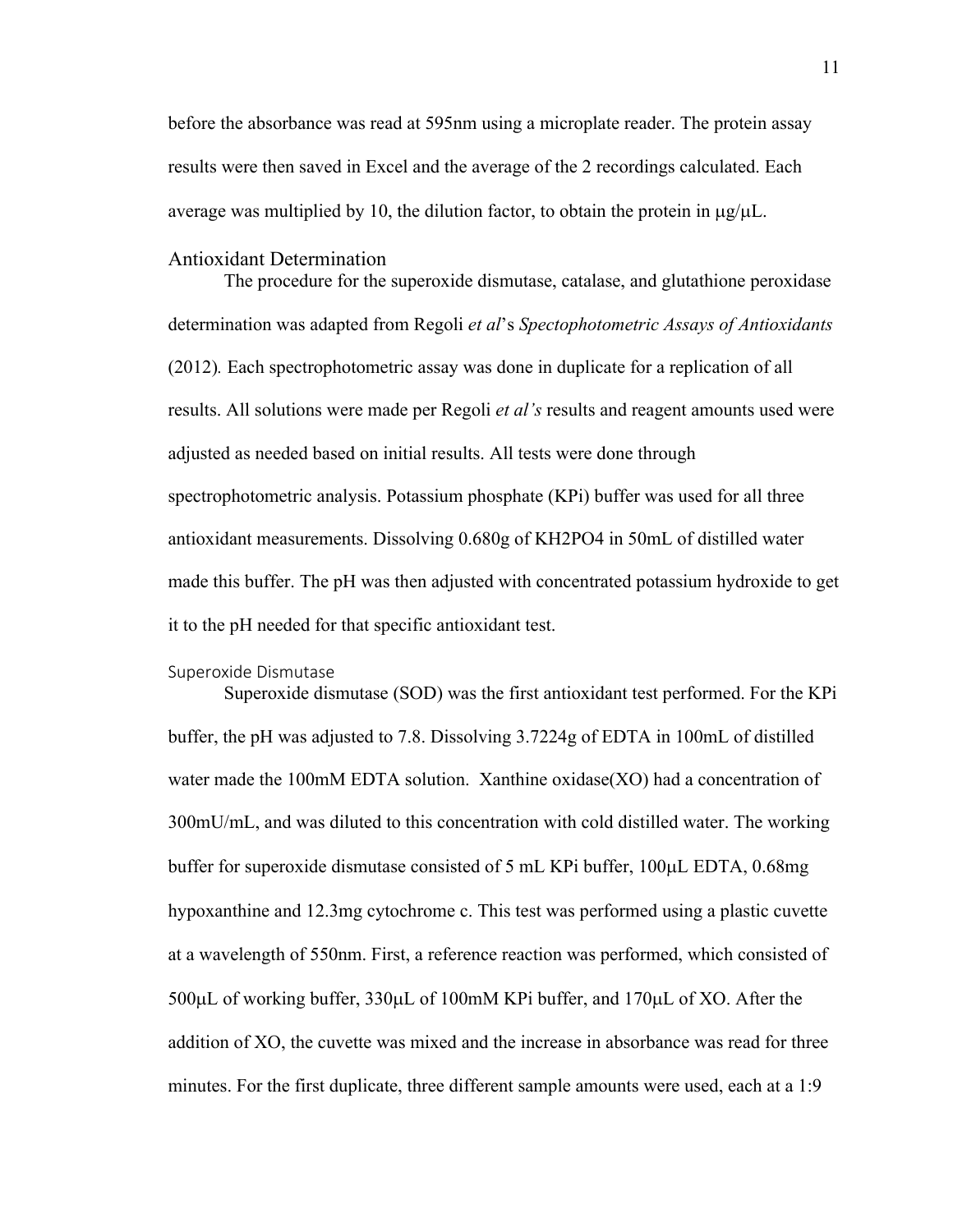dilution. For the second duplicate, four sample amounts were used at either a 1:11 or 1:21 dilution depending on the results from the first duplicate. For all readings, 500µL of working buffer was used and 170µL of XO was added last, followed by mixing and reading the absorbance. For the first duplicate, the first cuvette contained 314.5µL of KPi buffer, 1.5µL of sample and 15µL of DI water; the second contained 308µL of KPi buffer, 2.0µL of sample and 20µL of DI water; and the third contained 297µL KPi buffer, 3.0µL sample and 30µL of DI sample. For the second duplicate, the first cuvette contained 319.5µL KPi, 0.5µL sample and 10µL DI water. The second cuvette contained 309µL KPi, 1µL sample, and 20µL DI water. The third cuvette contained 288µL KPi,  $2\mu$ L sample, and  $40\mu$ L DI water. The fourth sample contained  $267\mu$ L KPi,  $3\mu$ L sample and 60µL DI water. After all samples were read, the change in absorbance for each sample and the volume of sample was plotted. The line of best fit was used to determine an equation for each sample, either linear or polynomial depending on the graph. For the determined equation, x was the value corresponding to a 50% change in absorbance when compared to the reference reaction. The y-variable was the sample volume needed to reduce the reference by 50%, which is equivalent to 1 unit of SOD. This value needed to be normalized with the protein content. In order to accomplish this, the equation used was: SOD (units/ mg protein) =  $(1000/V_0)^*($  sample dilution)/proteins where "Vol" is the y-variable found above. After all these calculations were performed, the averages for each time point were calculated and graphed.

#### Catalase

For catalase, the KPi buffer had a pH of 7.0. A 1.2M  $H_2O_2$  solution was made by adding  $100\mu L$  of H<sub>2</sub>O<sub>2</sub> stock to  $900\mu L$  of distilled water. To check the concentration of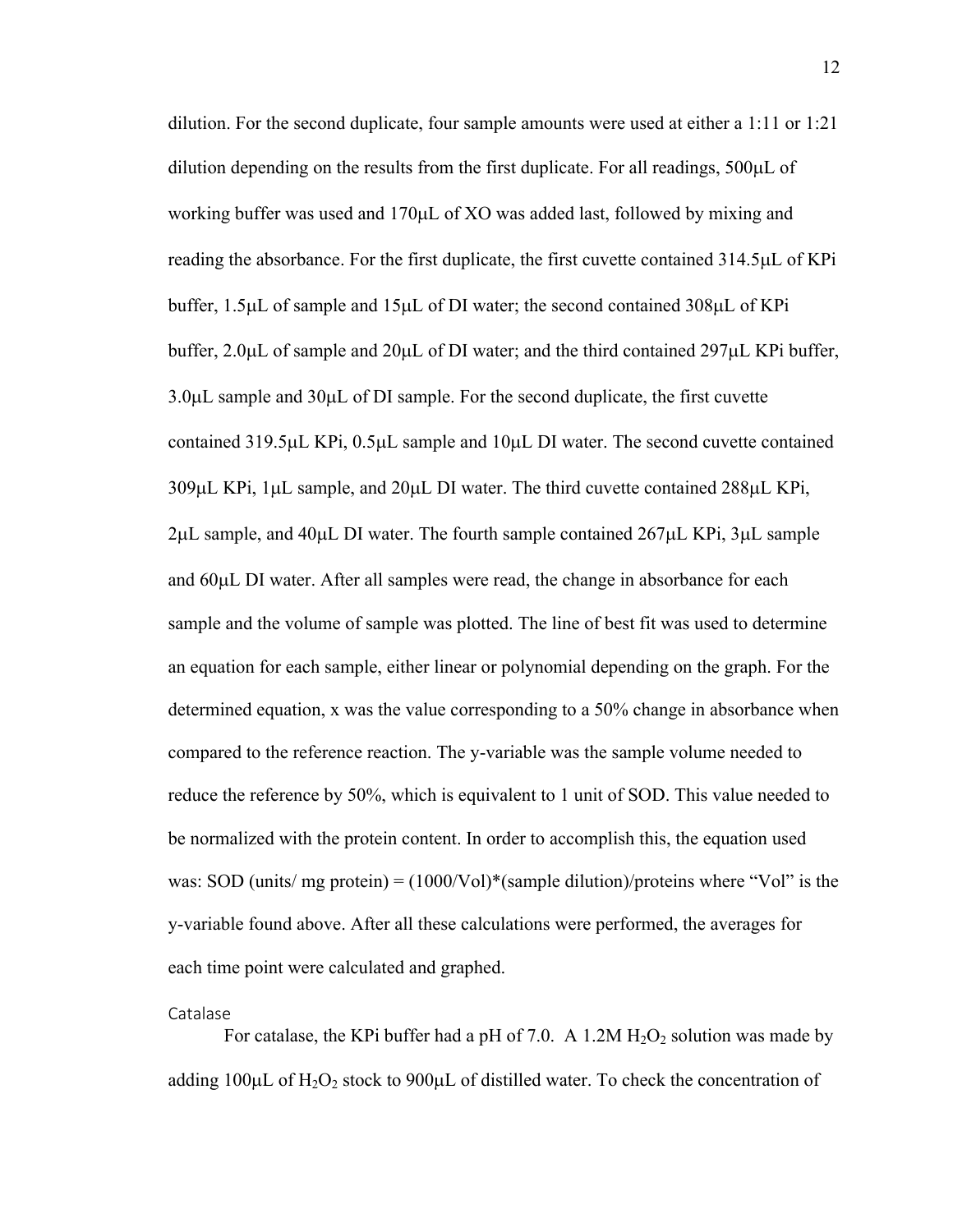the stock solution, prior to creating the 1.2M solution, three different dilutions of the H2O2 stock were made and the absorbance measured at 240nm in a UV cuvette. The dilutions used were 1:20, 1:40, and 1:50. They contained  $50\mu$ L H<sub>2</sub>O<sub>2</sub> with 950 $\mu$ L DI water,  $25\mu L H_2O_2$  with  $975\mu L$  DI water, and  $20\mu L$  H2O2 with  $980\mu L$  DI water respectively. Once the absorbance was measured, each absorbance was divided by the extinction coefficient,  $0.04$ m $M^{-1}$  cm<sup>-1</sup>. This was then multiplied by the dilution factor and all three were averaged to determine the  $H_2O_2$  concentration of the stock solution. To measure the catalase activity, a plastic cuvette was used and 970µL KPi buffer was added and the spectrophotometer zeroed at 240nm. Then,  $10\mu L$  of  $H_2O_2$  was added and the absorbance read, which needed to be about 0.48. This absorbance was read until it stabilized at this value. Finally,  $10\mu L$  of sample was added and the absorbance read for 3 minutes. Each sample absorbance was then graphed and the change in absorbance per minute was calculated using the linear equations for each graph. The catalase activity was calculated through the equation: (change in absorbance per minute/ $-0.04$ )  $*$  (sample dilution)/proteins. The average for each time point was calculated and the averages graphed.

#### Glutathione Peroxidase

For glutathione peroxidase, the KPi buffer was at a pH of 6.97. One hundred micromolar EDTA solution was also used, as described above. The GSH working solution was also at 100mM and was freshly made by dissolving 0.0307g of glutathione reduced in 1mL of distilled water. NADPH working solution was also freshly prepared by dissolving 2mg of NADPH into 100µL of distilled water. Glutathione reductase was diluted to 100U/mL in cold distilled water to make the GR working solution, also freshly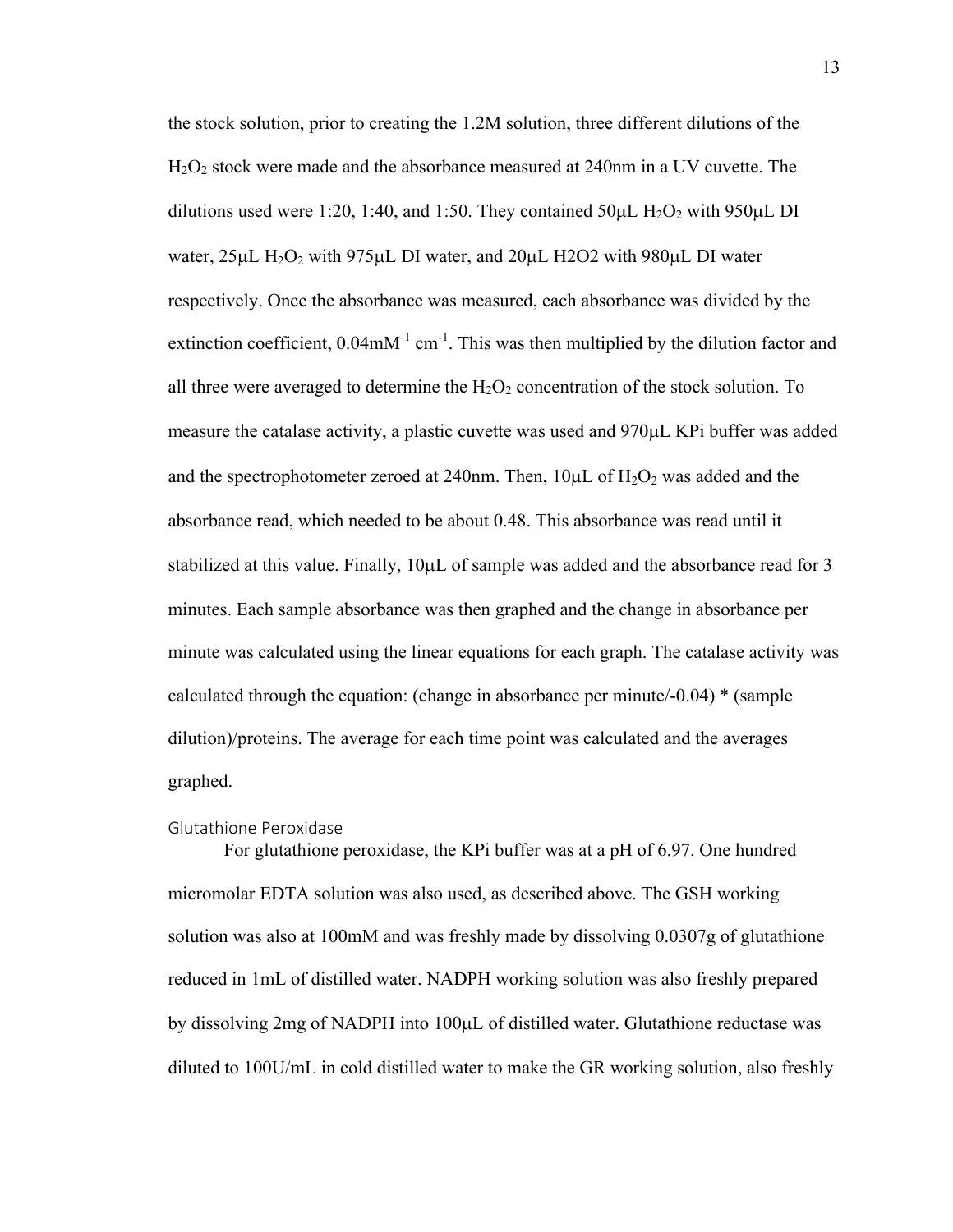prepared. The cumene hydroperoxide (CHP) working solution was freshly prepared by adding 38µL of a 5.2M CHP stock solution into 962µL of methanol. This was only used for the determination of Se-dependent and Se-independent forms. For the determination of the Se-dependent and Se-independent forms, a plastic cuvette was used at a wavelength of 340nm. For the blank, 946µL KPi buffer, 10µL EDTA, 20µL GSH working solution, and 10µL GR working solution was added to the cuvette. The instrument was then zeroed and then 10µL of NADPH working solution added. The absorbance was read and needed to be in between 0.9 and 1.2. Next, 4µL of CHP working solution as added and then the absorbance read for 2 minutes. For the sample, instead of 946µL of KPi buffer, only 846µL was added and a 1:5 dilution of the sample was added as well. This consisted of  $20\mu$ L of sample and  $80\mu$ L of DI water. Five of the samples (1a, 1b, 1c, 2a, and 6b) needed to be assayed at a 1:20 dilution because they contained too much protein and did not give linear graphs. This dilution consisted of  $5\mu L$ sample and 95µL of DI water. Two of the samples (5a and 7b) were done at a 1:50 dilution for the same reason as outlined above. This consisted of 2µL sample and 98µL DI water.

Instead of CHP, the Se-dependent form involved sodium azide (NaN<sub>3</sub>) and  $H_2O_2$ . Sodium azide was made to 100mM by dissolving 6.5mg into 1mL of distilled water. A 100mM  $H_2O_2$  solution was made by adding 16.6 $\mu$ L of a 12M  $H_2O_2$  stock solution into 1983.4µL of distilled water. Into the plastic cuvette, 835µL KPi buffer (actual pH= 6.95), 10µL NaN3 working solution, 10µL EDTA, 20µL GSH working solution, and 10µL GR working solution was added. For the blank, 100µL of KPi buffer was added. For the samples,  $20\mu L$  of sample and  $80\mu L$  of DI water was added. After these additions, the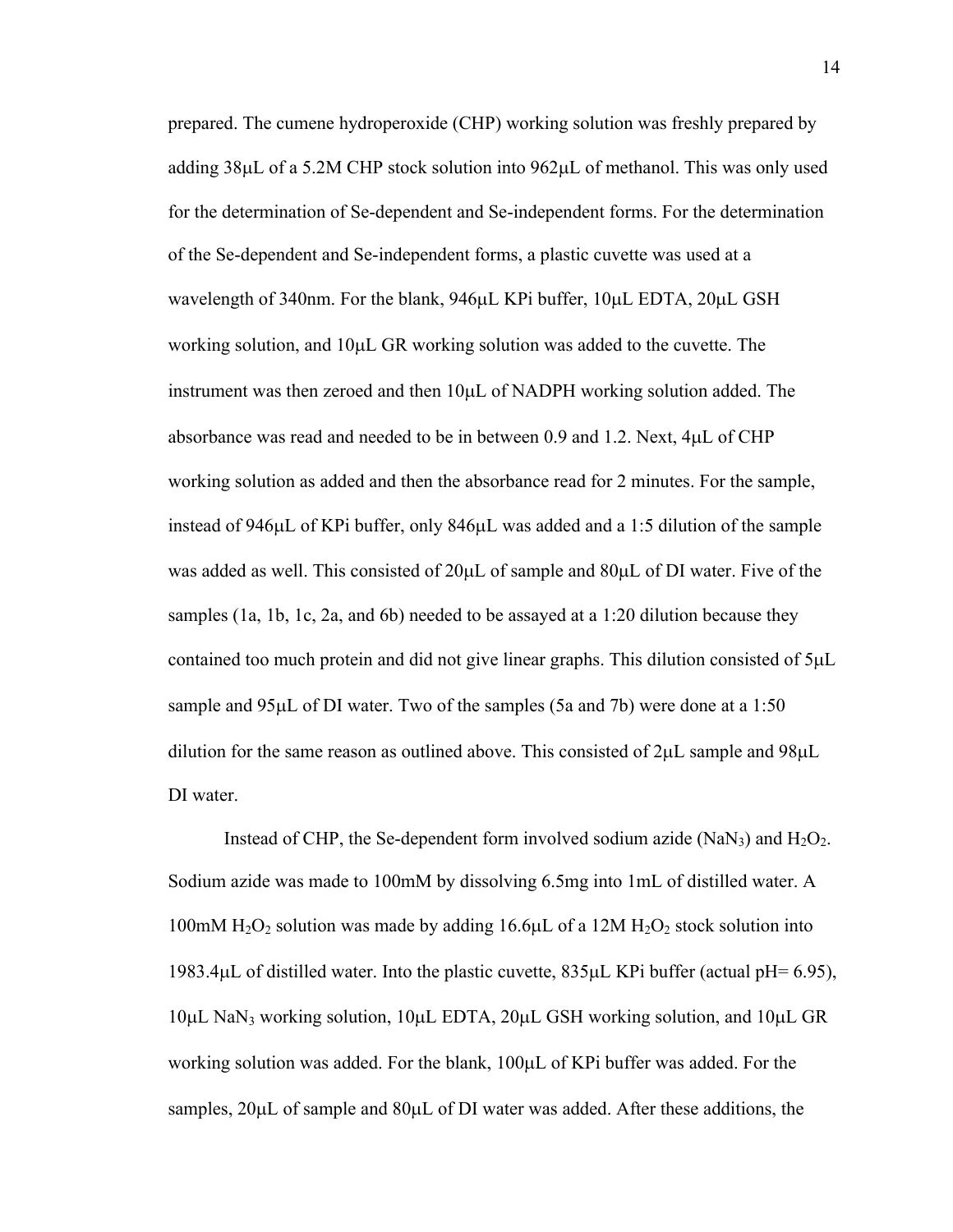instrument was zeroed. Then 10µL of NADPH working solution was added and the absorbance read, which should have been between 0.9-1.2. Lastly,  $5\mu$ L H<sub>2</sub>O<sub>2</sub> working solution was added and the absorbance was read for 2 minutes. As in the glutathione peroxidase Se-dependent and Se-independent forms above, five of the samples (1a, 1b, 1c, 2a, and 6b) needed to be assayed at a 1:20 dilution because they contained too much protein and did not give linear graphs. This dilution consisted of 5µL sample and 95µL of DI water. Two of the samples (5a and 7b) were assayed at a 1:50 dilution for the same reason as outlined above. This consisted of 2µL sample and 98µL DI water. The sample 2a was also assayed at a 1:50 dilution for the duplicate.

 For both glutathione peroxidase measurements, the calculation was the same. First, each sample was graphed and the line of best fit added. The slope from the line of best fit corresponded to the change in absorbance of the sample. This was also done for the blank, and corresponded to the change in absorbance of the blank. The absorbance of the final sample was calculated by subtracting the change in absorbance of the blank from the change in absorbance of the sample. The equation to calculate the glutathione peroxidase activity is: (change in absorbance final sample/-6.22) \* (sample dilution) \*1000/proteins. As with the other calculations, the average for each time point was calculated and graphed.

#### Statistical Analysis

After all the antioxidant calculations were completed, statistical analysis was done using the statistical program R. Specifically, ANOVA tests were performed to examine for statistical significance. The test was done against the time point and values were considered significant if *p*<0.05.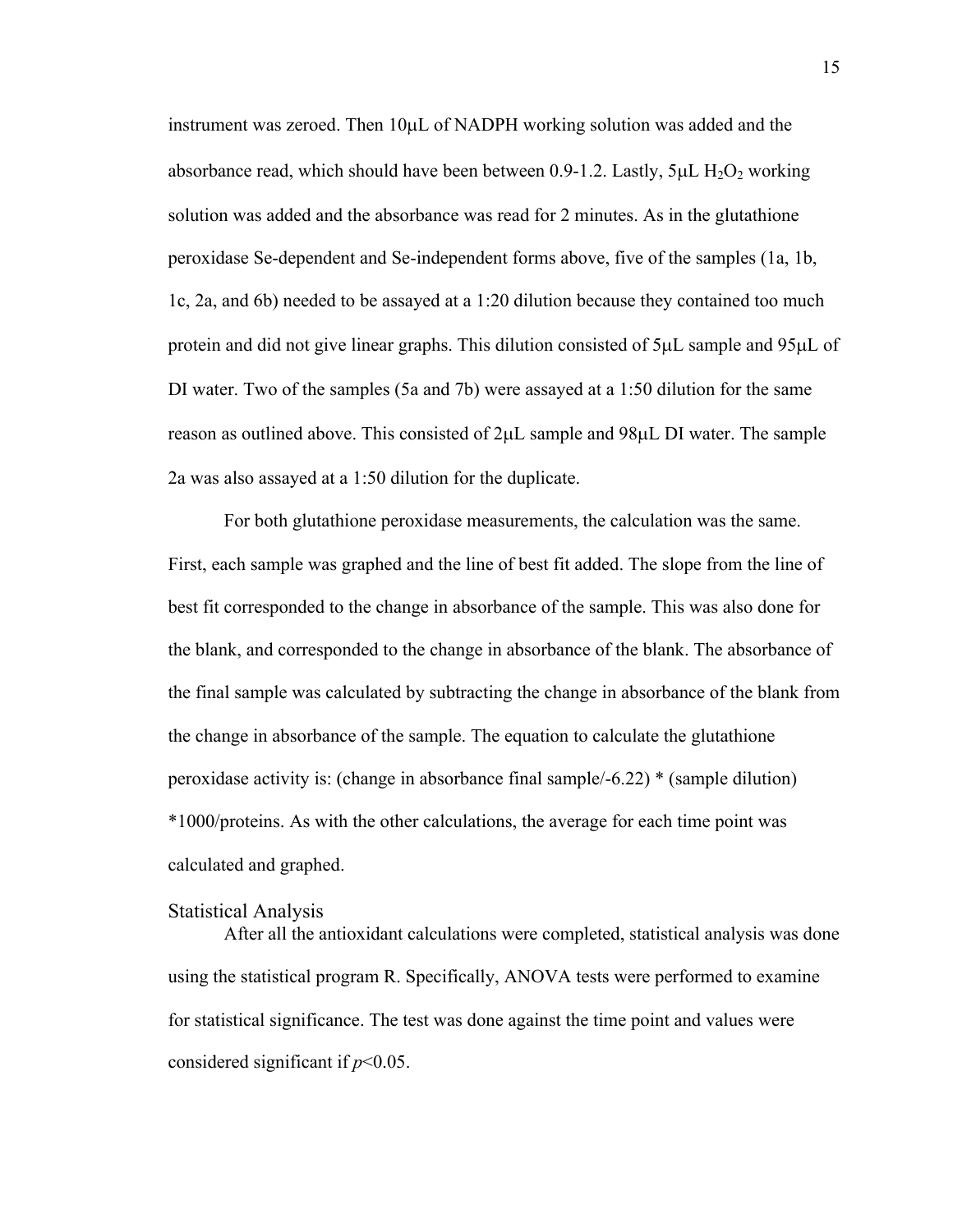## **Results**

#### Sample Collection

The salmon were sampled from 12pm on 6/9/16 to 4pm on 6/11/16. The sampling data is given in Appendix A. The average fish length was 18.14cm with a standard error of 5.03cm. The average fish weight was 59.02g with a standard error of 15.77g. The average temperature was 9.85°C with a standard error of 2.63°C. The lights were on for sampling at 8am, 12pm and 4pm. They were off for 8pm, 12am, and 4am. The light level had an averge of 7991.84 lumens during the light cycle and 0 lumens during the dark cycle.

#### Total Protein Assay

A Bradford Assay was conducted for each sample in duplicate, and redone on 9/13/16 to determine if protein degradation occurred during the experiment and storage, which involved freezing and thawing. The average protein content, including sample 13b is  $14.558\mu g/\mu L$ . Without sample 13b, which is not included in the antioxidant averages due to its low protein content of  $0.5915\mu g/\mu L$ , the average protein content is 14.898µg/µL. Not including 13b, the protein content ranges from 7.735µg/µL, in sample 13a, to 19.72µg/µL, in sample 5c. The median protein content is 15.71µg/µL. To see all protein contents, see Appendix B.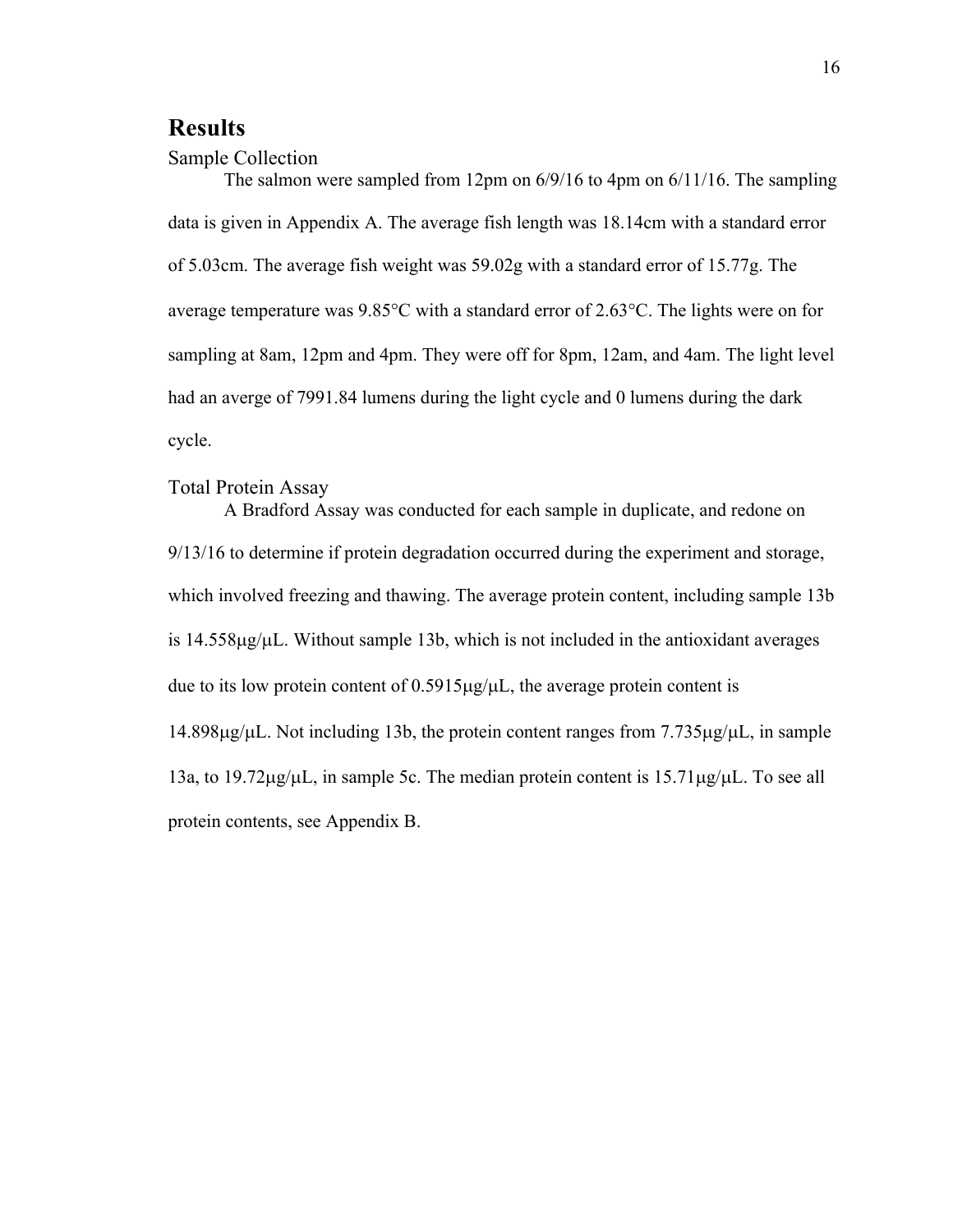

Figure 1: Average protein content in µg/µL as determined in the Bradford Assay with standard error shown. Dark squares indicate the times when lights were turned off, white squares when the lights were turned on.

## Antioxidants

Superoxide Dismutase

The average SOD content for each sample ranged from -3.025U/mg protein, for

sample 12b, to 13.937U/mg protein, for sample 2c. The average SOD content is

2.049U/mg protein and the median is 1.322U/mg protein. The average SOD content for

each time point is displayed in Table 1. A graph of these values is showed in Figure 2.

| Sample Time | Average SOD (U/mg protein) | <b>Standard Error</b> |
|-------------|----------------------------|-----------------------|
|             | 0.71396667                 | 0.15098516            |
| 4           | 5.423967                   | 5.213908              |
| 8           | 3.504283333                | 1.331506352           |
| 12          | 2.110317                   | 0.850152              |
| 16          | 1.072467                   | 0.184768              |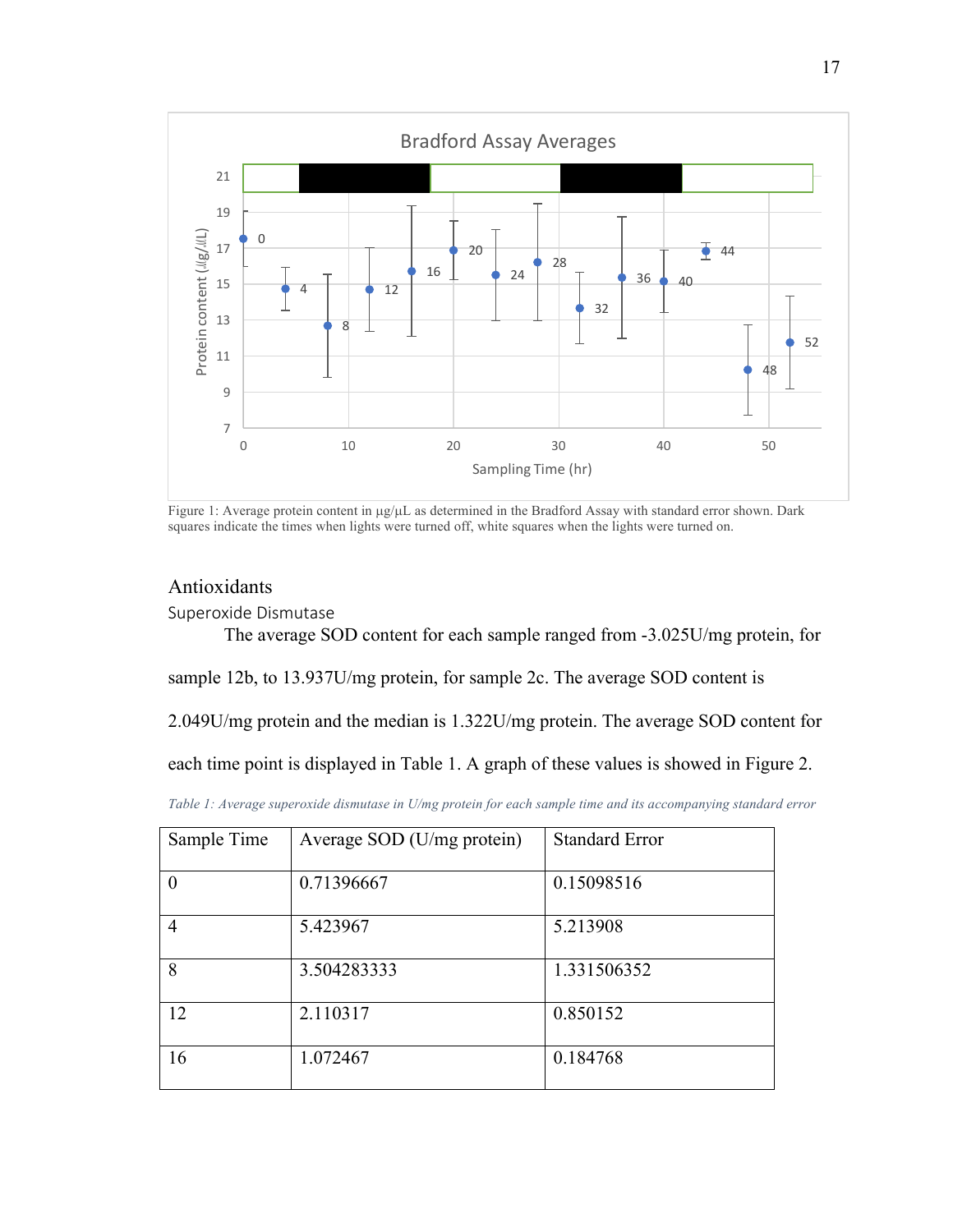| 20 | 2.19655     | 1.034975 |
|----|-------------|----------|
| 24 | 0.1932      | 0.700128 |
| 28 | 3.616767    | 2.490278 |
| 32 | 0.697933    | 0.643413 |
| 36 | 1.49205     | 0.674977 |
| 40 | 1.565983    | 1.324946 |
| 44 | $-0.043133$ | 1.877791 |
| 48 | 3.082125    | 0.350775 |
| 52 | 3.0121      | 1.234331 |



*Figure 2:* Average superoxide dismutase activity for each sampling time, with standard error shown*.* Dark squares indicate the times when lights were turned off, white squares when the lights were turned on.

#### Catalase

Catalase values ranged from  $6.656*10^{-3}$  µmol/min\* mg protein, for sample 5c, to  $3.984*10<sup>-2</sup>$ µmol/min\* mg protein, for sample 5a. The average CAT content is 2.061\*10<sup>-</sup> <sup>2</sup>  $\mu$ mol/min\* mg protein and the median is 2.039\*10<sup>-2</sup> $\mu$ mol/min\* mg protein. All average values are shown in Table 2 and displayed in Figure 3.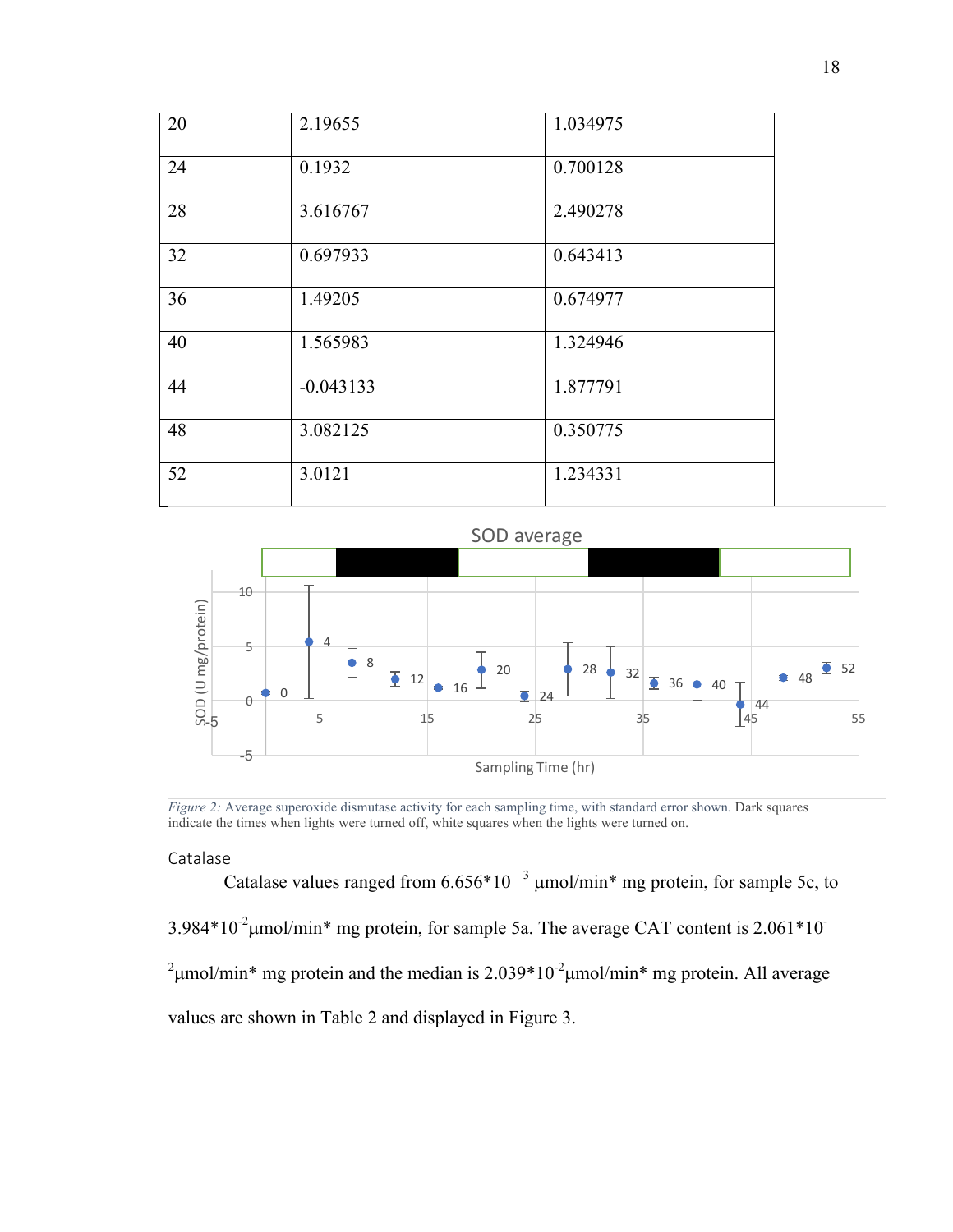| Sample Time      | Average CAT (µmol/min* mg protein) | <b>Standard Error</b> |
|------------------|------------------------------------|-----------------------|
| $\boldsymbol{0}$ | 0.02162994                         | 0.00192135            |
| $\overline{4}$   | 0.018203                           | 0.005557              |
| 8                | 0.013022829                        | 0.001699263           |
| 12               | 0.015434                           | 0.003064              |
| 16               | 0.022755                           | 0.011748              |
| 20               | 0.023752                           | 0.002385              |
| 24               | 0.020054                           | 0.010039              |
| 28               | 0.01277                            | 0.001268              |
| 32               | 0.02476                            | 0.006214              |
| 36               | 0.03012                            | 0.006214              |
| 40               | 0.022196                           | 0.002663              |
| 44               | 0.022905                           | 0.003036              |
| 48               | 0.021431                           | 0.003036              |
| 52               | 0.019792                           | 0.00669               |

*Table 2: Average catalase in µmol/min\* mg protein for each sample time and its accompanying standard error*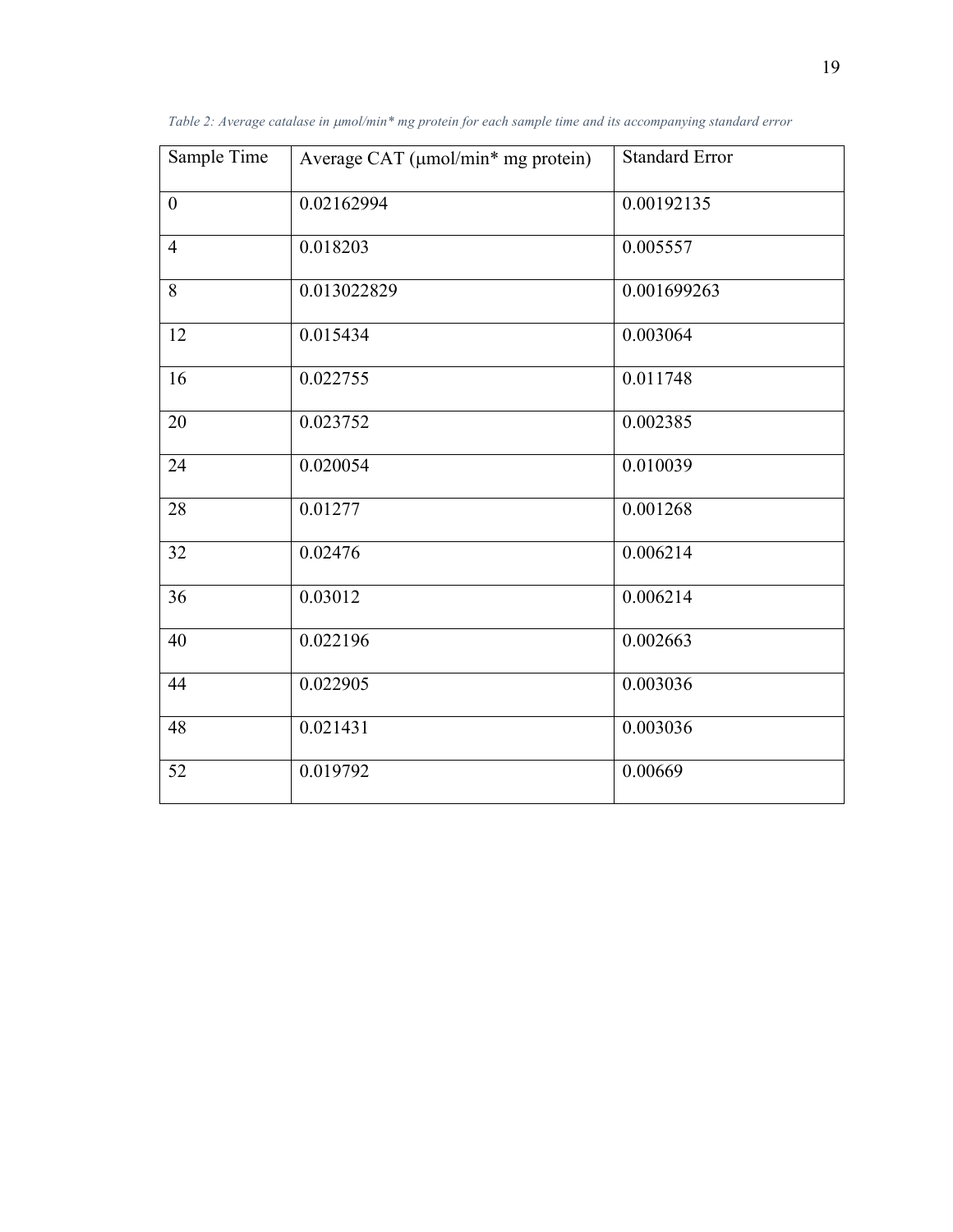

Figure 3: Average catalase activity for each sampling time, with standard error shown. Dark squares indicate the times when lights were turned off, white squares when the lights were turned on.

#### Glutathione Peroxidase Dependent

GPx dependent has a minimum value at sample 7b of  $8.069*10^{-5}$ nmol/min\*mg

protein and a maximum at sample 2c with a value of  $4.110*10<sup>-3</sup>$  nmol/min\*mg protein.

The average is  $1.738*10^{-3}$  nmol/min\*mg protein and the median is  $1.640*10^{-3}$ 

nmol/min\*mg protein. The average value at each sampling time is displayed in Table 3

and Figure 4.

*Table 3: Average glutathione peroxidase dependent activity, in nmol/min\* mg protein, and its accompanying standard error*

| Sampling Time  | Average GPx activity (nmol/min*mg protein) | <b>Standard Error</b> |
|----------------|--------------------------------------------|-----------------------|
| $\overline{0}$ | 0.00040093                                 | 0.000044548           |
| $\overline{4}$ | 0.002221                                   | 0.001345              |
| 8              | 0.003967372                                | 0.0000543436          |
| 12             | 0.001285                                   | 0.000231              |
| 16             | 0.000779                                   | 0.000550              |
| 20             | 0.001975                                   | 0.001182              |
| 24             | 0.001114                                   | 0.000634              |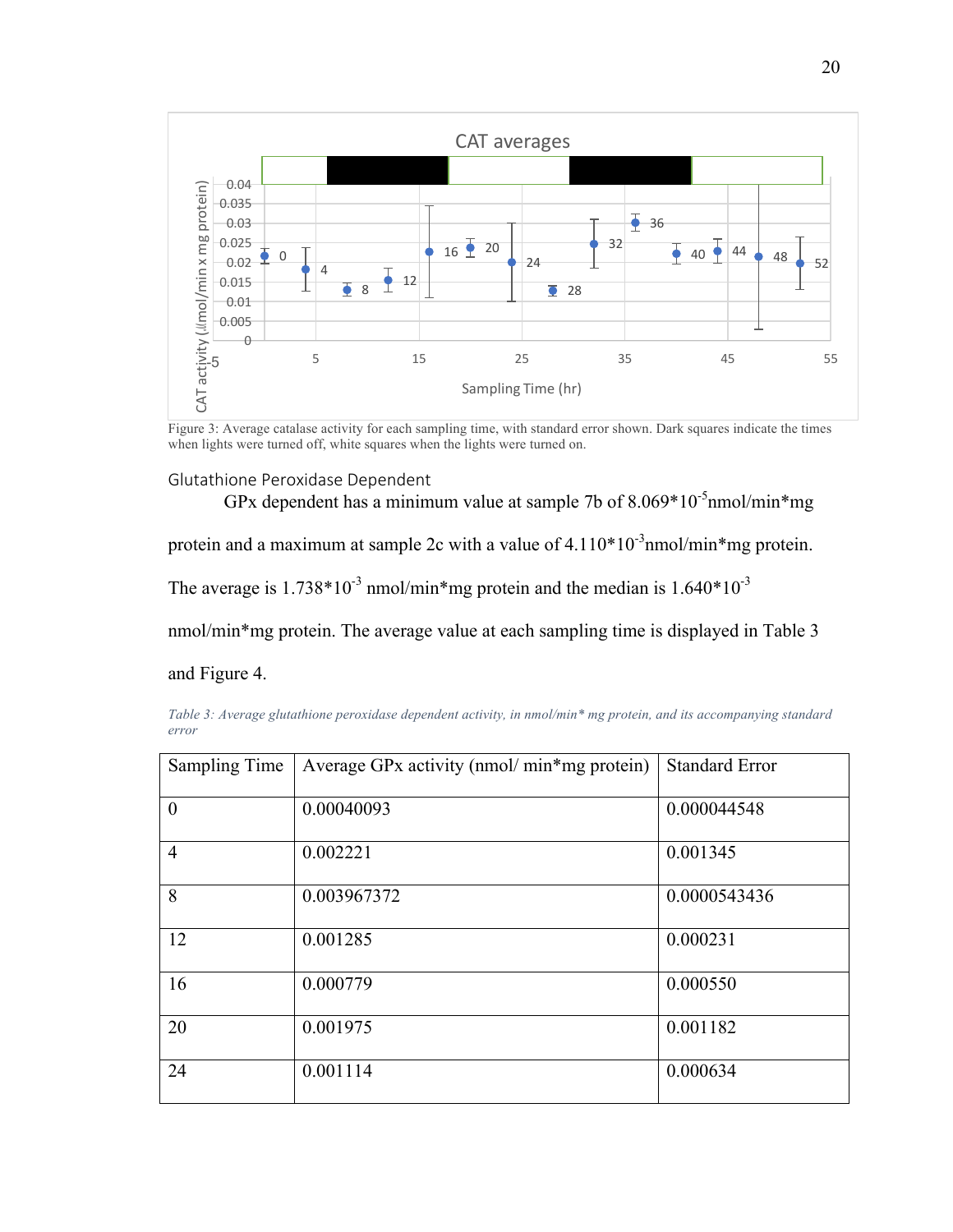| 28 | 0.00196  | 0.000213  |
|----|----------|-----------|
| 32 | 0.001531 | 0.000463  |
| 36 | 0.00204  | 0.000217  |
| 40 | 0.001786 | 0.000344  |
| 44 | 0.002286 | 0.001018  |
| 48 | 0.001859 | 0.00022   |
| 52 | 0.001175 | 0.0000339 |



Figure 4: Average glutathione peroxidase dependent activity for each sample time, with standard error shown. Dark squares indicate the times when lights were turned off, white squares when the lights were turned on.

#### Glutathione Peroxidase Dependent and Independent

The smallest GPx dependent and independent value is  $1.619*10^{-5}$ nmol/min\*mg

protein, from sample 5a, and the largest is  $3.603*10^{-3}$ nmol/min\*mg protein, from sample

12a. The average is  $1.350*10^{-3}$ nmol/min\*mg protein, and the median is  $1.321*10^{-3}$ 

nmol/min\*mg protein. The average for each sample time is in Table 4 and displayed in

#### Figure 5.

*Table 4: Average glutathione peroxidase dependent and independent activity, in nmol/min \* mg protein, and its accompanying standard error*

| Sampling Time   Average GPx activity (nmol/min*mg protein)   Standard Error |  |  |
|-----------------------------------------------------------------------------|--|--|
|                                                                             |  |  |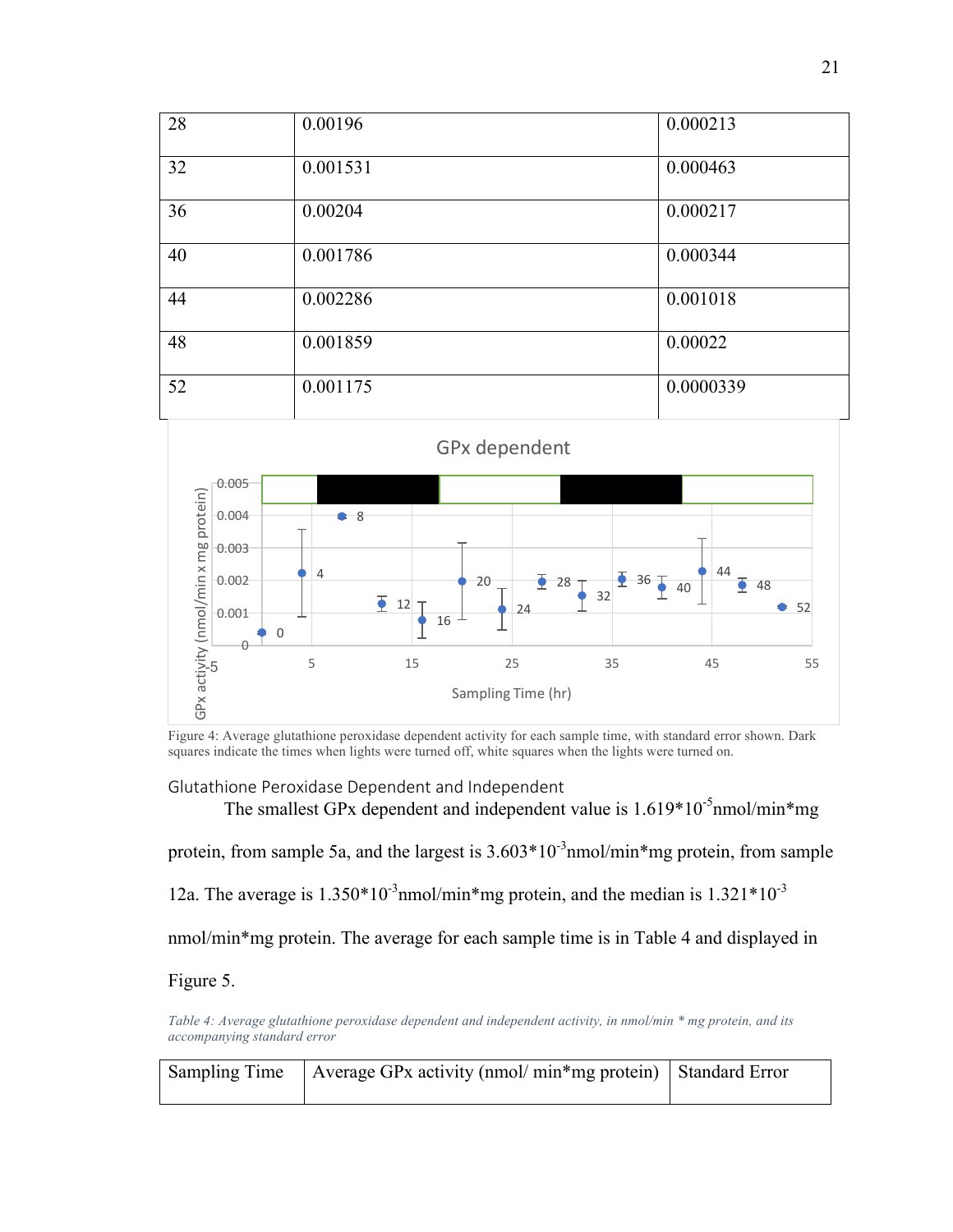| $\boldsymbol{0}$ | 0.00012923  | 0.000060291 |  |
|------------------|-------------|-------------|--|
| $\overline{4}$   | 0.000834    | 0.000408    |  |
| $\overline{8}$   | 0.001248495 | 0.000461554 |  |
| 12               | 0.001186    | 0.000285    |  |
| 16               | 0.000716    | 0.000553    |  |
| 20               | 0.001503    | 0.00095     |  |
| 24               | 0.001153    | 0.000765    |  |
| 28               | 0.001579    | 0.00018     |  |
| 32               | 0.001656    | 0.0006      |  |
| 36               | 0.001561    | 0.000408    |  |
| 40               | 0.001984    | 0.000596    |  |
| 44               | 0.00213     | 0.000904    |  |
| 48               | 0.001367    | 0.0000574   |  |
| 52               | 0.001855    | 0.00031     |  |



Figure 5: Average glutathione peroxidase dependent and independent activity for each sampling time, with standard error shown. Dark squares indicate the times when lights were turned off, white squares when the lights were turned on.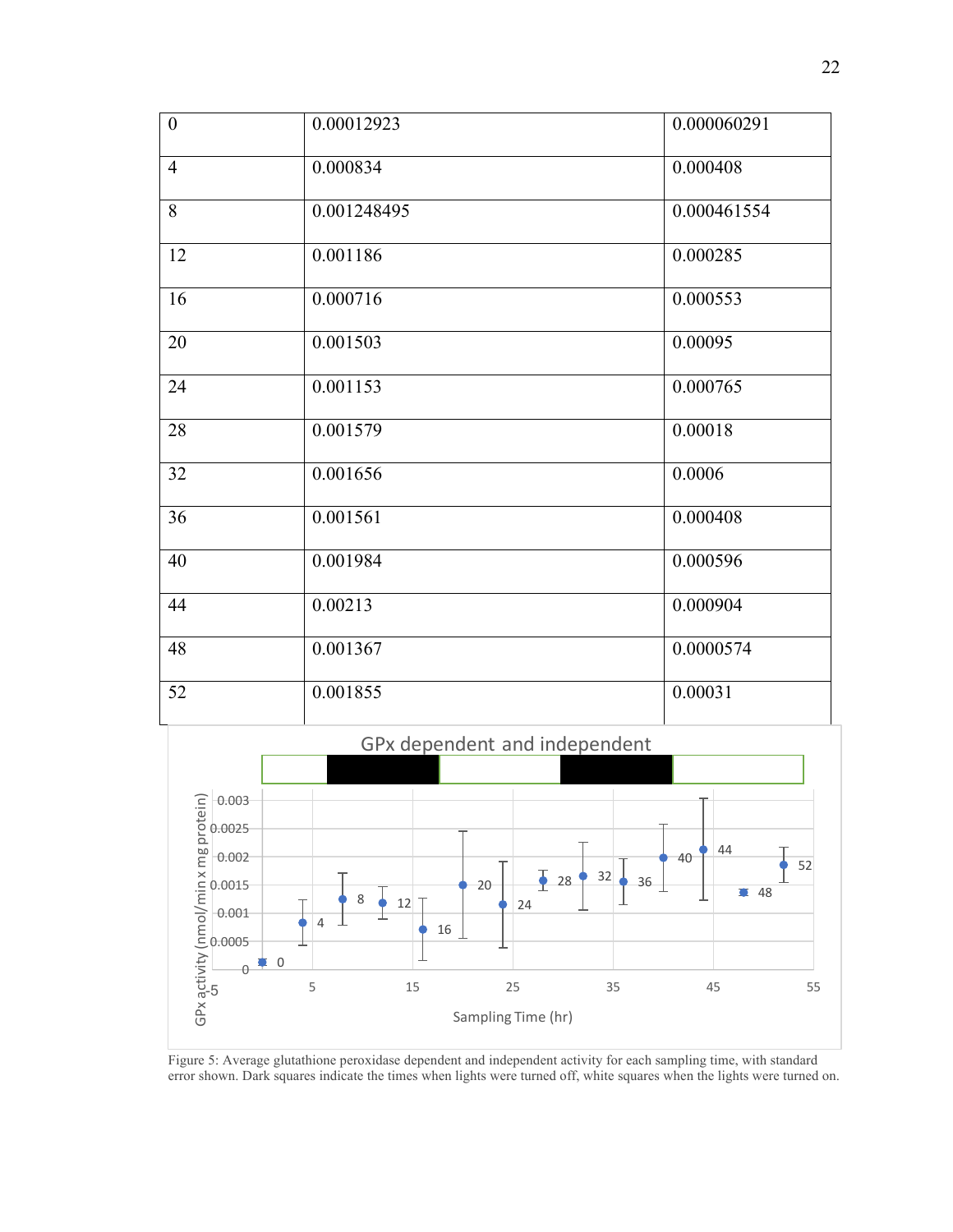Statistical Analysis

With a series being considered significant with a  $p<0.05$ , only one sample set is statistically significant, GPx dependent with a  $p=0.02$ . SOD has  $p=0.68$ , CAT  $p=0.41$ , and GPx independent and dependent  $p=0.20$ , so none were statistically significant.

## **Discussion**

Unfortunately, the results do not appear to be statistically significant for the antioxidants, except GPx dependent, although viewing the graphs a rhythm does seem to appear. For SOD, a cycle appears to be developing for the first 24 hours, with the average at time 0 and time 24 similar in value with an increase after these points. The signal does appear to dampen out after 28 hours however, which will be discussed later. In addition, there is a large standard error  $(>=2.0)$  present at time 4 and 28. CAT also appears to have a cycle that seems to repeat from time 0 to time 20. This cycle does not seem to dampen out but does not repeat perfectly, with the cycle not consistent after time 28. After this time point, the CAT levels appear to remain high. For CAT, a large standard error  $(>1.0*10^{-2})$  is present at times 16, 24, and 48. GPx dependent and independent does not appear to have much of a cycle, instead rising for most of the time points except for a slight decrease between time 8 and 12 and between time 32 and 36. A large decrease occurs between times 12 and 16 and between times 44 and 48. There also appears to be more variation, since larger standard errors  $(>5.0*10^{-4})$  can be seen at times 16, 20, 24, 32, 40, and 44. GPx dependent was considered statistically significant when run against time point, although the cycle appears less strong after hour 28. A large standard error  $(>=2.00*10^{-3})$  is apparent at time 4, 20, and 44.

A possible cause for the finding of no statistical significance is the variance within the samples. As is apparent by the occasionally large standard errors, at some time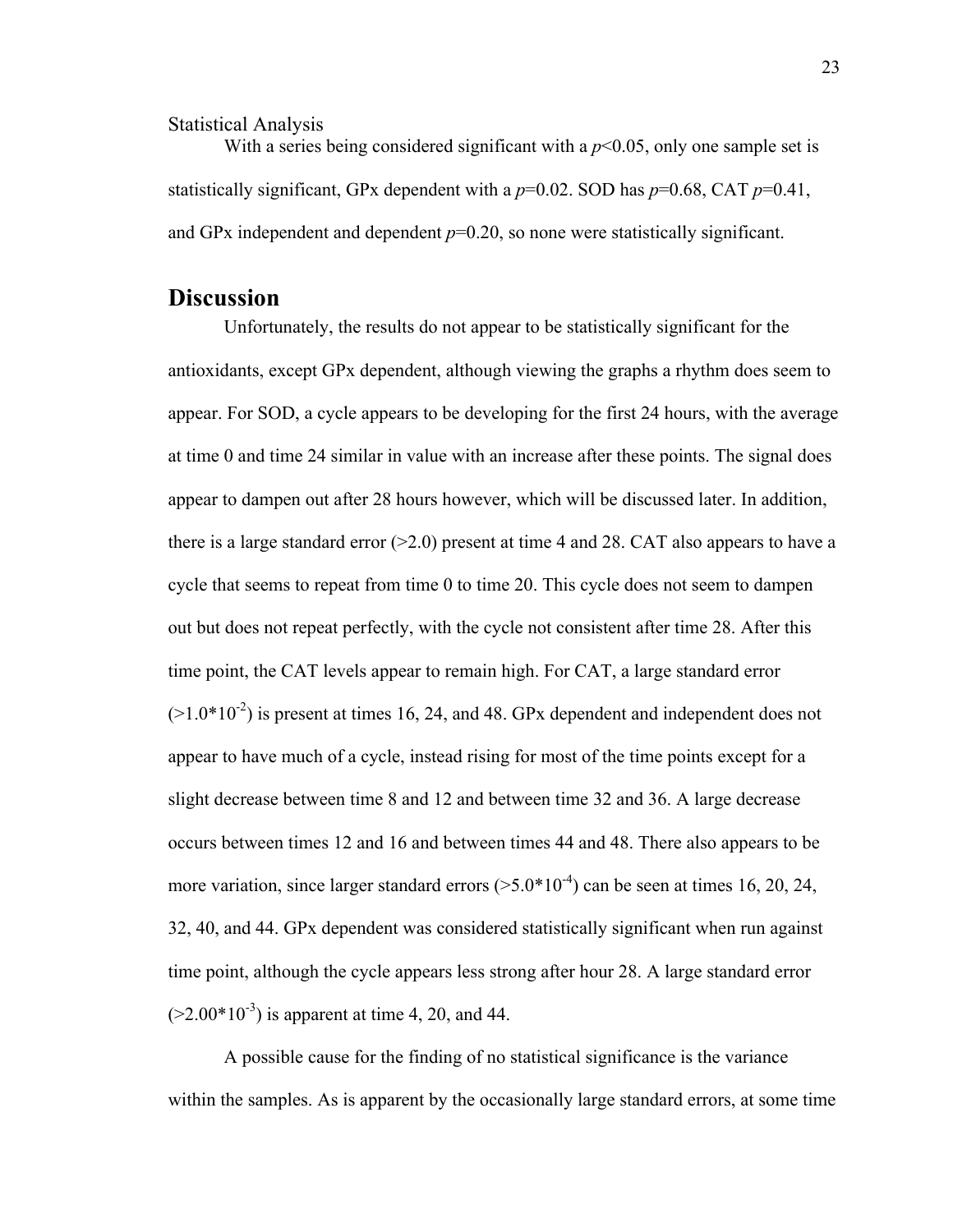points there is a larger difference between the salmon than at others, which could indicate that the sample average is not actually indicative of the time point average. A possible explanation for this is human error during testing. Inaccurate amounts could have been added to the cuvettes and, since the reactions are dependent on the amounts added, this would alter the amount of antioxidant calculated based on the spectrophotometric data and, therefore, alter the overall time point average.

As described above, the possible rhythm that can be seen in the graphs above appears to dampen out after a few hours. This is a common problem with fish because, as described by Reebs (2011), fish kept in constant conditions will only exhibit a circadian rhythm for typically several days, sometimes several weeks. He also found that the rhythm can vary based on when the animal was captured or if it is in groups or alone. In the wild, fish synchronize based on daily environmental cycles, which would not be present in an indoor aquaculture setting. This could also contribute to the dampening out or overall lack of a circadian rhythm.

Another possible contributing factor to the variation in results and lack of statistical significance is stress. Stress could have occurred because of the sampling procedure, which had all fish in one tank that was sampled every four hours. This means that every four hours, a net was dropped into the tank, three fish were captured and brought to another room where they were put into MS222 for euthanasia. Barton  $\&$ Iwama (1991) describe stress as "…caused by physical disturbances encountered in aquaculture, such as handling and transport." Stress, they found, could the alter physiological functions, hormones, or cellular mechanisms. Overall, the stress can alter the fish's homeostatic state especially if the stress is chronic. This stress is caused by a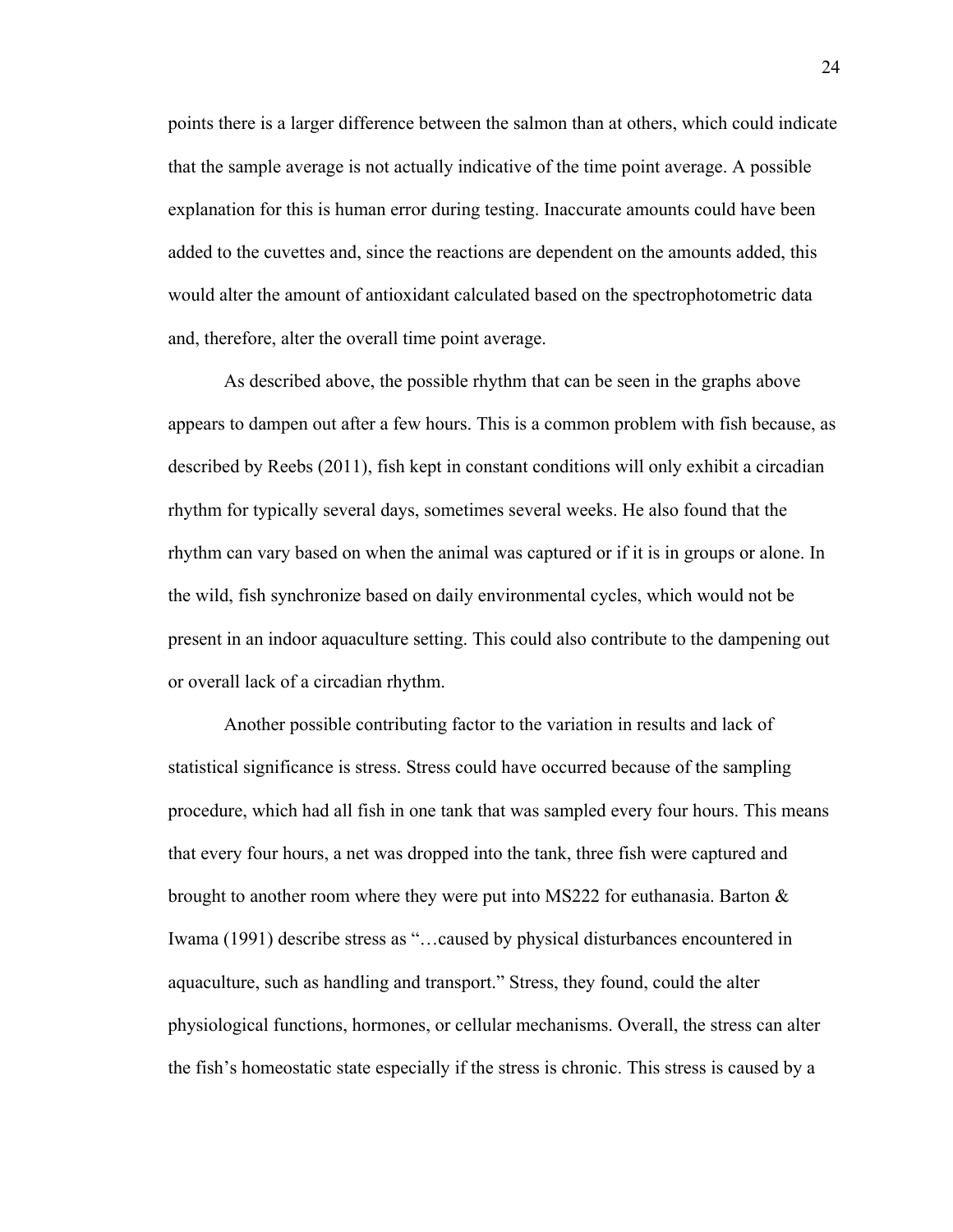combination of cortisol, adrenocorticotrophic hormone, adrenaline, and several other hormones.

Since stress can alter hormone levels, it is possible that an increase in cortisol could alter the amount of melatonin or antioxidants present within the salmon. If the melatonin was impacted, this would cause alterations in the circadian rhythm, which as discussed previously is dependent on melatonin levels increasing at night. Antioxidants could also be impacted, although it is currently unknown if they are affected and, if they are, if it causes an increase or decrease in their overall levels.

A recent, similar study by Vera & Migaud (2016) did show a significant daily rhythm in antioxidant enzymes through gene expression in the liver, again leading to the question of why the current study did not show a significant rhythm. This is also not the first time that genes encoding these enzymes have been found to have a daily rhythm (Duffield, 2003). In the case of Vera & Migaud (2016), they treated the fish with  $H_2O_2$  at various times of the day and determined that the time of administration did have a significant impact on the overall stress response in the fish. Specifically, they measured the level of cortisol and saw a significant daily rhythm. This leads to more questions about whether stress had an impact on the antioxidant levels in the current experiment or if something else in the current study impacted the levels of antioxidants to cause a change in the antioxidant levels leading to the large variation and lack of statistically significant rhythm.

If this experiment were to be repeated, more than one tank should be used to house the fish and the tanks cycled through to combat a possible stress response. Great care also needs to be taken to avoid as much human error as possible, since this could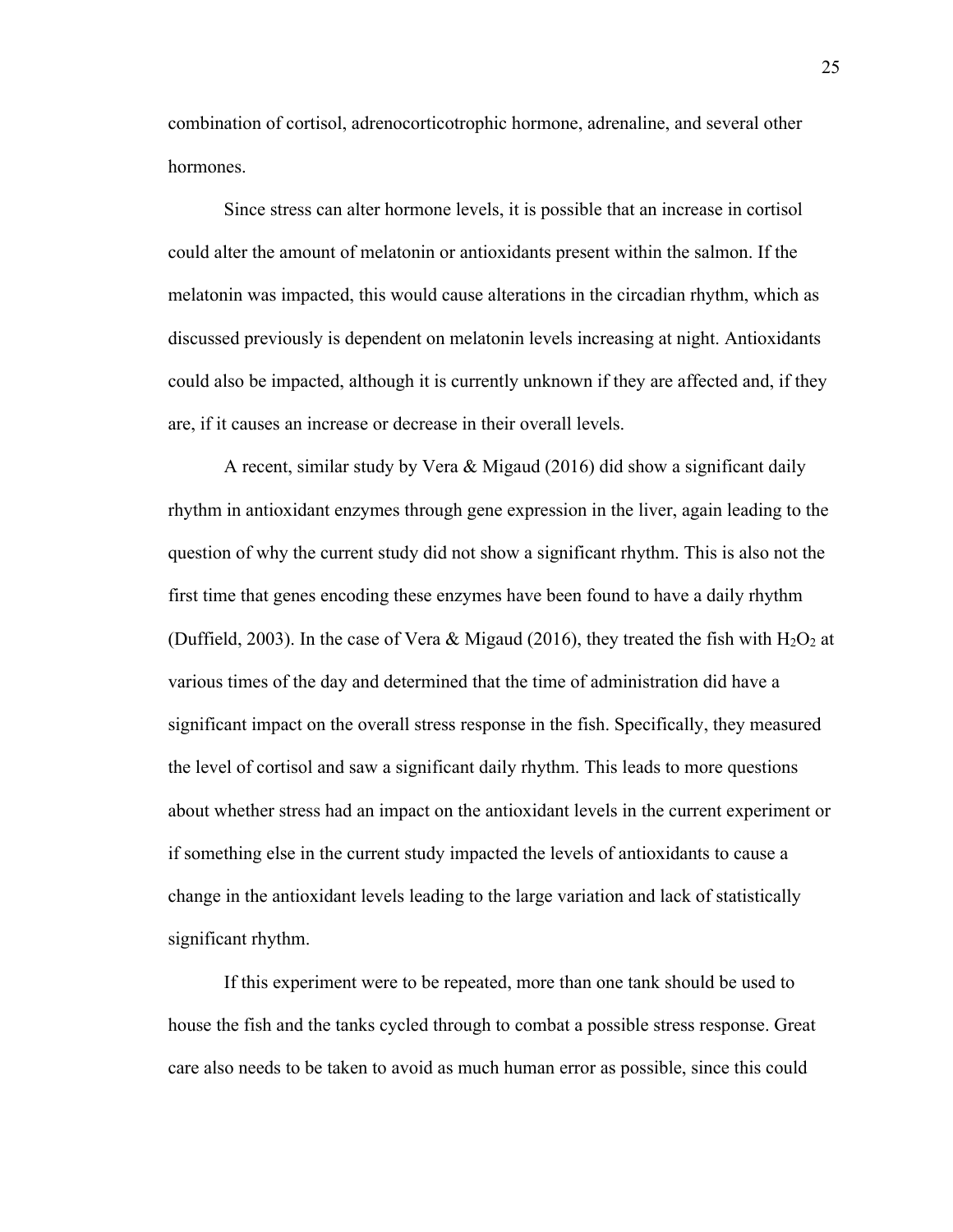have been a contributing factor to the lack of significant results. It might also be interesting to perform the GPx dependent experiment without the sodium azide to include CAT in the overall reaction. This could help confirm the CAT results since the two work together to breakdown  $H_2O_2$ . The length of the experiment could also be reevaluated to examine for the possible dampening affect, both increasing and decreasing the length of the experiment to examine if the cycle continues past 52 hours or if the results are statistically significant for a shorter length of time.

In closing, more work needs to be done to study antioxidants and their possible circadian rhythm to allow for a higher dose of  $H_2O_2$  to be used for treatment, especially for sea lice and amoebic gill disease. More tanks should be used to house the fish and cortisol levels should be measured to account for a possible stress effect altering antioxidant or melatonin levels. Additional studies should focus on antioxidant times with increased levels to determine if a higher dose of  $H_2O_2$  can be used without some of the negative affects currently observed in treatment.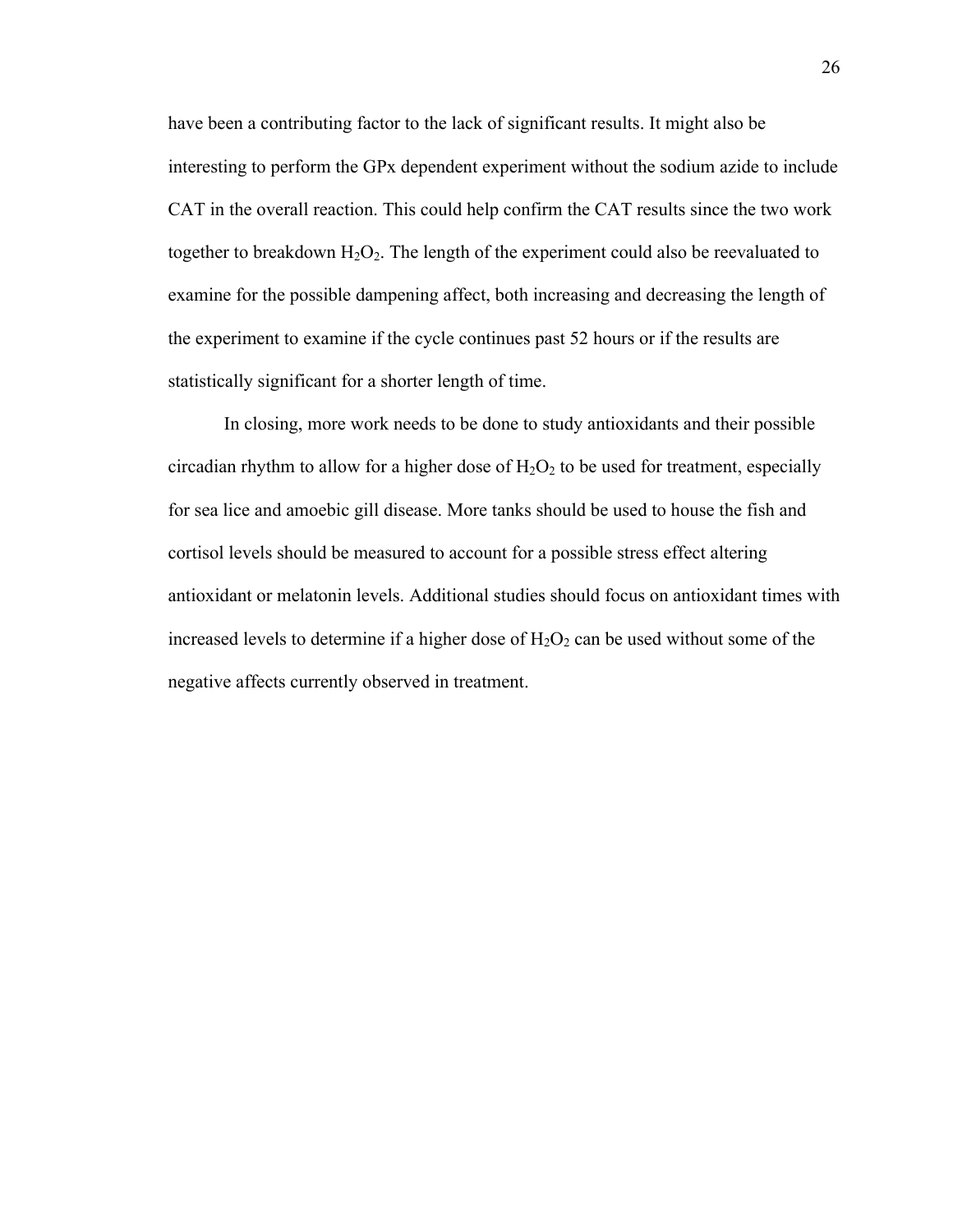## **Bibliography**

- Adams, M. B., Crosbie, P. B. B. & Nowak, B. F. (2011). Preliminary success using hydrogen peroxide to treat Atlantic salmon, Salmo salar L., affected with experimentally induced amoebic gill disease (AGD)*. Journal of Fish Diseases* **35**, 839-848.
- Arvin, E. & Pedersen, L. (2001). Hydrogen peroxide decomposition kinetics in aquaculture water*. Aquacultural Engineering* **64**, 1-7.
- Barim-Oz, O. & Yilmaz, S. (2016). Effects of dietary antioxidants on oxidative stress, antioxidant defence and growth of freshwater crayfish Astacus leptodactylus (Eschscholtz, 1823) during the reproductive period in females*. Aquaculture Research*, n/a-n/a.
- Barton, B. A. & Iwama, G. K. (1991). Physiological changes in fish from stress in aquaculture with emphasis on the response and effects of corticosteroids*. Annual Review of Fish Diseases* **1**, 3-26 doi: http://dx.doi.org/10.1016/0959- 8030(91)90019-G.
- Beyer, W. F. & Fridovich, I. (1987). Assaying for superoxide dismutase activity: Some large consequences of minor changes in conditions*. Analytical Biochemistry* **161**, 559-566 doi: http://dx.doi.org/10.1016/0003-2697(87)90489-1.

Bowers, J. M., Speare, D. J. & Burka, J. F. (2002). The effects of hydrogen peroxide on the stress response of Atlantic Salmon (Salmo salar)*. Journal of Veterinary Pharmacology and Therapeutics* **25**, 311-313.

Bravo, S., Treasurer, J., Sepulveda, M. & Lagos, C. (2010). Effectiveness of hydrogen peroxide in the control of Caligus rogercresseyi in Chile and implications for sea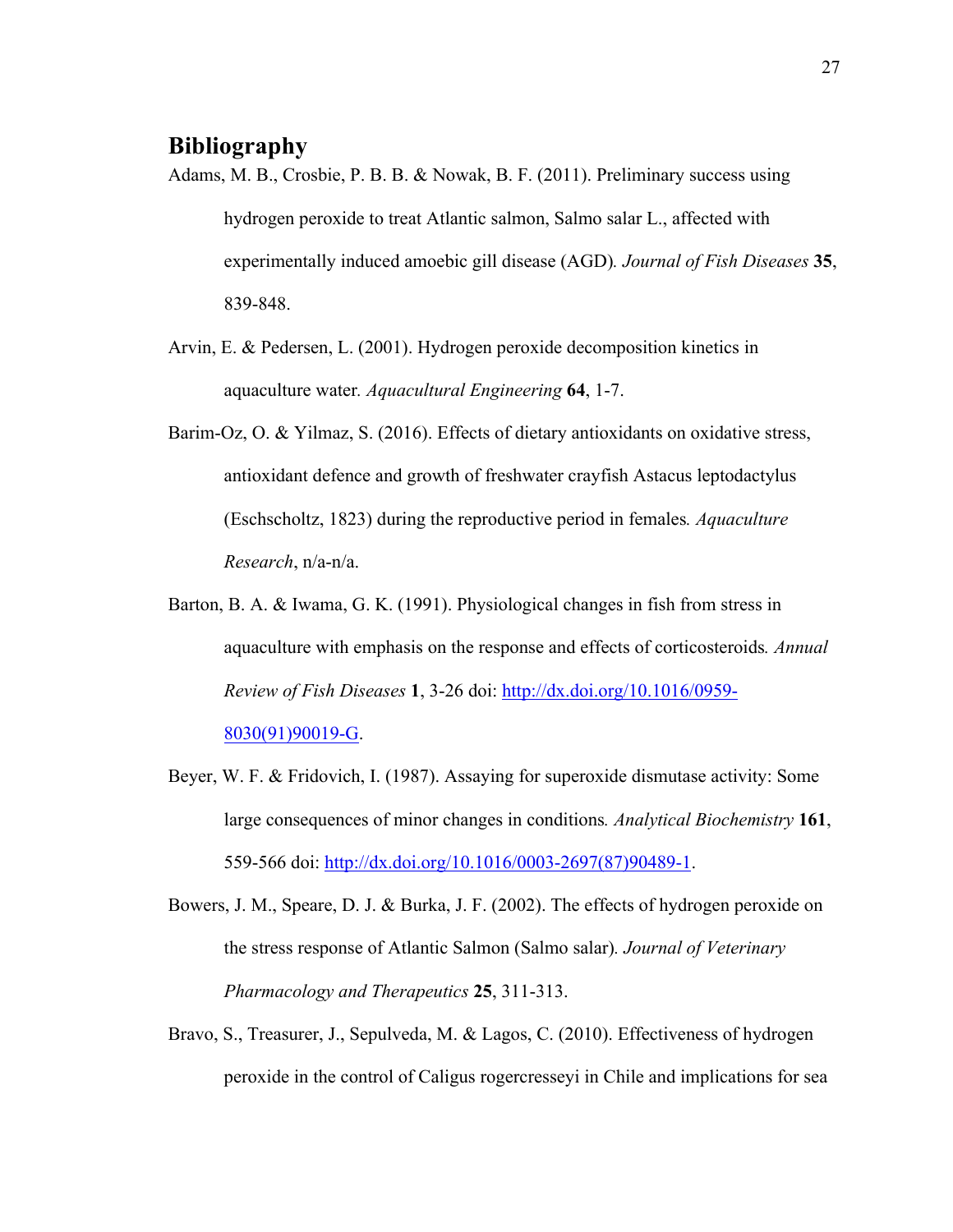louse management*. Aquaculture* **303**, 22-27 doi:

10.1016/j.aquaculture.2010.03.007.

Bruguerolle, B. (1998). Chronopharmacokinetics*. Clinical pharmacokinetics* **35**, 83-94.

- Clotfelter, E. D., Lapidus, S. J. H. & Brown, A. C. (2013). The effects of temperature and dissolved oxygen on antioxidant defences and oxidative damage in the fathead minnow Pimephales promelas*. Journal of fish biology* **82**, 1086-1092.
- Cullen, J. J. & Weydert, C. J. (2010). Measurement of superoxide dismutase, catalase and glutathione peroxidase in cultured cells and tissue*. Nature Protocols* **5**, 51-66 doi: 10.1038/nprot.2009.197.
- Das, S. (2004). A review of Dichlorvos toxicity in fish*. Current World Environment* **8**, 143-149.
- Duffield, G. E. (2003). DNA microarray analyses of circadian timing: the genomic basis of biological time*. Journal of neuroendocrinology* **15**, 991-1002.
- Falcón, J., Migaud, H., Muñoz-Cueto, J. A. & Carrillo, M. (2010). Current knowledge on the melatonin system in teleost fish*. General and comparative endocrinology* **165**, 469-482 doi: 10.1016/j.ygcen.2009.04.026.
- Flohé, L. & ötting, F. (1984). [10] Superoxide dismutase assays*. Methods in enzymology* **105**, 93-104.
- Fridovich, I. (1989). Superoxide dismutases. An adaptation to a paramagnetic gas. *Journal of Biological Chemistry* **264**, 7761-7764.
- Gaikowski, M. P., Rach, J. J. & Ramsay, R. T. (1999). Acute toxicity of hydrogen peroxide treatments to selected lifestages of cold-, cool-, and warmwater fish*. Aquaculture* **178**, 191-207 doi: 10.1016/S0044-8486(99)00123-4.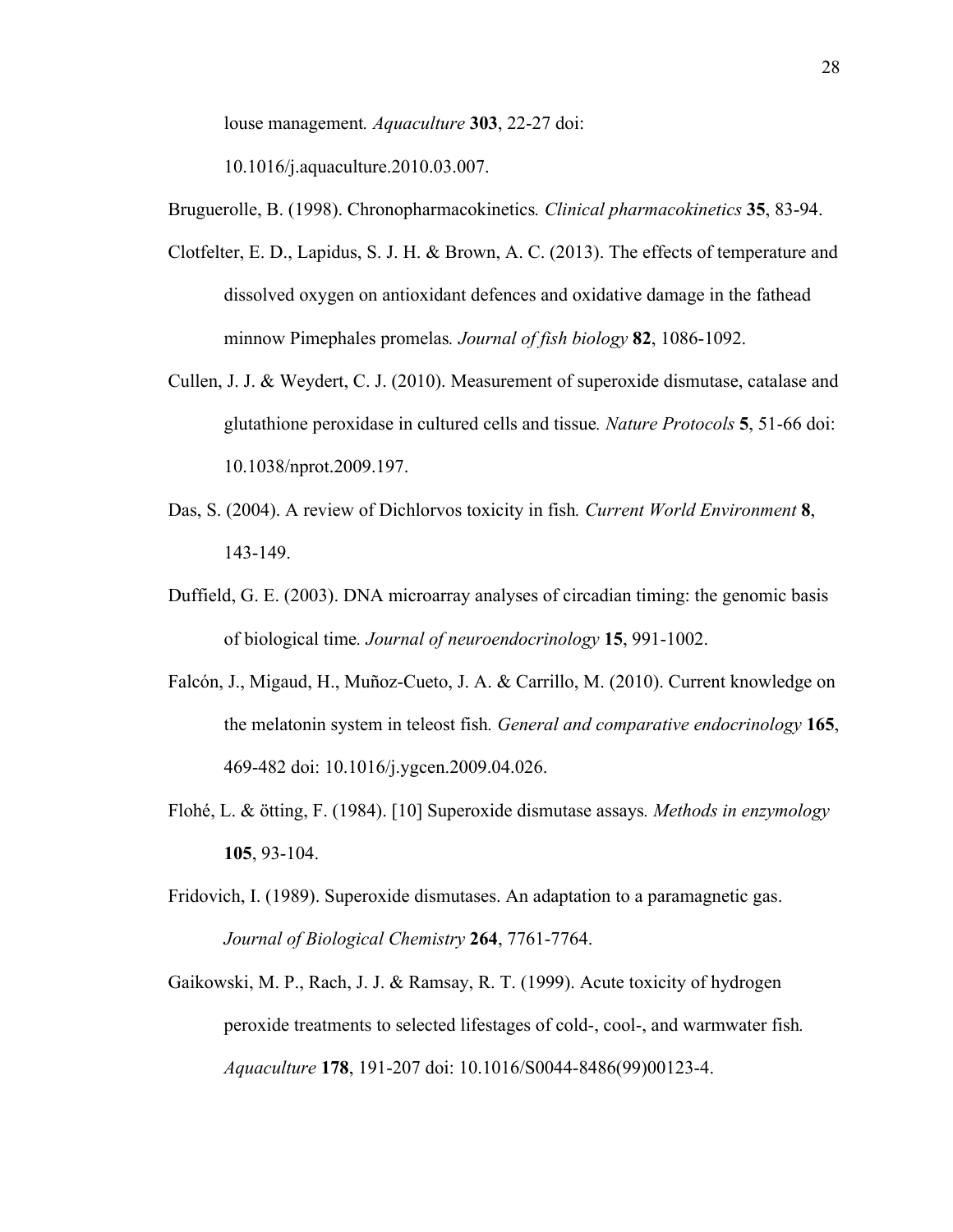- Grant, C. M., Perrone, G. & Dawes, I. W. (1998). Glutathione and Catalase Provide Overlapping Defenses for Protection against Hydrogen Peroxide in the YeastSaccharomyces cerevisiae*. Biochemical and biophysical research communications* **253**, 893-898.
- Harris, E. D. (03). Copper as a cofactor and regulator of copper,zinc superoxide dismutase. (1991 AIN Symposium Proceedings: Regulation of Antioxidant Enzymes)*. The Journal of nutrition* **122**, 636; 636.
- Helgesen, K. O., Romstad, H., Aaen, S. M. & Horsberg, T. E. (2015). First report of reduced sensitivity towards hydrogen peroxide found in the salmon louse Lepeophtheirus salmonis in Norway*. Aquaculture Reports* **1**, 37-42 doi: 10.1016/j.aqrep.2015.01.001.
- Jones, P. G., Hammell, K. L., Dohoo, I. R. & Revie, C. W. (2012). Effectiveness of emamectin benzoate for treatment of Lepeophtheirus salmonis on farmed Atlantic salmon Salmo salar in the Bay of Fundy, Canada*. Diseases of aquatic organisms* **102**, 53-64 doi: 10.3354/dao02517.
- Kiemer, M. C. B. & Black, K. D. (1997). The effects of hydrogen peroxide on the gill tissues of Atlantic salmon, Salmo salar L*. Aquaculture* **153**, 181.
- Leef, M. J., Harris, J. O. & Powell, M. D. (2005). Respiratory pathogenesis of amoebic gill disease (AGD) in experimentally infected Atlantic salmon Salmo salar*. Diseases of Aquatic Organisms* **66**.
- Maral, J., Puget, K. & Michelson, A. M. (1977). Comparative study of superoxide dismutase, catalase and glutathione peroxidase levels in erythrocytes of different animals*. Biochemical and biophysical research communications* **77**, 1525-1535.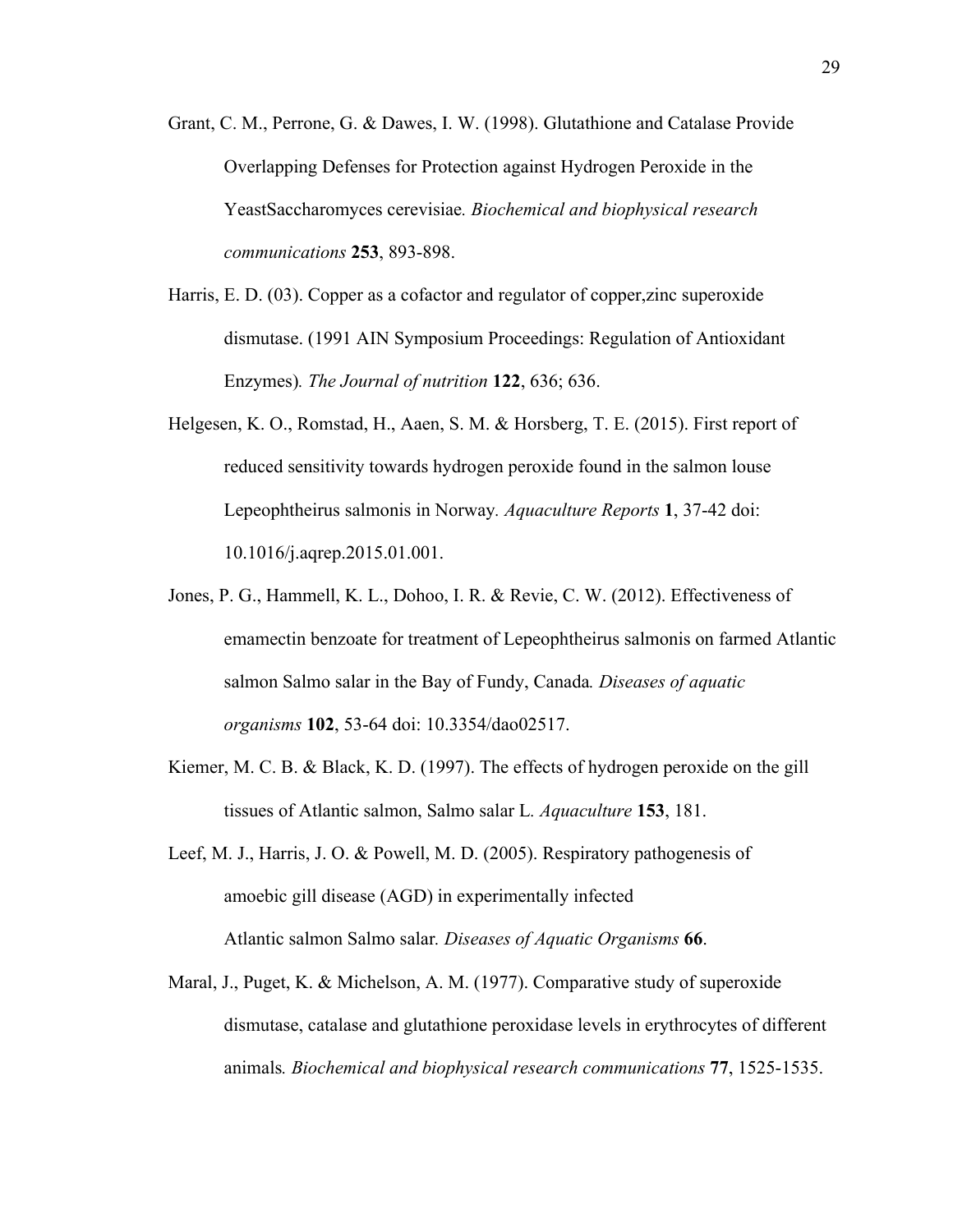- Mustafa, A., MacWilliams, C., Fernandez, N., Matchett, K., Conboy, G. A. & Burka, J. F. (2000). Effects of sea lice (Lepeophtheirus salmonis Kröyer, 1837) infestation on macrophage functions in Atlantic salmon (Salmo salar L.)*. Fish & Shellfish Immunology* **10**, 47-59 doi: http://dx.doi.org/10.1006/fsim.1999.0229.
- Paller, M. S. (1991). Hydrogen peroxide and ischemic renal injury: Effect of catalase inhibition*. Free Radical Biology and Medicine* **10**, 29-34 doi: 10.1016/0891- 5849(91)90018-X.
- Pévet, P. (2004). Melatonin: From Seasonal to Circadian Signal*. Journal of neuroendocrinology* **15**, 422-426.
- Powell, M. D., Fisk, D. & Nowak, B. F. (2000). Effects of graded hypoxia on Atlantic salmon infected with amoebic gill disease*. Journal of Fish Biology* **57**, 1047- 1057.
- Powell, M. D., Leef, M. J., Roberts, S. D. & Jones, M. A. (2008). Neoparamoebic gill infections: host response and physiology in salmonids*. Journal of Fish Biology* **73**, 2161-2183.
- Rach, J. J., Gaikowski, M. P. & Ramsay, R. T. (2000). Efficacy of Hydrogen Peroxide to Control Parasitic Infestations on Hatchery-Reared Fish*. Journal of Aquatic Animal Health* **12**, 267-273 doi: 10.1577/1548- 8667(2000)012<0267:EOHPTC>2.0.CO;2.

Reebs, S. G. (2011). SENSORY SYSTEMS, PERCEPTION, AND LEARNING | Circadian Rhythms in Fish. In *Encyclopedia of Fish Physiology* (Farrell, A. P., ed.), pp. 736-743. San Diego: Academic Press.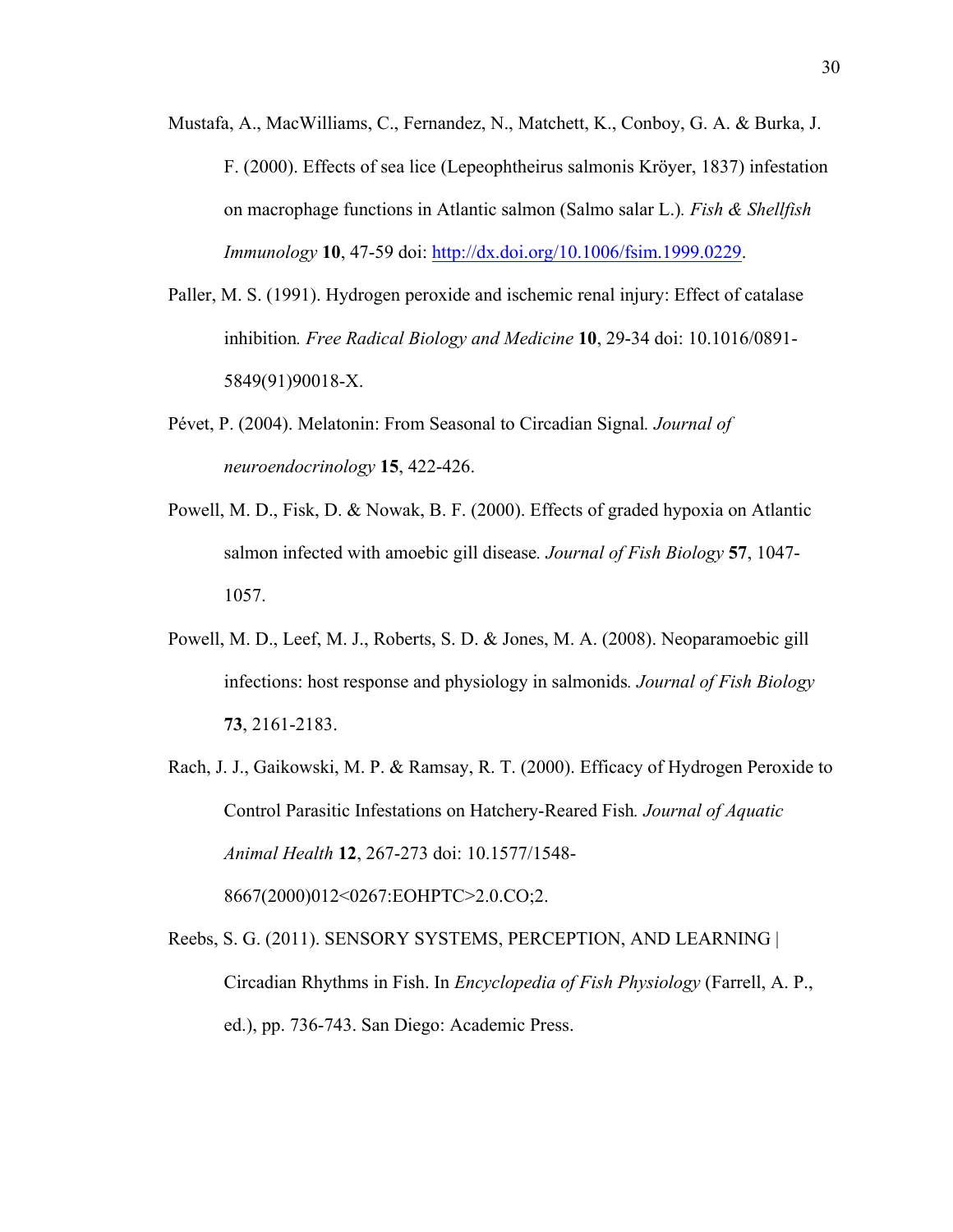- Regoli, F., Bocchetti, R. & Filho, D. W. (2012). Spectrophotometric Assays of Antioxidants. In *Oxidative stress in aquatic ecosystems* (Abele, D., Vazquez-Medina, J. P. & Zenteno-Savin, T., eds.), pp. 367-380. Hoboken, NJ: Blackwell Publishing Ltd.
- Saksida, S. M., Morrison, D., McKenzie, P., Milligan, B., Downey, E., Boyce, B. & Eaves, A. (2013). Use of Atlantic salmon, Salmo salar L., farm treatment data and bioassays to assess for resistance of sea lice, Lepeophtheirus salmonis, to emamectin benzoate (SLICE®) in British Columbia, Canada*. Journal of Fish Diseases* **36**, 515-520.
- Tort, M. J. (2012). Effects of hydrogen peroxide treatments on catalase and glutathione activity in walleye Sander vitreus. *Journal of the World Aquaculture Society* **36**, 577-586.
- Treasurer, J. W., Wadsworth, S. & Grant, A. (2000). Resistance of sea lice, Lepeophtheirus salmonis (Krøyer), to hydrogen peroxide on farmed Atlantic salmon, Salmo salar L*. Aquaculture Research* **31**, 855-860.
- Treasurer, J. W. & Grant, A. (1997). The efficacy of hydrogen peroxide for the treatment of farmed Atlantic salmon, Salmo salar L. infested with sea lice (Copepoda: Caligidae)*. Aquaculture* **148**, 265-275 doi:

http://dx.doi.org.prxy4.ursus.maine.edu/10.1016/S0044-8486(96)01267-7.

Trenzado, C. E., Morales, A. E., Palma, J. M. & de la Higuera, M. (2009). Blood antioxidant defenses and hematological adjustments in crowded/uncrowded rainbow trout (Oncorhynchus mykiss) fed on diets with different levels of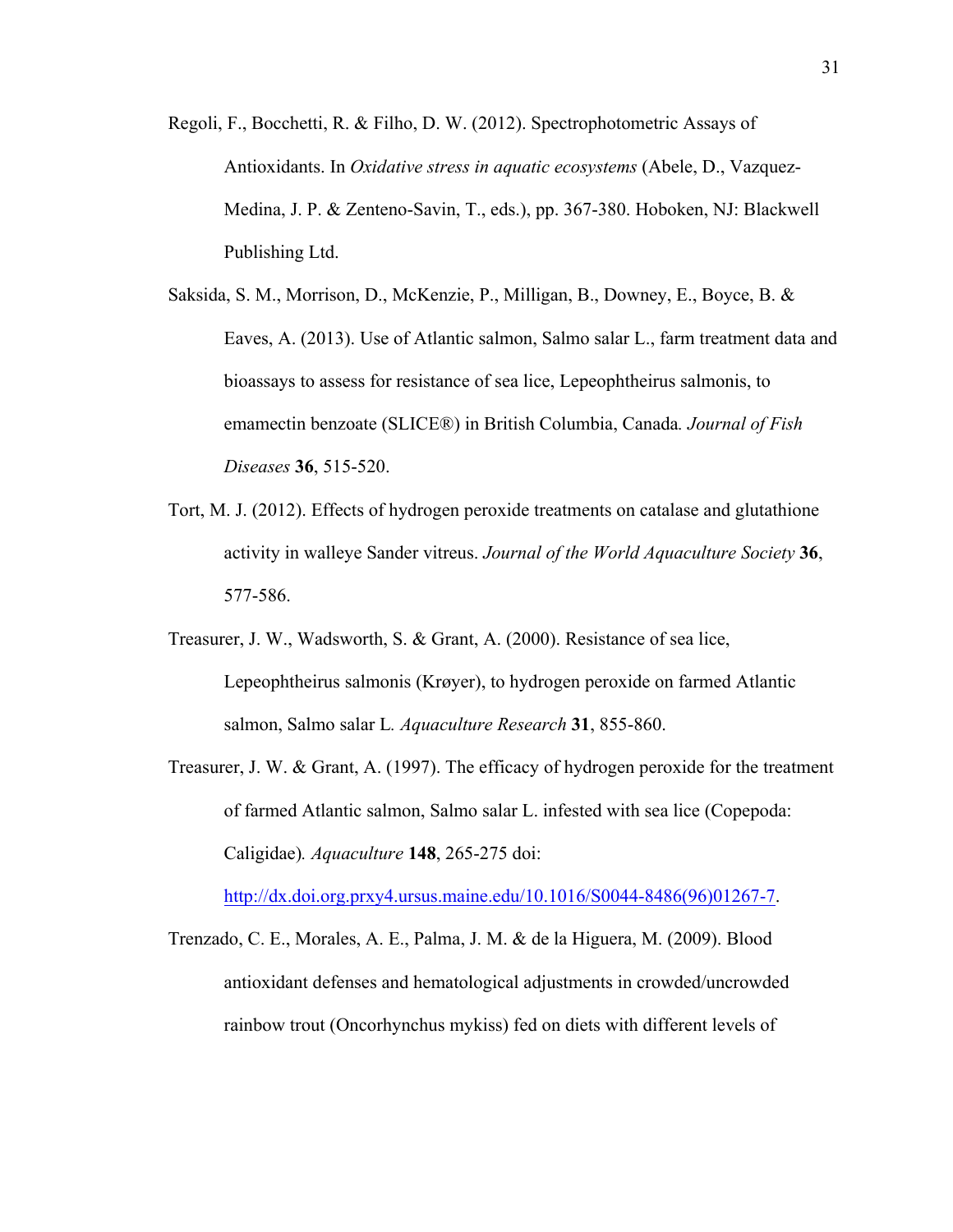antioxidant vitamins and HUFA*. Comparative Biochemistry and Physiology Part C: Toxicology & Pharmacology* **149**, 440-447.

- Vera, L. M. & Migaud, H. (2016). Hydrogen peroxide treatment in Atlantic salmon induces stress and detoxification response in a daily manner*. Chronobiology International* **33**, 530-542.
- Wheeler, C. R., Salzman, J. A., Elsayed, N. M., Omaye, S. T. & Korte, D. W. (1990). Automated assays for superoxide dismutase, catalase, glutathione peroxidase, and glutathione reductase activity*. Analytical Biochemistry* **184**, 193-199 doi: http://dx.doi.org/10.1016/0003-2697(90)90668-Y.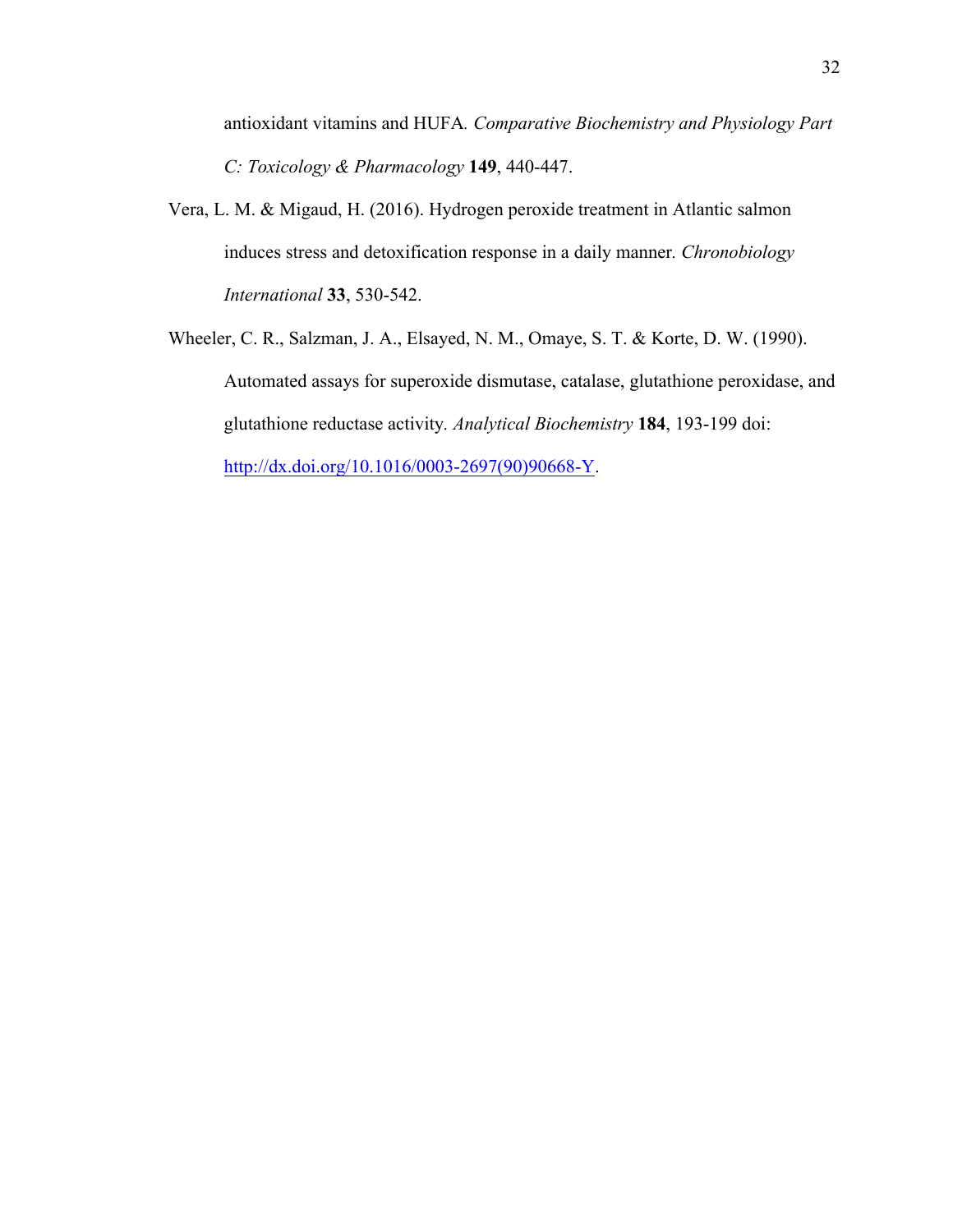| Time             | Fish A | Fish B | Fish C | Fish A | Fish B | Fish C | Temperature   |
|------------------|--------|--------|--------|--------|--------|--------|---------------|
|                  | Length | Length | Length | Weight | Weight | Weight | $(^{\circ}C)$ |
|                  | (cm)   | (cm)   | (cm)   | (g)    | (g)    | (g)    |               |
| 12 <sub>pm</sub> |        |        | -      | 54     | 31     | 43     | 10.2          |
| 4pm              | 19     | 18.5   | 11.7   | 68     | 63     | 12     | 10            |
| 8pm              | 19.2   | 19.6   | 16     | 64     | 73     | 51     | 9.8           |
| 12am             | 20     | 20.8   | 17.9   | 65     | 81     | 57     | 9.6           |
| 4am              | 17.2   | 14.4   | 18.1   | 60     | 33     | 45     | 9.9           |
| 8am              | 22.5   | 19.7   | 17     | 92     | 74     | 59     | 9.8           |
| 12pm             | 19     | 20.5   | 18     | 62     | 81     | 61     | 10            |
| 4pm              | 16     | 22     | 20     | 36     | 96     | 82     | 9.5           |
| 8pm              | 19.5   | 20     | 20.2   | 70     | 83     | 72     | 9.8           |
| 12am             | 20     | 20.4   | 18.6   | 73     | 67     | 57     | 9.9           |
| 4am              | 17.5   | 18     | 17.5   | 55     | 65     | 54     | 9.8           |
| 8am              | 19.4   | 19.9   | 11.1   | 67     | 78     | 12     | 9.9           |
| 12pm             | 14.1   | 12.5   | 18.2   | 24     | 22     | 59     | 9.9           |
| 8pm              | 19     | 18.5   | 16     | 63     | 61     | 54     | 9.8           |

**Appendix A: Sample Fish Length and Weight, Recorded Temperature**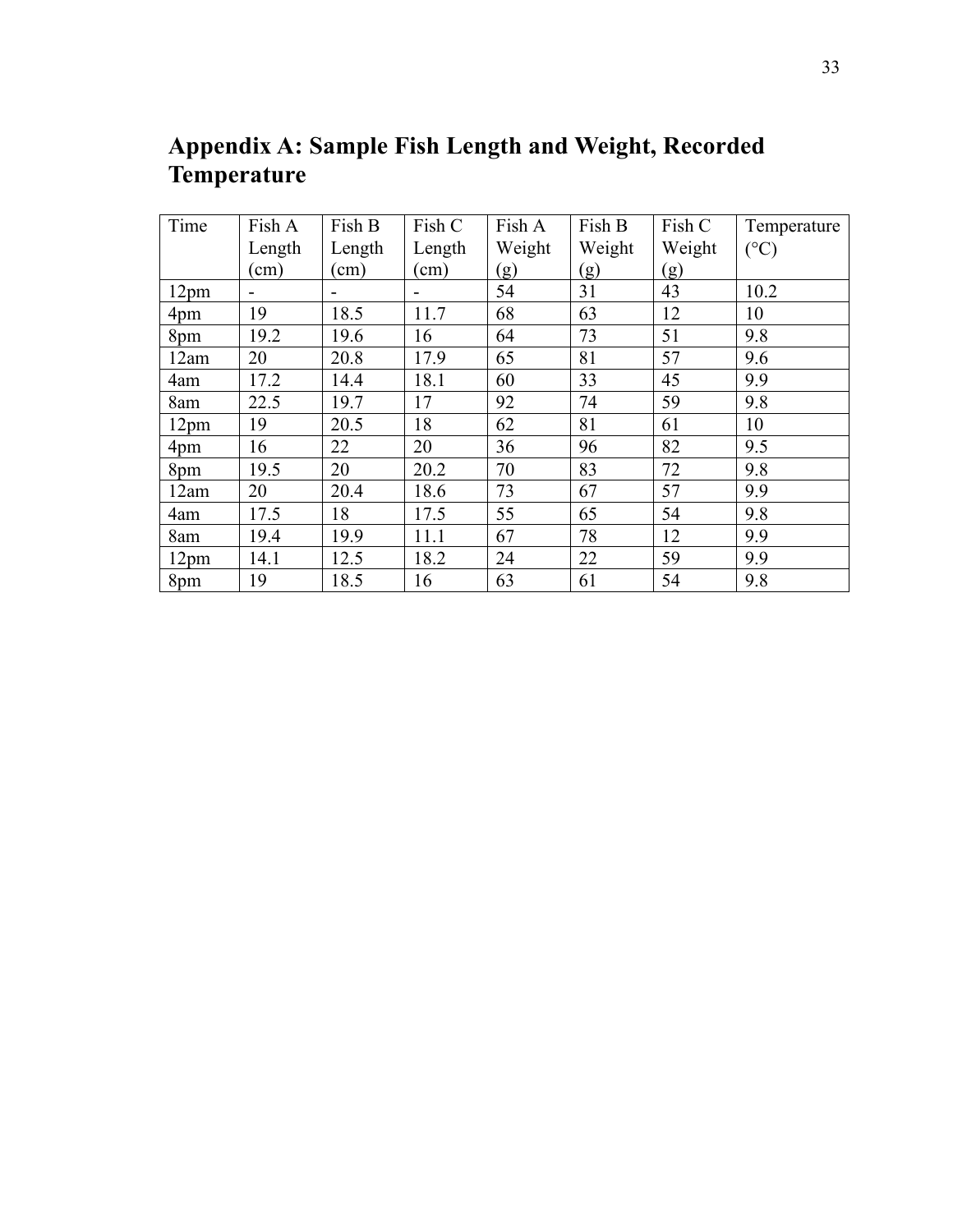| Sample          | Trial 1 $(\mu g/\mu L)$ | Trial 2 ( $\mu$ g/ $\mu$ L) | Average         | Protein Content |
|-----------------|-------------------------|-----------------------------|-----------------|-----------------|
|                 |                         |                             | $(\mu g/\mu L)$ | $(\mu g/\mu L)$ |
| 1a              | 1.569                   | 1.472                       | 1.5205          | 15.205          |
| 1 <sub>b</sub>  | 1.872                   | 2.027                       | 1.9495          | 19.495          |
| 1c              | 1.913                   | 1.66                        | 1.7865          | 17.865          |
| 2a              | 1.346                   | 1.971                       | 1.6585          | 16.585          |
| 2 <sub>b</sub>  | 1.149                   | 1.714                       | 1.4315          | 14.315          |
| 2c              | 1.367                   | 1.293                       | 1.33            | 13.3            |
| 3a              | 0.873                   | 1.28                        | 1.0765          | 10.765          |
| 3 <sub>b</sub>  | 1.646                   | 1.823                       | 1.7345          | 17.345          |
| 3c              | 1.129                   | 0.864                       | 0.9965          | 9.965           |
| 4a              | 1.851                   | 1.849                       | 1.85            | 18.5            |
| 4b              | 1.309                   | 1.268                       | 1.2885          | 12.885          |
| 4c              | 1.293                   | 1.255                       | 1.274           | 12.74           |
| 5a              | 0.645                   | 1.341                       | 0.993           | 9.93            |
| 5 <sub>b</sub>  | 1.629                   | 1.874                       | 1.7515          | 17.515          |
| 5c              | 1.967                   | 1.977                       | 1.972           | 19.72           |
| 6a              | 1.585                   | 1.568                       | 1.5765          | 15.765          |
| 6b              | 1.907                   | 2.000                       | 1.9535          | 19.535          |
| 6c              | 1.677                   | 1.397                       | 1.537           | 15.37           |
| 7a              | 1.181                   | 1.904                       | 1.5425          | 15.425          |
| 7b              | 0.869                   | 1.522                       | 1.1955          | 11.955          |
| 7c              | 1.892                   | 1.938                       | 1.915           | 19.15           |
| 8a              | 1.929                   | 1.931                       | 1.93            | 19.3            |
| 8 <sub>b</sub>  | 1.79                    | 1.898                       | 1.844           | 18.44           |
| 8c              | 1.25                    | 0.938                       | 1.094           | 10.94           |
| 9a              | 1.016                   | 1.184                       | 1.1             | 11              |
| 9 <sub>b</sub>  | 1.231                   | 1.453                       | 1.342           | 13.42           |
| 9c              | 1.695                   | 1.624                       | 1.6595          | 16.595          |
| 10a             | 1.075                   | 0.909                       | 0.992           | 9.92            |
| 10 <sub>b</sub> | 1.853                   | 1.929                       | 1.891           | 18.91           |
| 10c             | 1.745                   | 1.706                       | 1.7255          | 17.255          |
| 11a             | 1.572                   | 1.638                       | 1.605           | 16.05           |
| 11 <sub>b</sub> | 1.159                   | 1.317                       | 1.238           | 12.38           |
| 11c             | 1.699                   | 1.706                       | 1.7025          | 17.025          |
| 12a             | 1.706                   | 1.801                       | 1.7535          | 17.535          |
| 12 <sub>b</sub> | 1.673                   | 1.681                       | 1.677           | 16.77           |
| 12c             | 1.665                   | 1.573                       | 1.619           | 16.19           |
| 13a             | 0.722                   | 0.825                       | 0.7735          | 7.735           |
| 13 <sub>b</sub> | 0.712                   | 0.471                       | 0.5915          | 0.5915          |
| 13c             | 1.242                   | 1.309                       | 1.2755          | 12.755          |
| 14a             | 1.074                   | 1.14                        | 1.107           | 11.07           |
| 14 <sub>b</sub> | 0.738                   | 0.962                       | 0.85            | 8.5             |
| 14c             | 1.49                    | 1.652                       | 1.571           | 15.71           |

## **Appendix B: Bradford Assay**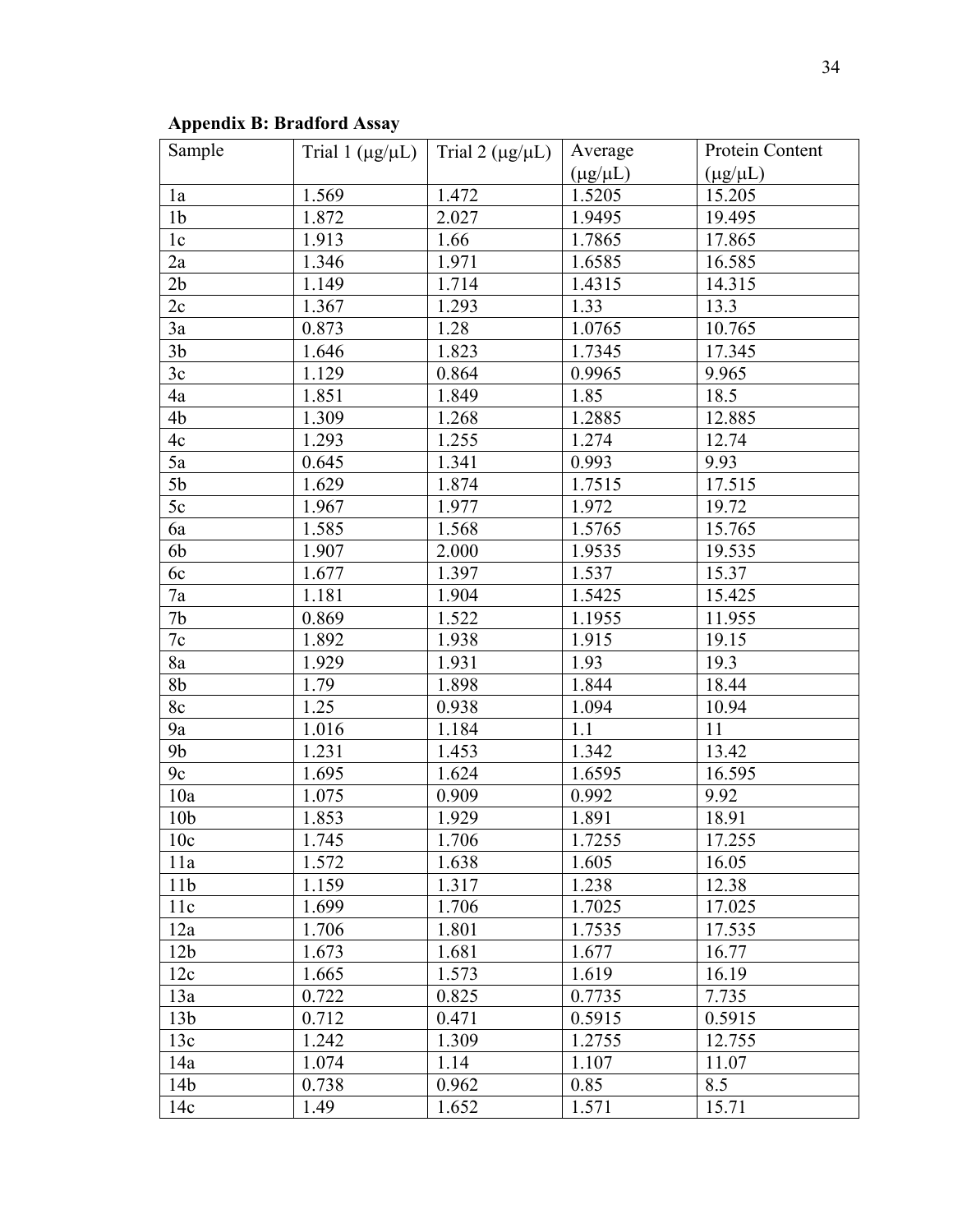**Appendix C: Superoxide Dismutase**

| Sample          | Duplicate 1 | Duplicate 2 | Average             |
|-----------------|-------------|-------------|---------------------|
| 1a              | 0.7747      | 1.1414      | 0.95805             |
| 1 <sub>b</sub>  | 0.3293      | 0.7942      | 0.56175             |
| 1 <sub>c</sub>  | 0.827       | 0.4172      | 0.6221              |
| 2a              | 1.277       | 0.806       | 1.0415              |
| 2 <sub>b</sub>  | 0.908       | 1.6788      | 1.2934              |
| 2c              | 0.939       | 26.935      | 13.937              |
| 3a              | 1.9502      | 8.025       | 4.9876              |
| 3 <sub>b</sub>  | 1.2282      | 1.5435      | 1.3858              |
| 3c              | 5.73        | 2.5489      | 4.13945             |
| 4a              | 6.341       | 0.4176      | 3.3793              |
| 4b              | 1.6934      | 2.2335      | 1.96345             |
| 4c              | 0.898       | 1.0784      | 0.9882              |
| 5a              | 0.6397      | 1.6601      | 1.1499              |
| 5 <sub>b</sub>  | 0.662       | 0.9004      | 0.7812              |
| 5c              | 1.7527      | 0.8199      | 1.2863              |
| 6a              | 0.7295      | 0.4303      | 0.5799              |
| 6b              | 0.2661      | 6.5973      | 3.4317              |
| 6c              | 4.1352      | 1.0209      | 2.57805             |
| 7a              | 1.2877      | 1.1512      | 1.21945             |
| 7b              | $-2.6194$   | 1.1067      | $-0.75635$          |
| $7\mathrm{c}$   | $-1.5293$   | 1.7623      | 0.1165              |
| 8a              | 0.5842      | 2.06        | $\overline{1.3221}$ |
| 8b              | $-1.969$    | 17.3123     | 7.67165             |
| 8c              | 1.3593      | 2.3538      | 1.85655             |
| 9a              | 1.6171      | 1.442       | 1.52955             |
| 9 <sub>b</sub>  | 1.7204      | 1.6475      | 1.68395             |
| 9c              | $-0.873$    | 0.9458      | 0.0364              |
| 10a             | 2.4525      | 2.7355      | 2.594               |
| 10 <sub>b</sub> | 0.5847      | 1.3407      | 0.9627              |
| 10c             | 1.3169      | 0.522       | 0.91945             |
| 11a             | 6.09        | 0.9008      | 3.4954              |
| 11 <sub>b</sub> | $-0.98$     | 0.4867      | $-0.24665$          |
| 11c             | 1.5729      | 1.3255      | 1.4492              |
| 12a             | 0.4931      | 1.161       | 0.82705             |
| 12 <sub>b</sub> | $-7.734$    | 1.6847      | $-3.02465$          |
| 12c             | 2.2281      | 1.9083      | 2.0682              |
| 13a             | 3.4534      | 3.4124      | 3.4329              |
| 13 <sub>b</sub> | 404.8       | 3.597       | 204.1985            |
| 13c             | 1.8609      | 3.6018      | 2.73135             |
| 14a             | 2.4711      | 4.1214      | 3.29625             |
| 14 <sub>b</sub> | 3.6264      | 5.57        | 4.5982              |
| 14c             | 0.7655      | 1.5182      | 1.14185             |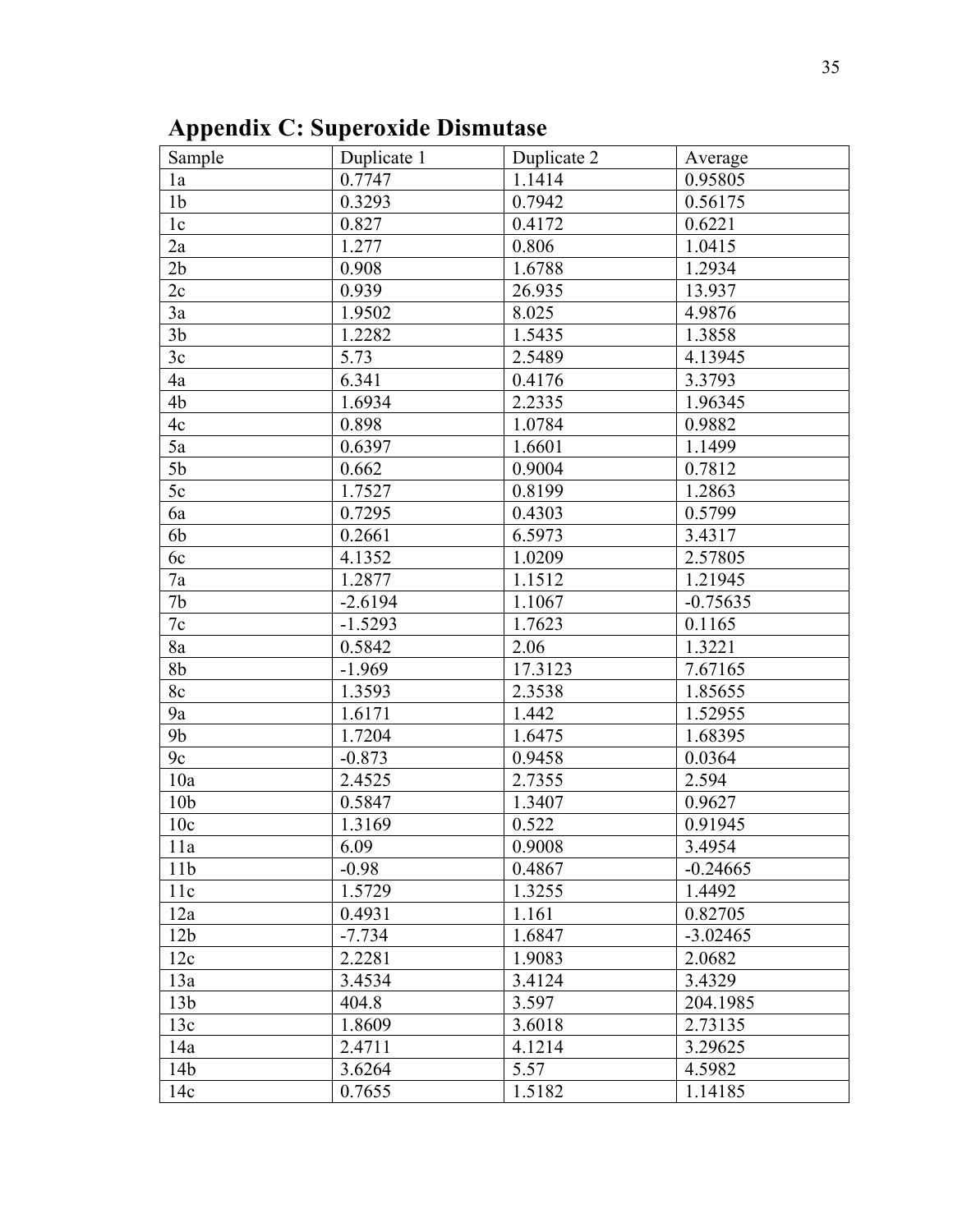# **Appendix D: Catalase**

| Sample          | Duplicate 1 | Duplicate 2 | Average     |
|-----------------|-------------|-------------|-------------|
| 1a              | 0.030993094 | 0.018497205 | 0.02474515  |
| 1 <sub>b</sub>  | 0.030200051 | 0.009297256 | 0.019749    |
| 1c              | 0.017422334 | 0.023369717 | 0.020396026 |
| 2a              | 0.017636418 | 0.012360567 | 0.014998    |
| 2 <sub>b</sub>  | 0.036849    | 0.017464    | 0.027157    |
| 2c              | 0.011278    | 0.013628    | 0.012453    |
| 3a              | 0.004877    | 0.015676    | 0.010276    |
| 3 <sub>b</sub>  | 0.009297    | 0.018809    | 0.014053    |
| 3c              | 0.01154     | 0.017938    | 0.014739    |
| 4a              | 0.024865    | 0.015946    | 0.020405    |
| 4b              | 0.01038     | 0.016492    | 0.013436    |
| 4c              | 0.014914    | 0.010008    | 0.012461    |
| 5a              | 0.043807    | 0.035876    | 0.039841    |
| 5 <sub>b</sub>  | 0.020197    | 0.023337    | 0.021767    |
| 5c              | 0.002219    | 0.011093    | 0.006656    |
| 6a              | 0.017602    | 0.023073    | 0.020338    |
| 6b              | 0.023675    | 0.023995    | 0.023835    |
| 6c              | 0.022528    | 0.031636    | 0.027082    |
| 7a              | 0.014182    | 0.007131    | 0.010656    |
| 7 <sub>b</sub>  | 0.03074     | 0.042033    | 0.036386    |
| $7\mathrm{c}$   | 0.01423     | 0.01201     | 0.01312     |
| 8a              | 0.008484    | 0.017034    | 0.012759    |
| 8 <sub>b</sub>  | 0.009829    | 0.012134    | 0.010982    |
| 8c              | 0.015425    | 0.013711    | 0.014568    |
| 9a              | 0.016136    | 0.013977    | 0.015057    |
| 9 <sub>b</sub>  | 0.032787    | 0.031576    | 0.032181    |
| 9c              | 0.02802     | 0.026062    | 0.027041    |
| 10a             | 0.055192    | 0.010837    | 0.033014    |
| 10 <sub>b</sub> | 0.028689    | 0.032324    | 0.030506    |
| 10c             | 0.030354    | 0.023327    | 0.02684     |
| 11a             | 0.021184    | 0.021573    | 0.021379    |
| 11 <sub>b</sub> | 0.02393     | 0.028675    | 0.026303    |
| 11c             | 0.020264    | 0.017548    | 0.018906    |
| 12a             | 0.023168    | 0.023169    | 0.023168    |
| 12 <sub>b</sub> | 0.018485    | 0.018485    | 0.018485    |
| 12c             | 0.027949    | 0.026174    | 0.027061    |
| 13a             | 0.042502    | 0.008728    | 0.025614    |
| 13 <sub>b</sub> | 0.038039    | 0.054945    | 0.046492    |
| 13c             | 0.024108    | 0.010388    | 0.017248    |
| 14a             | 0.01897     | 0.022019    | 0.020495    |
| 14b             | 0.007794    | 0.012206    | 0.01        |
| 14c             | 0.03485     | 0.022915    | 0.028883    |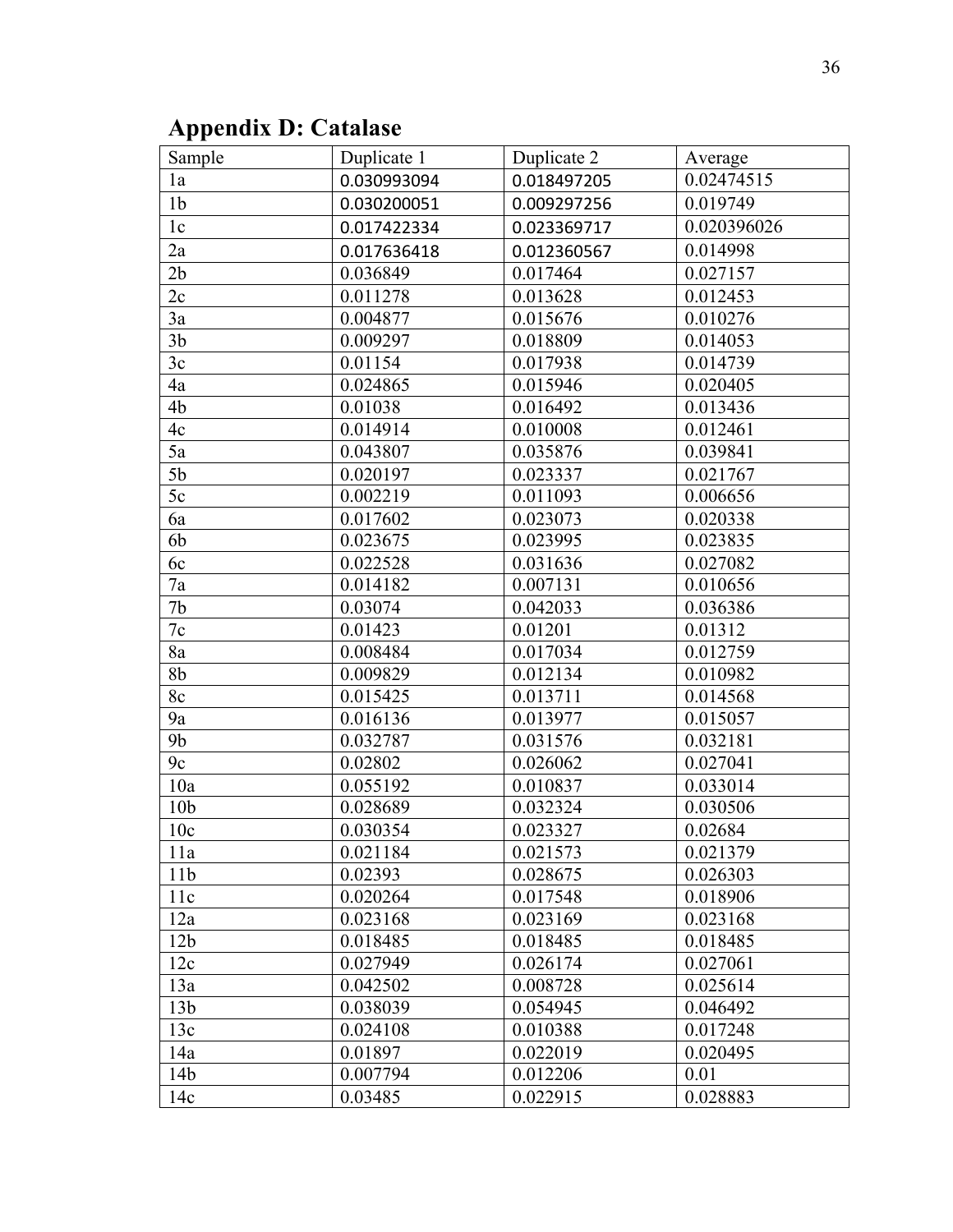| Sample          | Duplicate 1 | Duplicate 2  | Average     |
|-----------------|-------------|--------------|-------------|
| 1a              | 0.00021147  | 0.00021147   | 0.00021147  |
| 1 <sub>b</sub>  | 0.0000412   | 0.0000412    | 0.0000412   |
| 1 <sub>c</sub>  | 0.000179985 | 0.0000899926 | 0.000134989 |
| 2a              | 0.000194    | 0.000145     | 0.00017     |
| 2 <sub>b</sub>  | 0.001348    | 0.000898     | 0.001123    |
| 2c              | 0.001451    | 0.000967     | 0.001209    |
| 3a              | 0.001493    | 0.00239      | 0.001942    |
| 3 <sub>b</sub>  | 0.002225    | 0.0000927    | 0.001159    |
| 3c              | 0.000645    | 0.000645     | 0.000645    |
| 4a              | 0.001043    | 0.001043     | 0.001043    |
| 4b              | 0.000998    | 0.000749     | 0.000873    |
| 4c              | 0.001767    | 0.001514     | 0.001641    |
| 5a              | 0.0000648   | $-0.0000324$ | 0.0000162   |
| 5 <sub>b</sub>  | 0.002019    | 0.001101     | 0.00156     |
| 5c              | 0.000489    | 0.000652     | 0.000571    |
| 6a              | 0.002448    | 0.003059     | 0.002753    |
| 6b              | 0.0000823   | 0.0000823    | 0.0000823   |
| 6c              | 0.001883    | 0.001464     | 0.001674    |
| 7a              | 0.000834    | 0.001668     | 0.001251    |
| 7 <sub>b</sub>  | 0.0000269   | 0.0000269    | 0.0000269   |
| $7\mathrm{c}$   | 0.001679    | 0.002687     | 0.002183    |
| 8a              | 0.001499    | 0.001666     | 0.001583    |
| 8 <sub>b</sub>  | 0.001176    | 0.001918     | 0.001831    |
| 8c              | 0.001176    | 0.00147      | 0.001323    |
| 9a              | 0.001462    | 0.000877     | 0.00169     |
| 9 <sub>b</sub>  | 0.002156    | 0.003115     | 0.002636    |
| 9c              | 0.000969    | 0.001356     | 0.001163    |
| 10a             | 0.000648    | 0.001297     | 0.000972    |
| 10 <sub>b</sub> | 0.002381    | 0.00187      | 0.002125    |
| 10c             | 0.001677    | 0.001491     | 0.001584    |
| 11a             | 0.001262    | 0.001202     | 0.001232    |
| 11 <sub>b</sub> | 0.003195    | 0.002597     | 0.002896    |
| 11c             | 0.001945    | 0.0017       | 0.001823    |
| 12a             | 0.004273    | 0.002934     | 0.003603    |
| 12 <sub>b</sub> | 0.0014      | 0.001534     | 0.001467    |
| 12c             | 0.001648    | 0.000993     | 0.001321    |
| 13a             | 0.001788    | 0.000831     | 0.001309    |
| 13 <sub>b</sub> | 0.47022     | 0.298984     | 0.384602    |
| 13c             | 0.002092    | 0.000756     | 0.001424    |
| 14a             | 0.00183     | 0.000871     | 0.001351    |
| 14 <sub>b</sub> | 0.002761    | 0.001513     | 0.002137    |
| 14c             | 0.002517    | 0.001637     | 0.002077    |
|                 |             |              |             |

**Appendix E: Glutathione Peroxidase Dependent and Independent**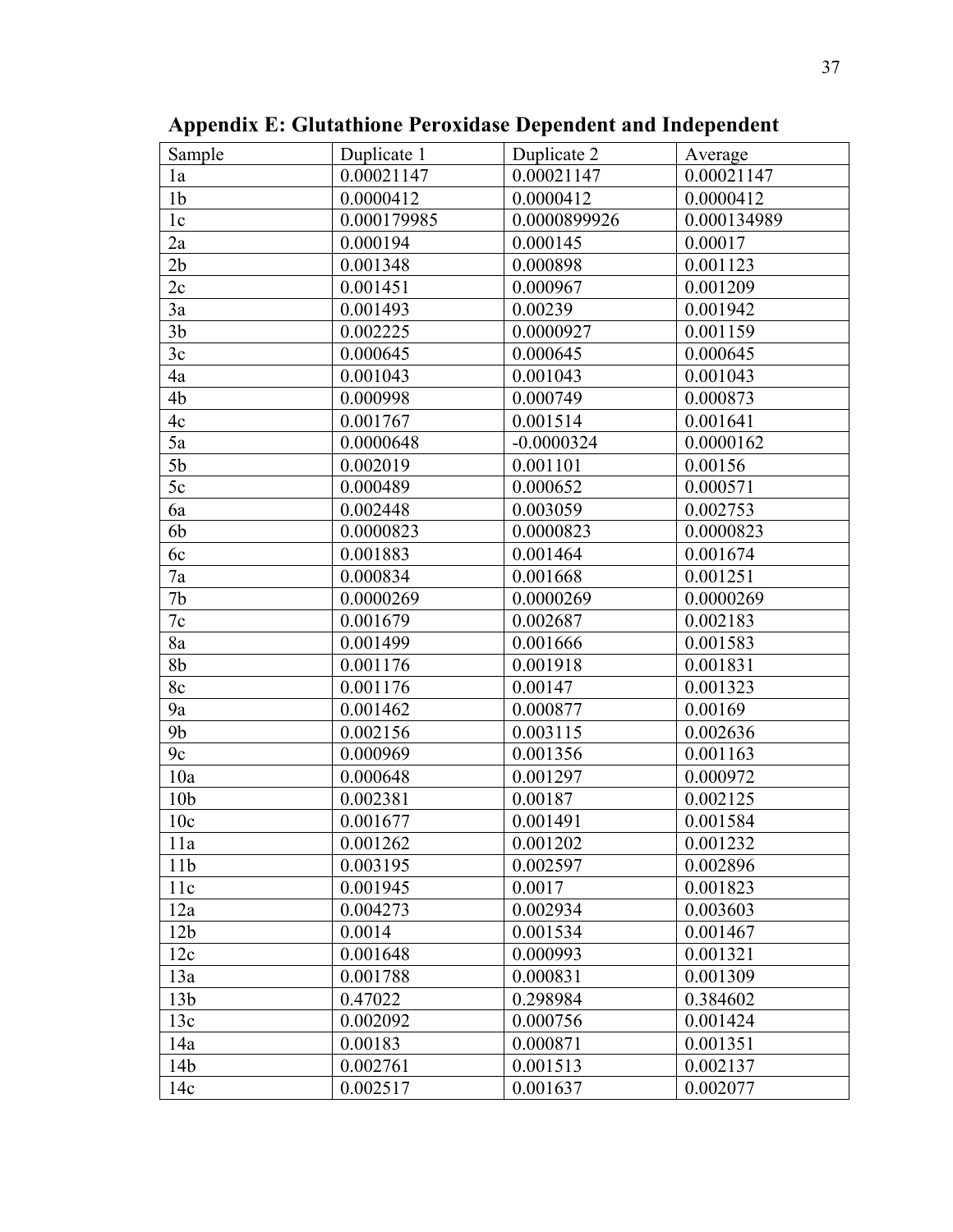| Sample          | Duplicate 1 | Duplicate 2 | Average     |
|-----------------|-------------|-------------|-------------|
| 1a              | 0.00026434  | 0.00058155  | 0.00042294  |
| 1 <sub>b</sub>  | 0.000289    | 0.000371    | 0.00033     |
| 1c              | 0.00035997  | 0.000539955 | 0.000449963 |
| 2a              | 0.0000776   | 0.000533    | 0.00305     |
| 2 <sub>b</sub>  | 0.001797    | 0.002695    | 0.002246    |
| 2c              | 0.001934    | 0.006286    | 0.00411     |
| 3a              | 0.000896    | 0.00687     | 0.003883    |
| 3 <sub>b</sub>  | 0.001298    | 0.006674    | 0.003986    |
| 3c              | 0.001613    | 0.006453    | 0.004033    |
| 4a              | 0.001564    | 0.000869    | 0.001217    |
| 4b              | 0.001747    | 0.00025     | 0.000998    |
| 4c              | 0.002019    | 0.001262    | 0.001641    |
| 5a              | 0.0000971   | 0.00013     | 0.000113    |
| 5 <sub>b</sub>  | 0.002387    | 0.000918    | 0.001652    |
| 5c              | 0.000978    | 0.000163    | 0.000571    |
| 6a              | 0.003059    | 0.001224    | 0.002142    |
| 6b              | 0.000247    | 0.000206    | 0.000226    |
| 6c              | 0.004602    | 0.00251     | 0.003556    |
| 7a              | 0.001668    | 0.001668    | 0.001668    |
| 7b              | 0.000134    | 0.0000269   | 0.0000807   |
| $7\mathrm{c}$   | 0.001511    | 0.001679    | 0.001595    |
| 8a              | 0.002499    | 0.001666    | 0.002083    |
| 8b              | 0.002964    | 0.001395    | 0.00218     |
| 8c              | 0.002351    | 0.000882    | 0.001617    |
| 9a              | 0.002046    | 0.001754    | 0.0019      |
| 9 <sub>b</sub>  | 0.002156    | 0.001677    | 0.001917    |
| 9c              | 0.001356    | 0.000194    | 0.000775    |
| 10a             | 0.001621    | 0.001945    | 0.001783    |
| 10 <sub>b</sub> | 0.00153     | 0.003231    | 0.002381    |
| 10c             | 0.002423    | 0.001491    | 0.001957    |
| 11a             | 0.002003    | 0.001202    | 0.001603    |
| 11 <sub>b</sub> | 0.002597    | 0.002078    | 0.002338    |
| 11c             | 0.002078    | 0.000755    | 0.001416    |
| 12a             | 0.003851    | 0.003484    | 0.003667    |
| 12 <sub>b</sub> | 0.003068    | 0.001726    | 0.002397    |
| 12c             | 0.000794    | 0.000794    | 0.000794    |
| 13a             | 0.002494    | 0.001663    | 0.002078    |
| 13 <sub>b</sub> | 0.516426    | 0.190262    | 0.353344    |
| 13c             | 0.001513    | 0.001765    | 0.001639    |
| 14a             | 0.001452    | 0.001765    | 0.001639    |
| 14 <sub>b</sub> | 0.001452    | 0.001765    | 0.001639    |
| 14c             | 0.001637    | 0.000819    | 0.001228    |

# **Appendix F: Glutathione Peroxidase Dependent**